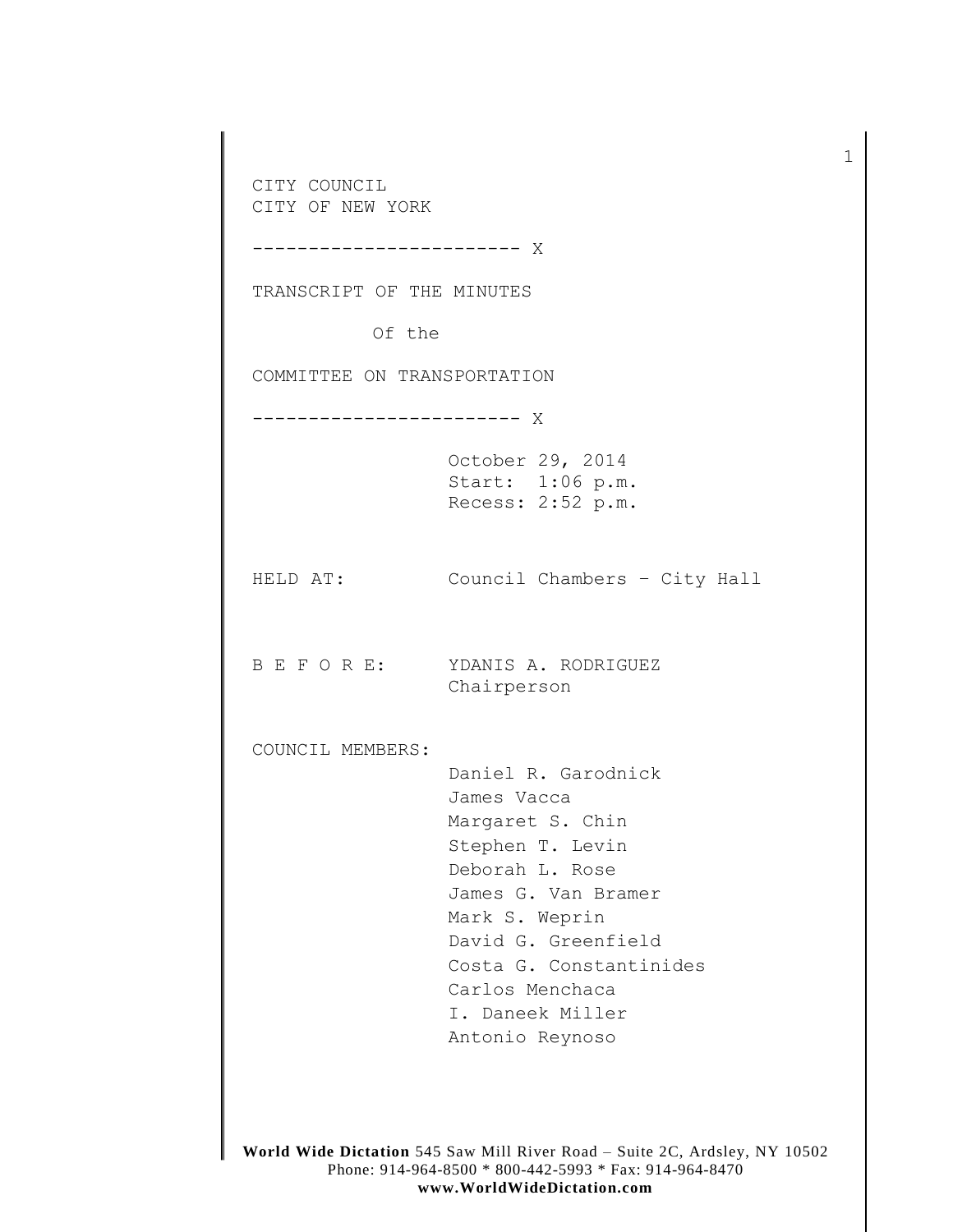## A P P E A R A N C E S (CONTINUED)

Polly Trottenberg, Commissioner New York City Department of Transportation (DOT)

Michael Marsico, Assistant Commissioner Bureau of Parking New York City Department of Transportation (DOT)

Alan Borock, Director Office of Signals, Street Lighting and Systems Engineering New York City Department of Transportation (DOT)

Victor Calise, Commissioner Mayor's Office for People with Disabilities (MOPD)

Gale Brewer Manhattan Borough President

Karen Gourgey, Chairperson Pedestrians for Accessible & Safe Streets (PASS)

Lester Marks Lighthouse Guild a Member of PASS Coalition

Edith Prentiss Disabled in Action (DIA)

Alex Slackey AAA New York 2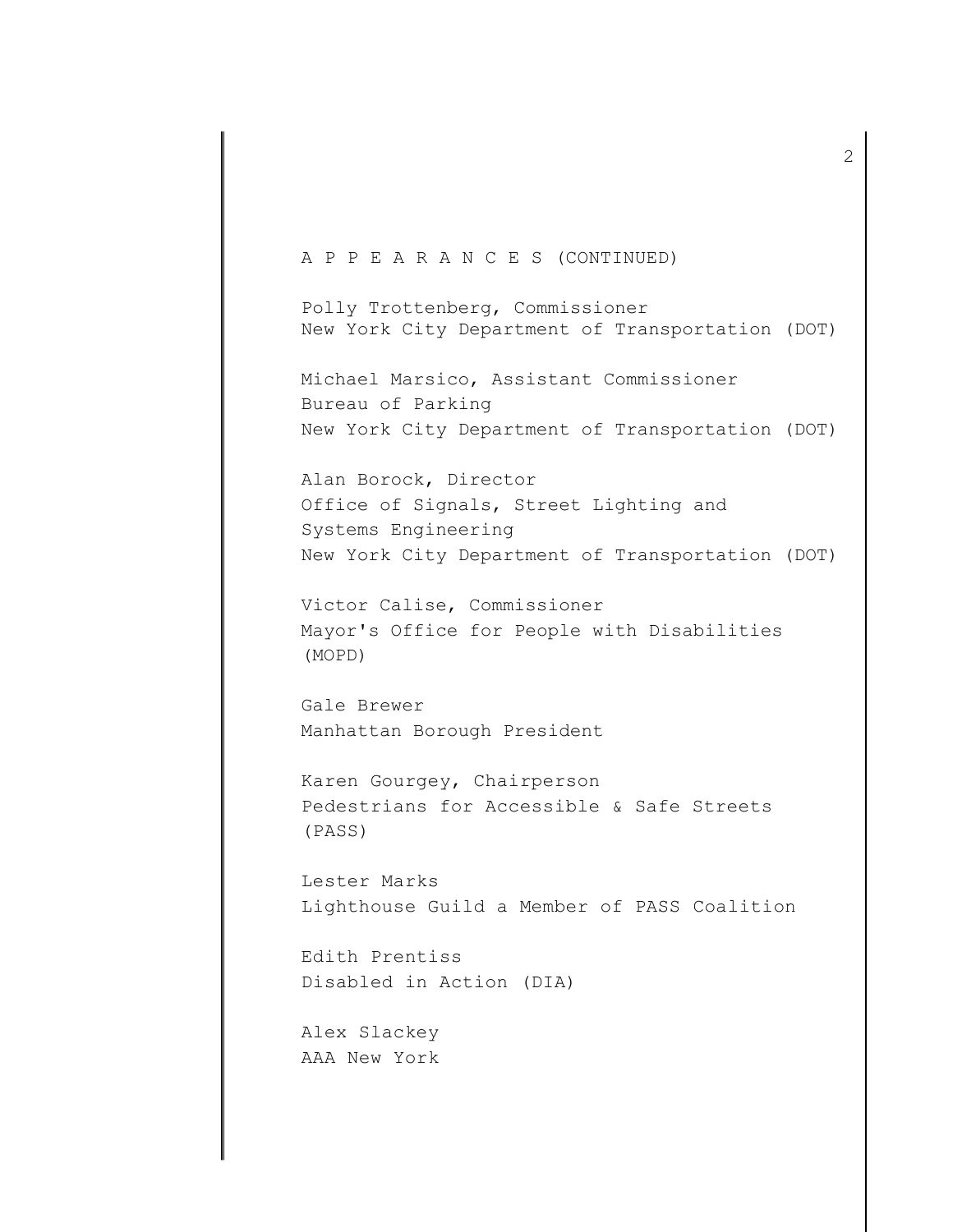Carlos Gourgey Pedestrians for Accessible & Safe Streets (PASS)

Anna Lynn Courtney Barbarier Orientation and Mobility Specialist Visions: Services for the Blind Member of Pedestrians for Accessible & Safe Streets (PASS)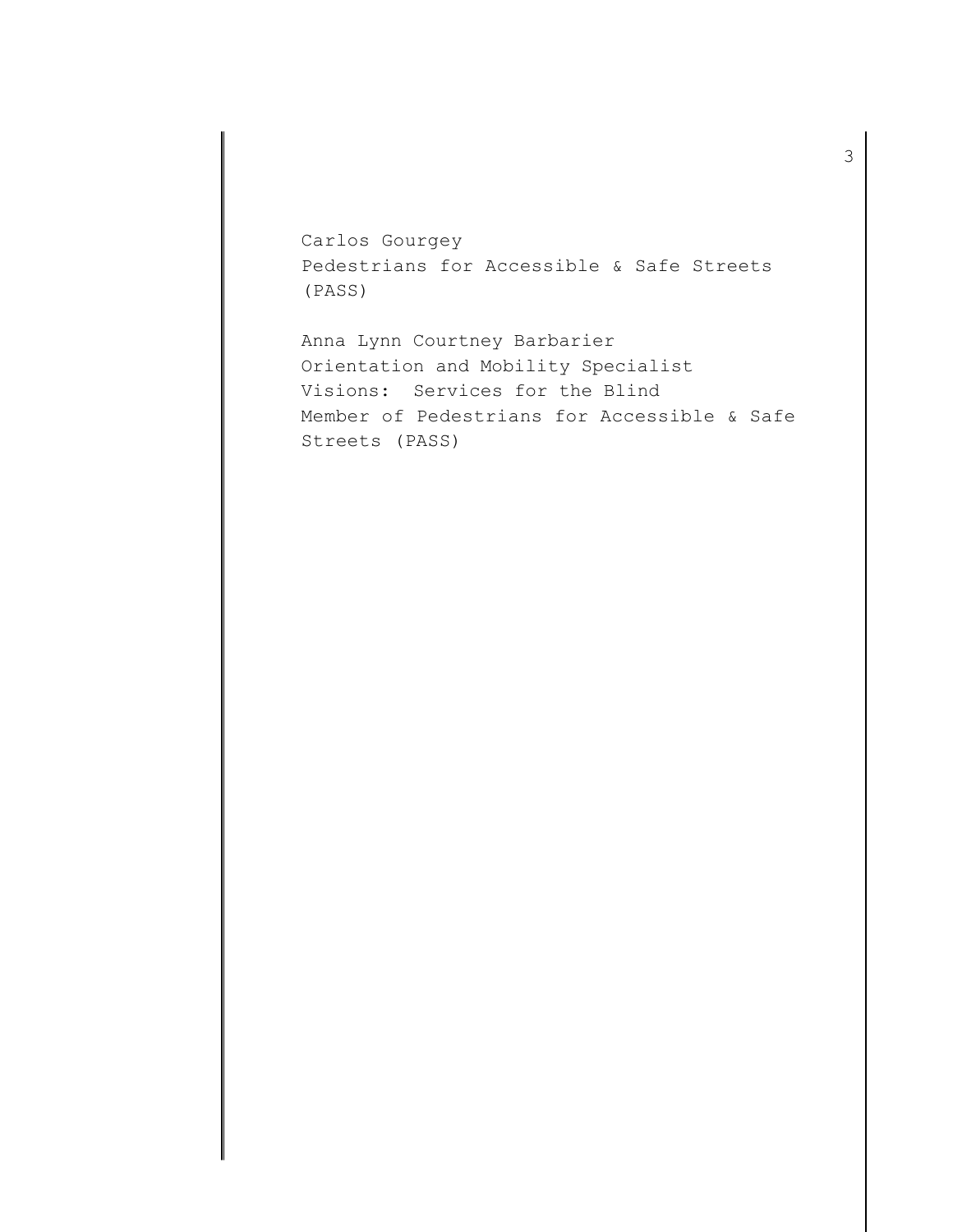1 2 3 4 5 6 7 8 9 10 11 12 13 14 15 16 17 18 19 20 21 22 23 24 25 COMMITTEE ON TRANSPORTATION 4 [sound check] [gavel] SERGEANT-AT-ARMS: Quiet. CHAIRPERSON RODRIGUEZ: Good afternoon, everyone and welcome to today's hearing of the City Council Transportation Committee. I'm Ydanis Rodriguez, the Chair of the Committee. First, let me recognize my colleagues who are here with us. Council Member Vacca. COUNCIL MEMBER VACCA: Hi. CHAIRPERSON RODRIGUEZ: Chin, Weprin, Ignizio. [Pause] CHAIRPERSON RODRIGUEZ: Today, we are here to discuss two common sense pieces of legislation that have the potential to make transportation our city safer and fairer for all New Yorkers. Proposed Intro 216-A introduced by Council Member Levine at the request of the Manhattan Borough President will require DOT to increase the number of accessible pedestrian signals in New York City. APS, as they are known, are vital to use sounds to allow people with visual impairments to accomplish a task that most of us take for granted, the simple act of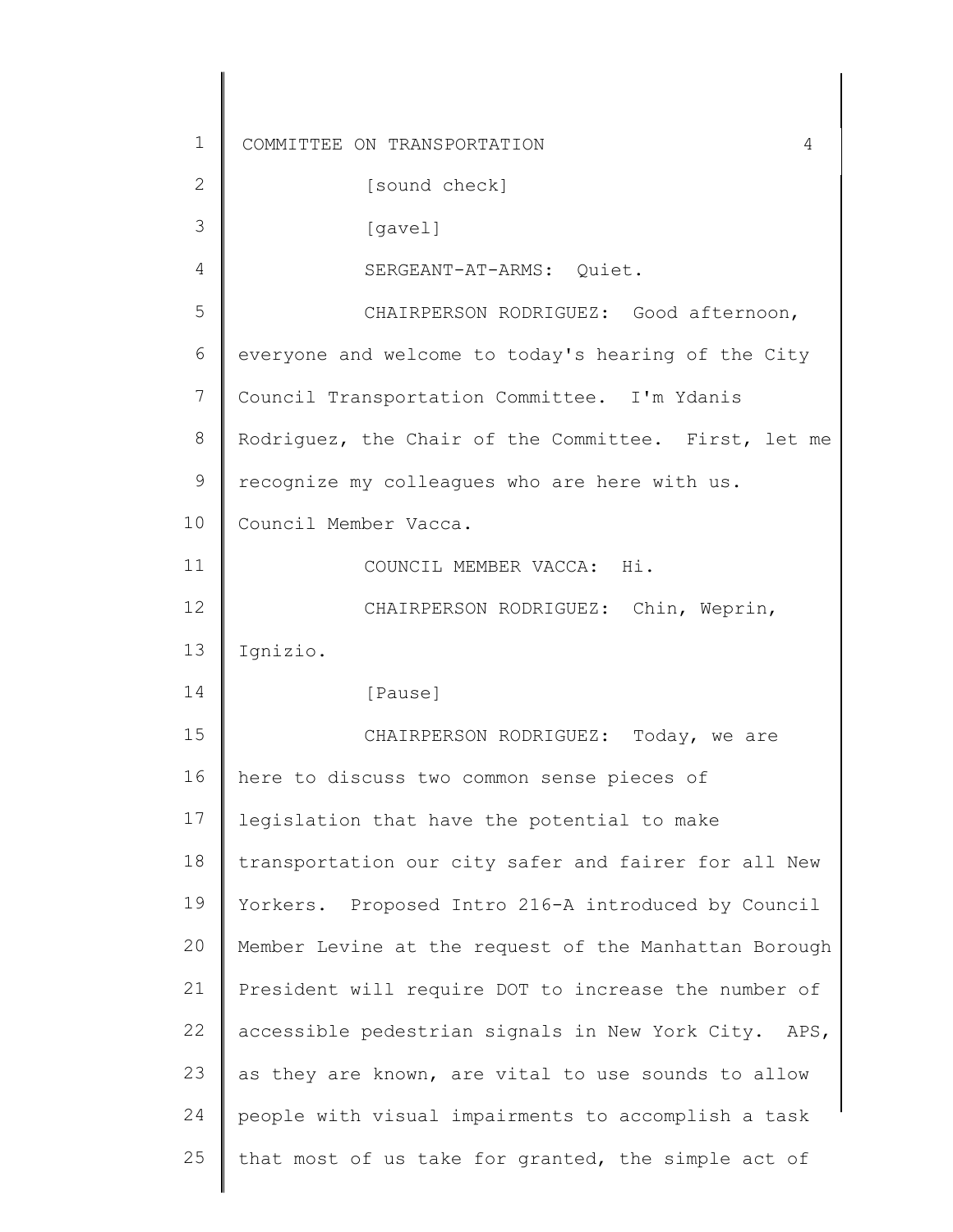|  |  |  | 1 COMMITTEE ON TRANSPORTATION |  |  |
|--|--|--|-------------------------------|--|--|
|--|--|--|-------------------------------|--|--|

2 3 4 5 6 7 8 9 10 11 safely crossing the street. It is not so simple for the hundreds of thousands of New Yorkers with visual impairments. As I learned for the first hand last week along with Council Member Levine and members of our staff of indication of Pedestrians for Accessible and Safe Streets. We were challenged to close several busy Manhattan intersections without the benefit or a sense of vision. I can tell you that experience was really humbling, and left a big impression on me and all of us who participated.

12 13 14 15 16 17 18 19 20 21 22 With all the work we have done this year to work toward Vision Zero and making our streets safer, it is very important that we make sure that our streets become safer for all New Yorkers, especially those with disabilities. I look forward to working with the Administration, Council Member Levine, Borough President Brewer and the many hardworking advocates for visually impaired New Yorkers to figure out how we can best make sure that blind and low vision individuals can more safely navigate our city streets.

23 24 25 The second piece of legislation is Intro 383. When someone pays for parking at a Muni-Meter, at the end of the daily parking regulations, they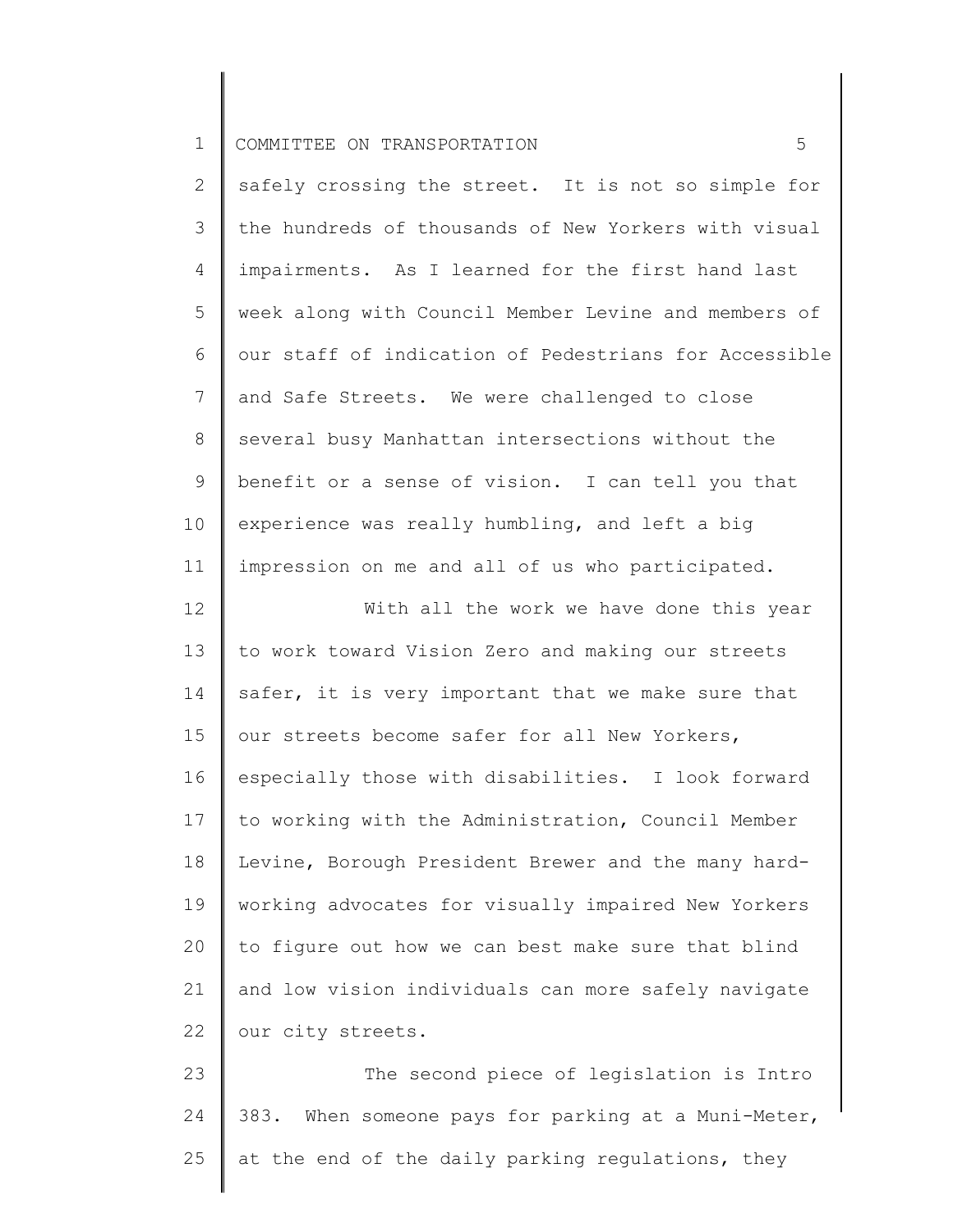| ∸ |  |  | COMMITTEE ON TRANSPORTATION |  |  |
|---|--|--|-----------------------------|--|--|
|---|--|--|-----------------------------|--|--|

2 3 4 5 6 7 8 9 10 11 12 13 14 often had to put an extra quarter in the machine in order to extend their time past the end of the regulations, even if they are only a few minutes short. New Yorkers have the biggest concern than five minutes on a parking meter. When someone parks at a space that for example costs a quarter for every 15 minutes until 7:00 p.m., if that person has paid for time until 5:00-- 6:53, they should not have to spend another quarter just for those extra seven minutes. Intro 383 will eliminate the need to put an extra quarter. I now invite the sponsor of the bill to deliver his opening statement, First Minority Leader Ignizio.

15 16 17 18 19 20 21 22 23 24 25 COUNCIL MEMBER IGNIZIO: Thank you, Mr. Chairman. Thank you all for being here. Good afternoon, right? Good afternoon, Commissioner. Sorry. It has been a long morning. I just want to thank you for hosting this meeting, and I appreciate it. Intro 383, which was introduced back in June, would round up the parking time for those individuals who because of the time they park and the parking regulations in the area, end up paying for parking even though they are not required to do so. The point of this legislation, frankly, was just to get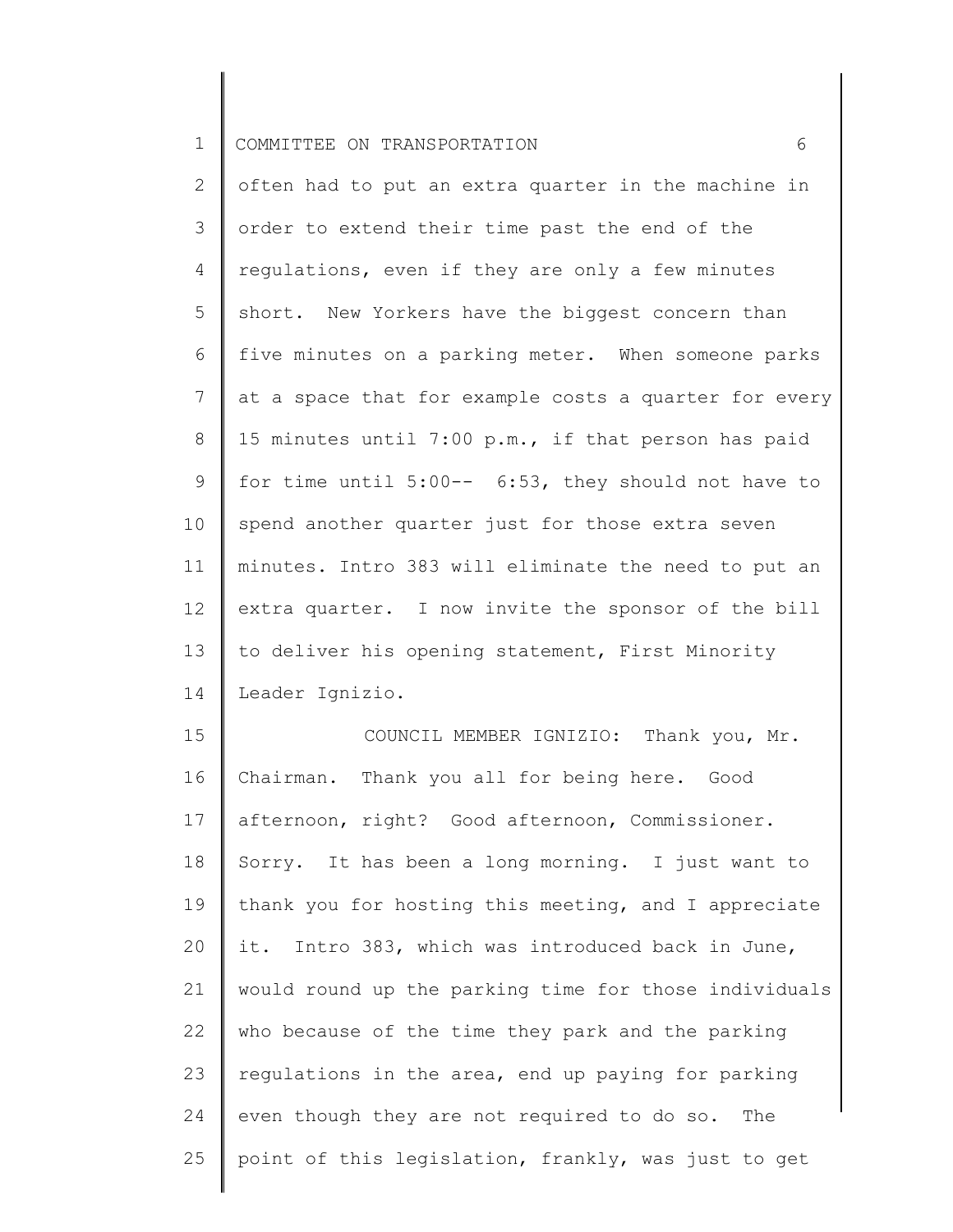2 3 4 5 6 7 8 9 10 11 12 13 14 what you paid for, and what you pay for. And what you pay for you are able to take advantage of. Every time I've been-- I've been in this body both as staff member and as a member for about 17 years, and agencies always come with two things. I may have to look at a testimony. We can't do, technically can't do it or it costs too much money. Well, the fact is the cost is coming out of people who are paying for something that they don't have the eligibility of ever receiving. So the City shouldn't be part of putting their hand into people's pockets and taking out money for something that they openly cannot ever take advantage of.

15 16 17 18 19 20 21 22 23 24 25 The fact that we spoke to the company. They say that technically this can be achieved. My understanding is from my Council is that we're going to hear testimony for the opposite. So we'll have to have a conversation with them I guess. And I just believe that this a continuation of ensuring that people in this city get what they pay for the city agencies, and I look forward to the hearing. Thank you very much, Mr. Chairman and thank you, Commissioner. [Pause]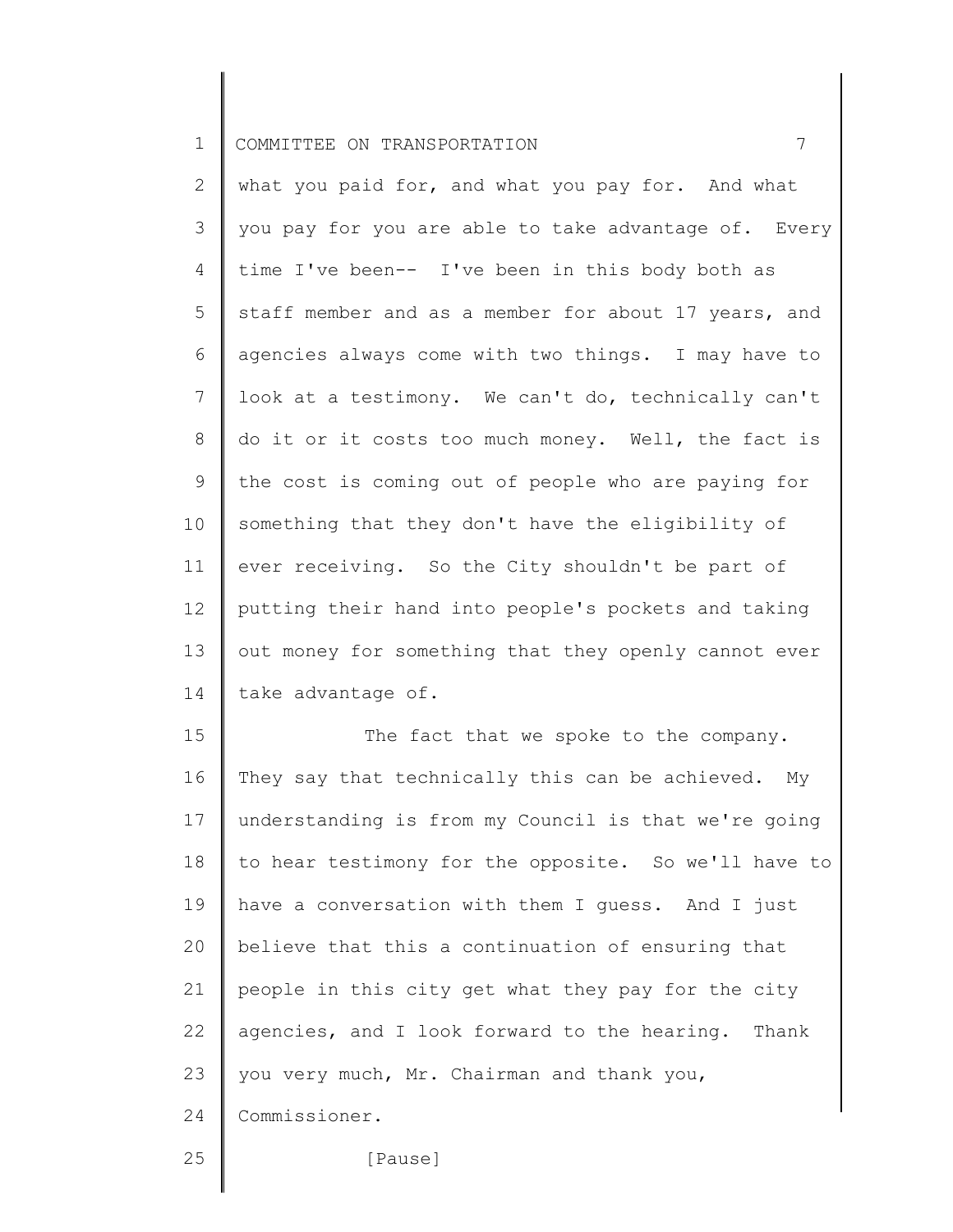1 2 3 4 5 6 7 8 9 10 11 12 13 14 15 16 17 18 19 20 21 22 23 24 25 COMMITTEE ON TRANSPORTATION 8 CHAIRPERSON RODRIGUEZ: We will now call on the Administration, and when my colleague, Council Member Levine arrives, and Manhattan Borough President Gale Brewer they also will be happy to also give their opening statements. COMMISSIONER TROTTENBERG: Thank you, Mr. Chairman. Good afternoon to you and members of the Council Transportation Committee. CHAIRPERSON RODRIGUEZ: So-- COMMISSIONER TROTTENBERG: Oh, yeah, you're going to swear me in. Okay. CLERK: Will you please raise your right hands. Do you affirm to tell the truth, the whole truth, and nothing but the truth in your testimony today, and to respond honestly to Council Member questions? COMMISSIONER TROTTENBERG: We do, yes. CLERK: Thank you. COMMISSIONER TROTTENBERG: My name is Polly Trottenberg. I'm the Commissioner of the New York City Department of Transportation, and today I'm joined by some distinguished colleagues. Commissioner Victor Calise of the Mayor's Office for People with Disabilities; Michael Marsico, Assistant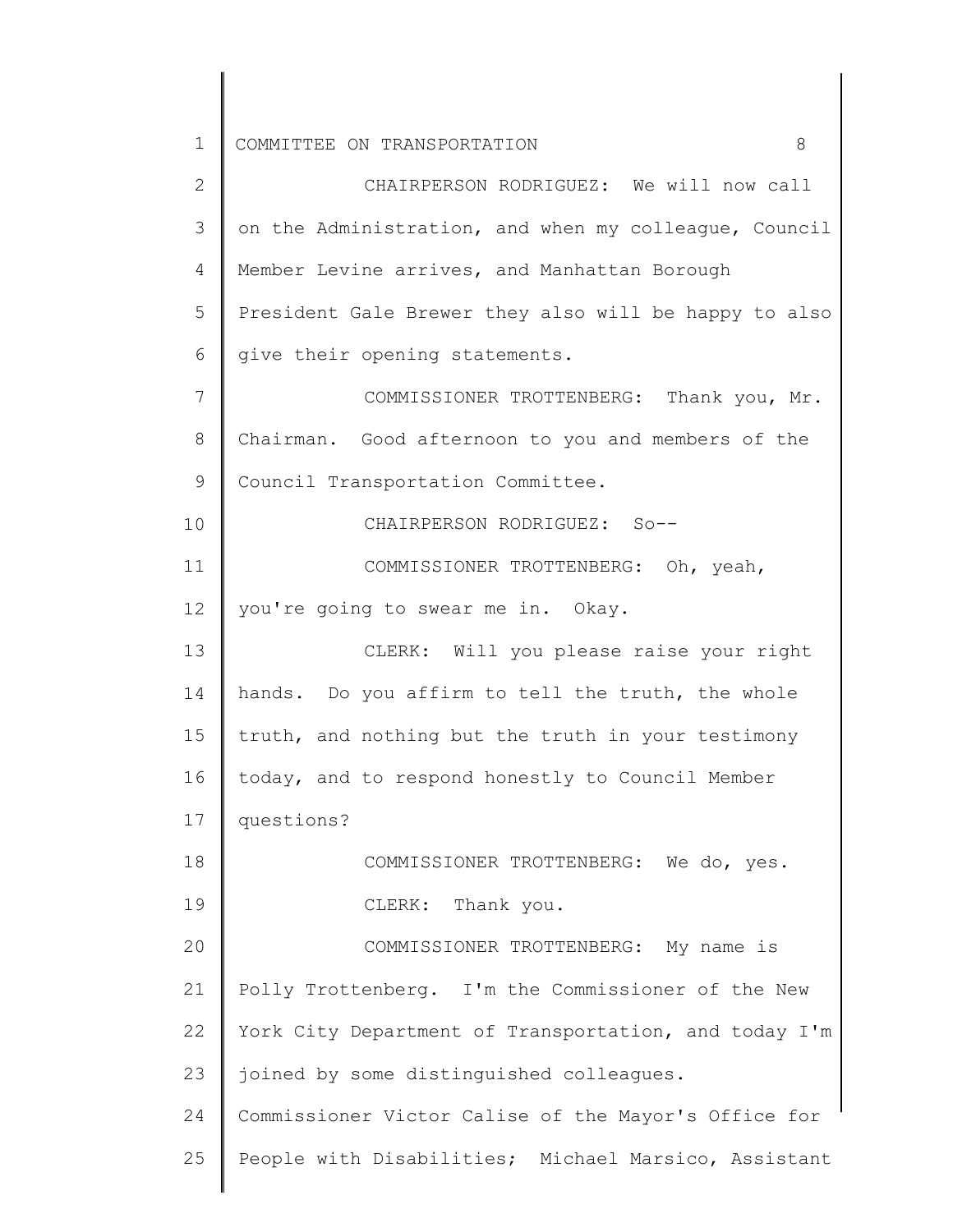2 3 4 5 6 Commissioner for DOT's Bureau of Parking; and Alan Borock, DOT's Director of the Office of Signals, Street Lighting and Systems Engineering. And I want to thank you for inviting us to testify here today on Intro 216-A and Intro 383.

7 8 9 10 11 12 13 14 15 16 17 18 First, I want to stress that the de Blasio Administration and DOT share the Council's goals of improving both the safety and mobility of the blind and low vision community on our city streets. DOT has been making continued progress on our Accessible Pedestrian Signal Program that was codified by the Council with Local Law 21 of 2012. And I want to commend Council Member Vacca. I know he was a great leader in getting this legislation passed, and we've made some progress. And I know today we will be discussing the state of that progress and where we go from there.

19 20 21 22 23 24 Currently, we have APS units installed at 99 intersections citywide, and we're adding as per legislation at least 25 more per year. The list is posted on our website. DOT currently works closely with MOPD and the blind and low vision community, including groups like Pedestrians for Accessible and

25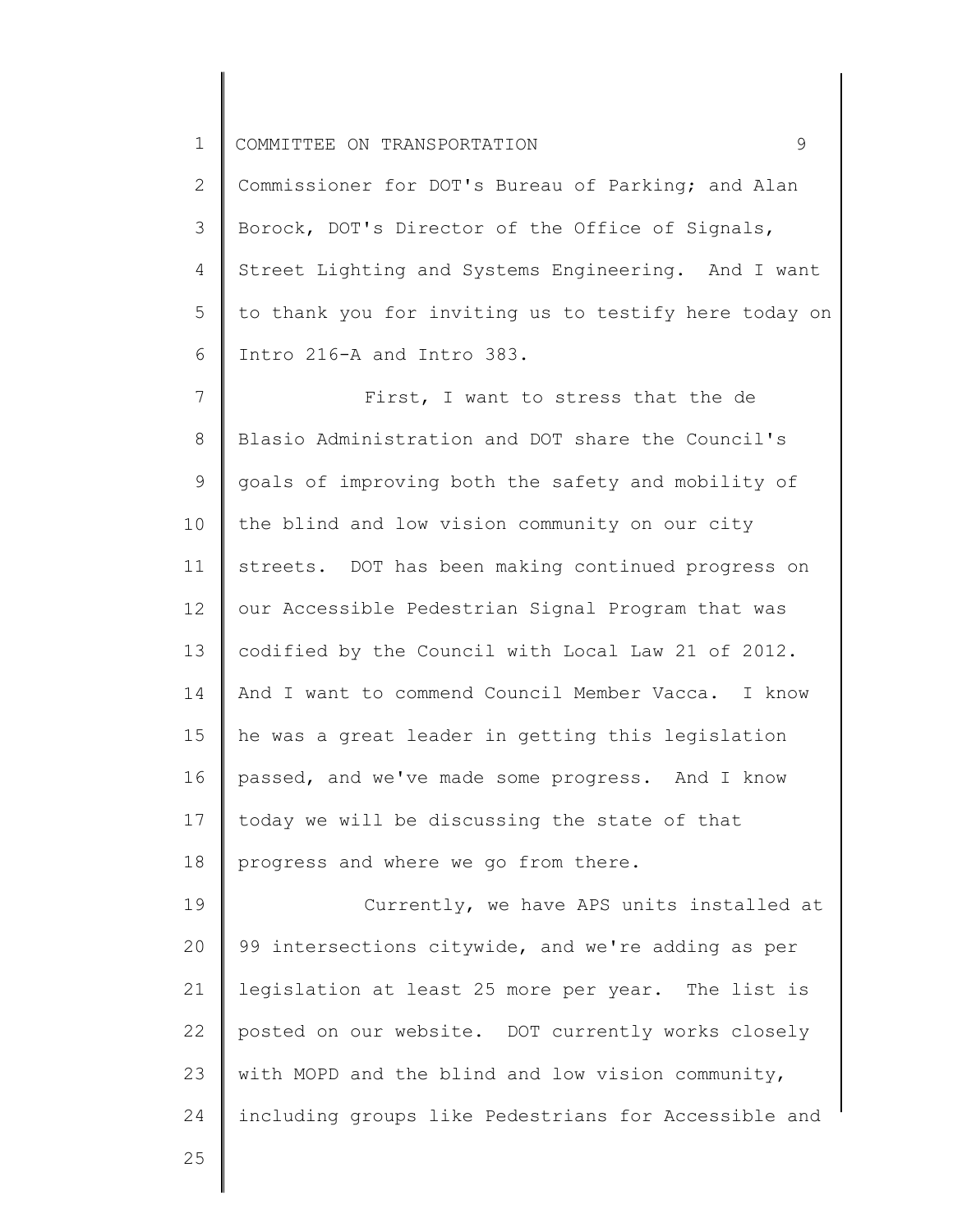2 3 Safe Streets to identify key intersections, which present crossing difficulties.

4 5 6 7 8 9 10 11 12 13 14 15 16 17 18 19 20 21 22 23 DOT has established the process of ranking intersections for the installation of APS units. The ranking is based on criteria like the off peak traffic presence, current traffic signal patterns including the use of leading pedestrian intervals or LPIs, and the complexity of the intersections geometry as set forth in federal guidelines. But we recognize there's also need for input from the advocates and from our expert traffic engineers to maximize the safety benefit for every dollar spent. That's why we've tailored our criteria here in New York City from conversations between the blind and low vision community, our traffic experts, and we've improved upon the Federal Guidelines to account for things mid-block crossings, left turn phases, T-intersections, pedestrian painted sidewalks, painted or delineated build outs, and protected bike lanes. This all gets tallied up in a ranking system so that we make the best decisions on where to install new APS units.

24 25 Now I'd like to discuss Intro 216-A, which requires DOT to install additional APS units at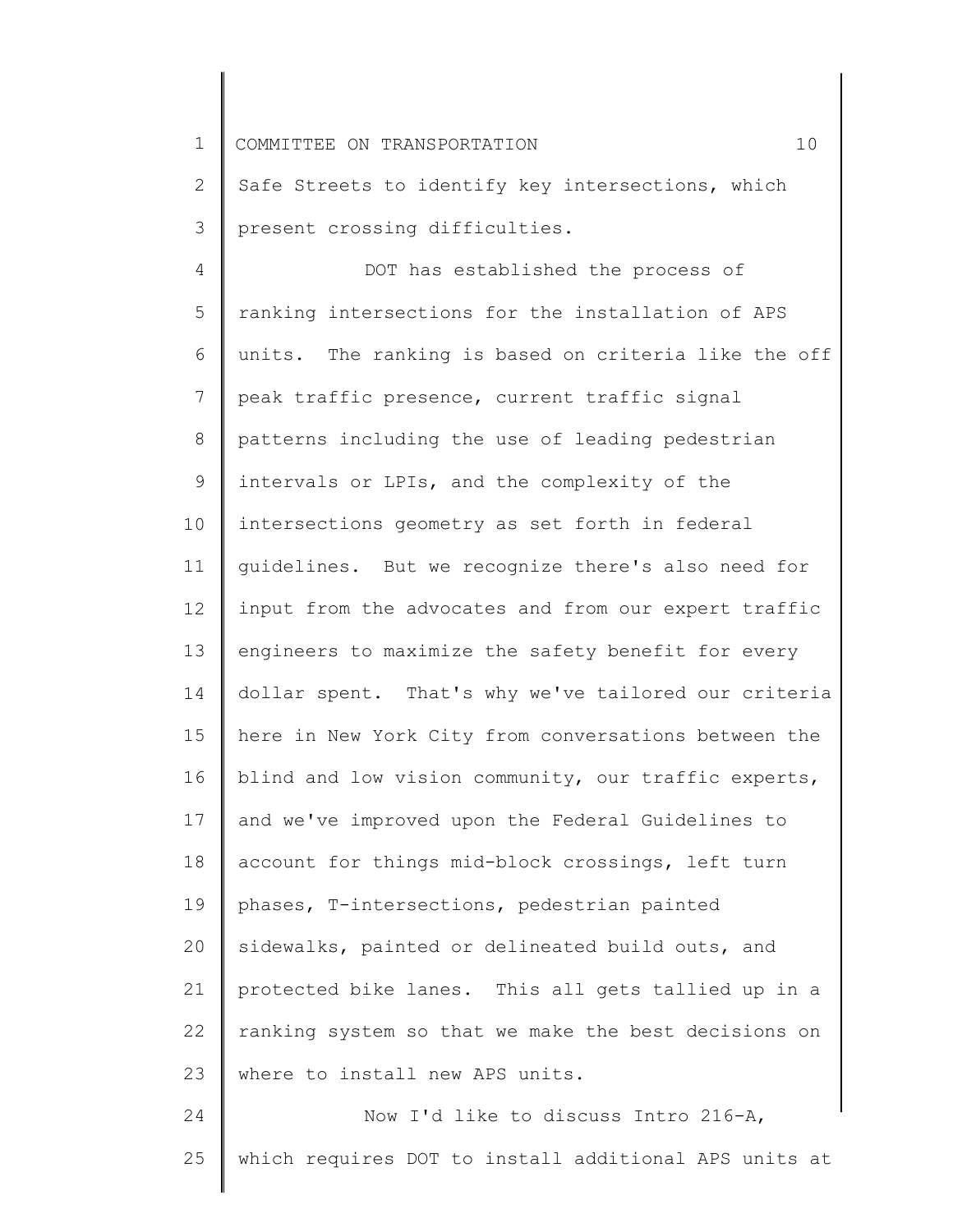| $\mathbf 1$ | COMMITTEE ON TRANSPORTATION<br>11                     |
|-------------|-------------------------------------------------------|
| 2           | a minimum of 100 intersections per year where we plan |
| 3           | to install an Exclusive Pedestrian phase, Leading     |
| 4           | Pedestrian Interval, or Protected Bike Lane. And at   |
| 5           | a minimum of 50 intersections per year out of the     |
| 6           | approximately 1,250 intersections where we've already |
| 7           | installed an EPP or an LPI or a protected bike lane.  |
| $8\,$       | While supporting Intro 216-A's overall                |
| $\mathsf 9$ | goal, our main concern with the legislation is that   |
| 10          | it does not build upon the already successful process |
| 11          | to site new APS units. The criterion we've developed  |
| 12          | with advocates and our engineers have worked well at  |
| 13          | a number of locations around the city including 23rd  |
| 14          | Street and 7th Avenue near Visions of Selis Manor.    |
| 15          | At Flatbush Avenue and Fulton Street in Brooklyn,     |
| 16          | which has heavy pedestrian activity and usual         |
| 17          | geometry and skewed crosswalks. At Queens Boulevard   |
| 18          | and Woodhaven Boulevard, which is a complex           |
| 19          | intersection near the Queens Center Mall. At Morris   |
| 20          | Park Avenue near Albert Einstein College of Medicine  |
| 21          | in the Bronx. Castleton and Brighton Avenues near     |
| 22          | the Staten Island Center for Independent Living, and  |
| 23          | Church and McDonald Avenues near New York Industries  |
| 24          | for the Blind.                                        |
| 25          |                                                       |

25

 $\mathsf I$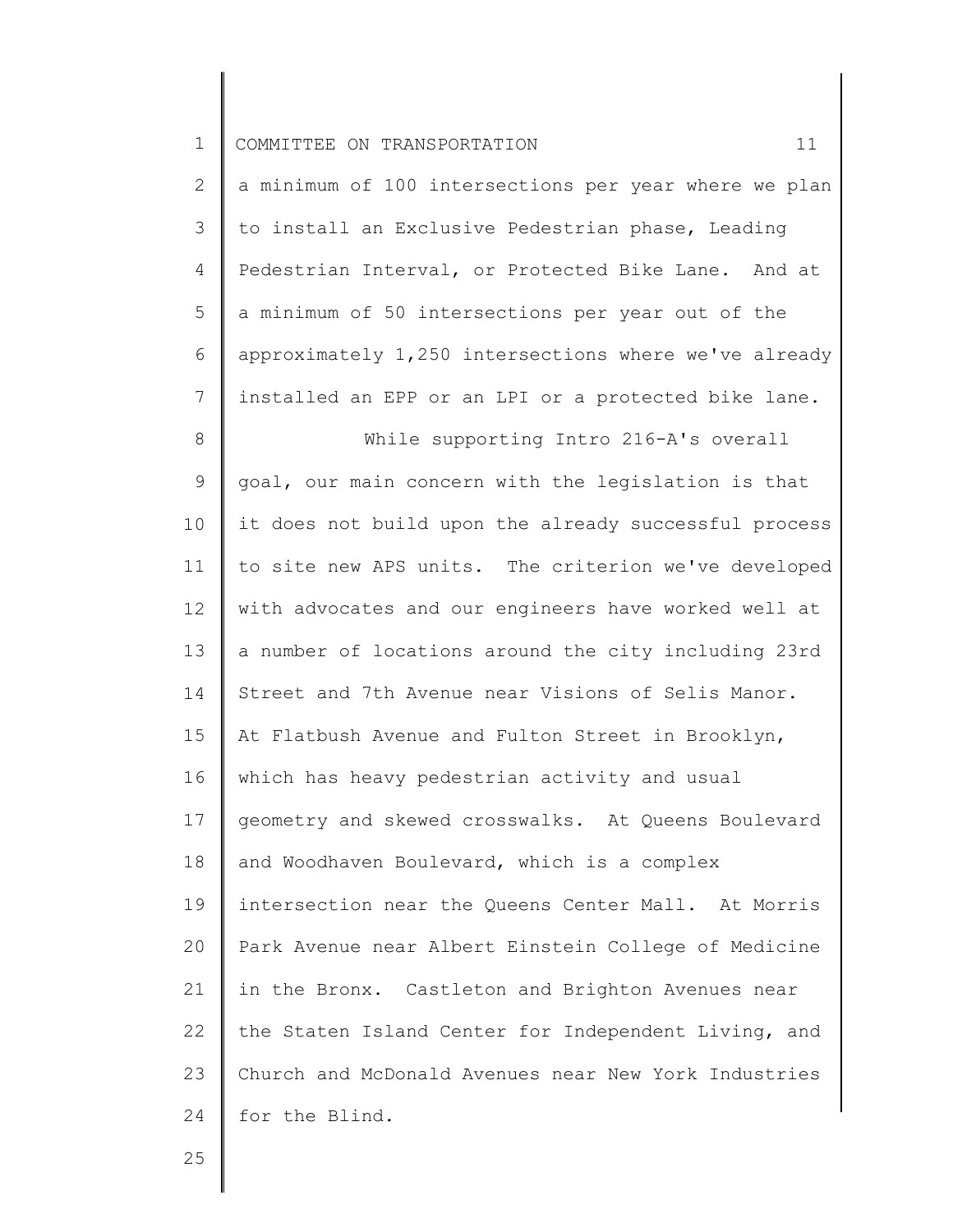| $\mathbf{2}$    | By linking the APS program with the                   |
|-----------------|-------------------------------------------------------|
| 3               | installation of EPP, LPI and protected bike lanes, we |
| 4               | are concerned that the bill could create a one-size-  |
| 5               | fits-all policy that would remove DOT's engineering   |
| 6               | judgment and the opportunity for community            |
| $7\phantom{.0}$ | engagement. Intro 216-A could require us to invest in |
| 8               | intersections that provide fewer safety and mobility  |
| 9               | benefits than our current process does.               |
| 10              | Mayor de Blasio's bold Vision Zero                    |
| 11              | commitments are designed to make our streets safer    |
| 12              | for everyone, but Intro 216-A may have the unintended |
| 13              | consequence of potentially slowing down some of our   |
| 14              | most effective pedestrian and cyclist safety efforts. |
| 15              | I commend the Council for focusing on the danger of   |
| 16              | driver's failing to yield to pedestrians in a         |
| 17              | crosswalk, which is one of the leading factors and    |
| 18              | fatalities in our streets. Signal timing strategies   |
| 19              | like LPI and EPP effectively combat this threat by    |
| 20              | giving pedestrians more time to cross before drivers  |
| 21              | can start making turns.                               |
| 22              | Many of you here have advocated for the               |
| 23              | expansion of the bike network, and I know there is a  |
| 24              | growing bike office here at the Council. A big        |

25 component of that expansion is through the use of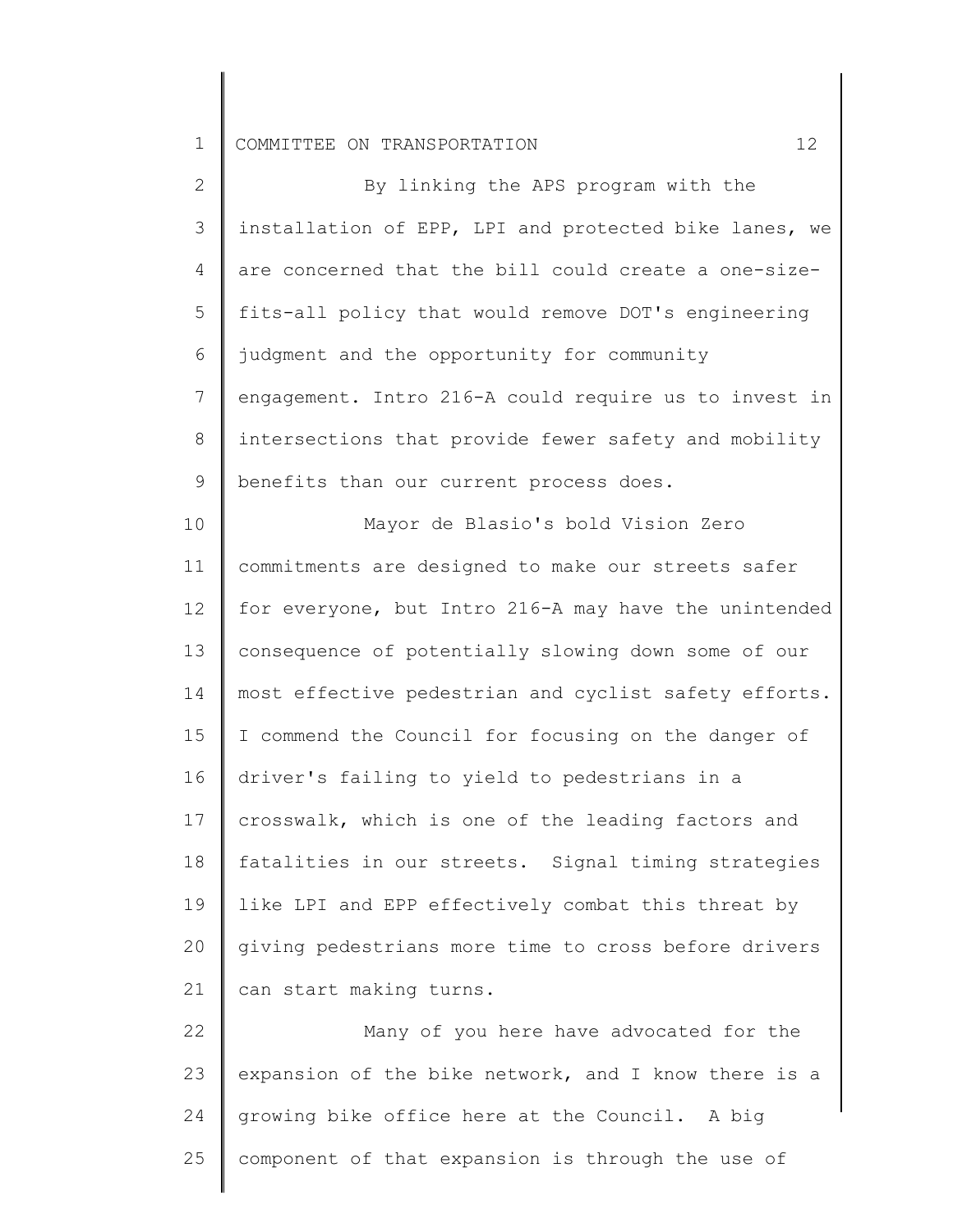| ᅩ |  |  | COMMITTEE ON TRANSPORTATION |  |
|---|--|--|-----------------------------|--|
|---|--|--|-----------------------------|--|

2 3 4 5 6 7 8 9 10 11 protected bike lanes, which is best way to make streets safe for bicyclists and also help calm streets for all road users. That's why DOT is installing approximately 150 LPIs and five miles of new protected bike lanes each year. These tools save lives on our street. We recently installed an LPI at West End Ave and West 95th Street after the tragic crash that took the life of Jean Chambers, and at Northern Boulevard and 61st Street in Queens where Nosha Nahayan [sp?] was tragically killed.

12 13 14 15 16 17 18 19 20 21 22 By requiring APS units every time -- [coughs]. Excuse me. We install and LPI or protected bike lane, Intro 216-A could in some cases substantially delay the rollout of these safety measures. Right now, once we have completed a traffic study and determined where we should put an EPP or LPI, we can reprogram the crossing intervals almost immediately. Installing an APS at an intersection requires a survey design and construction, which can take up to four months to complete.

23 24 25 While we always want to do more to improve the safety and mobility on our streets, we do have to make choices given our limited resources.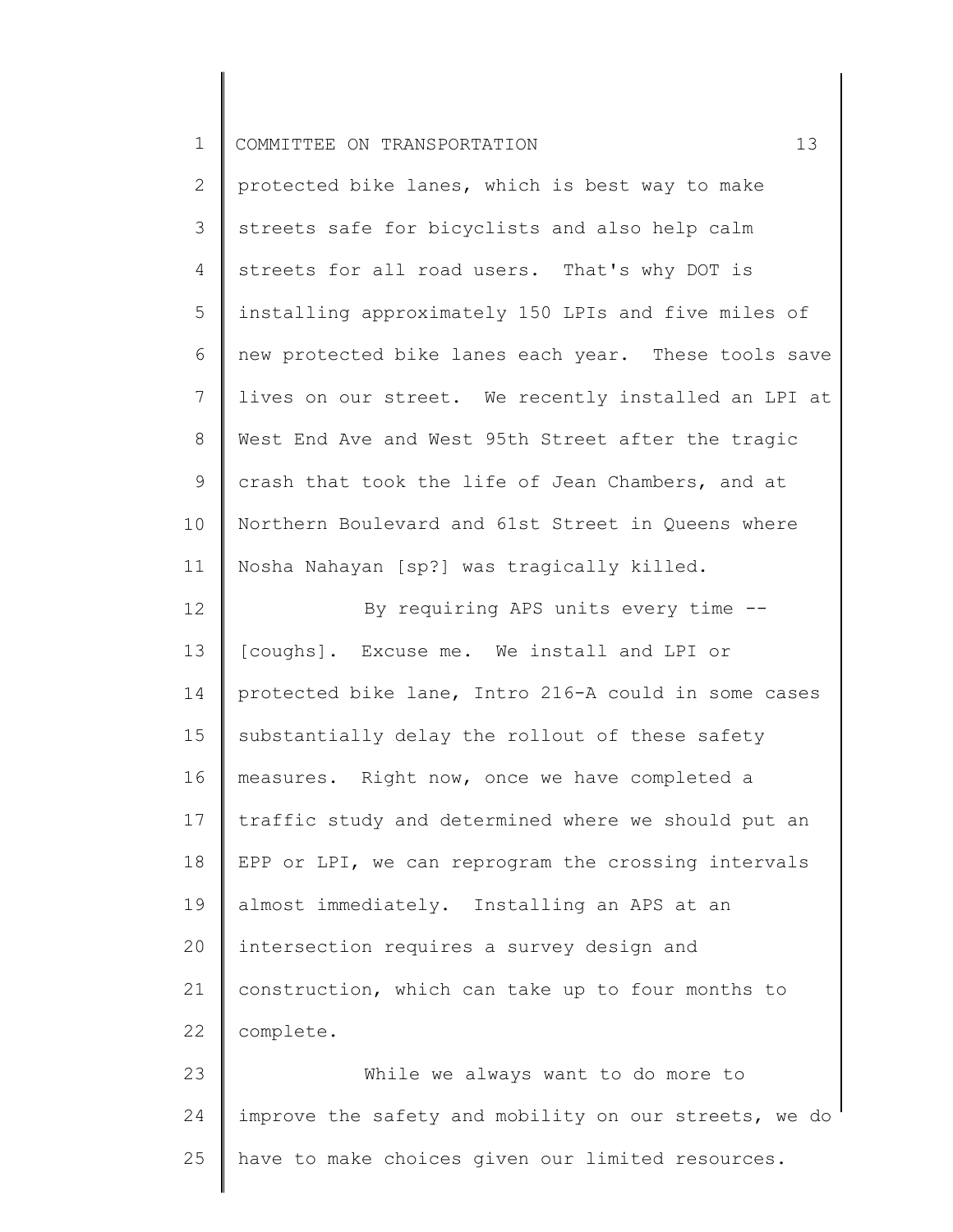| ∸ |  |  | COMMITTEE ON TRANSPORTATION |  |
|---|--|--|-----------------------------|--|
|---|--|--|-----------------------------|--|

2 3 4 5 6 7 8 9 10 11 12 The average cost of adding APS to an intersection is about \$35,000. To meet the requirements of this legislation, we estimate that DOT would need approximately \$5.25 million in capital funding every years as well as nearly half a million dollars in ongoing annual operational costs. These are not costs DOT could currently handle with in-house resources. So without additional funding we would need to redirect a portion of the funding that was made available recently for Vision Zero, for our needed roads and Bridges Capital Program.

13 14 15 16 17 18 19 I think our final concern is that technology is on the move, and Wifi and Smart Phone apps may eventually make it possible to develop a simpler and more cost-effective alternative to APS. We're concerned about tying our hands and investing in perpetuity in a technology that may eventually become obsolete.

20 21 22 23 24 25 Next, I'd like to discuss Intro 383, and, you know, to speak to Council Member Ignizio, I do sympathize with motorists who may be over-paying meters, but I just want to talk about I think some of the financial and technological challenges this bill raises for us. Currently, when a motorist parks at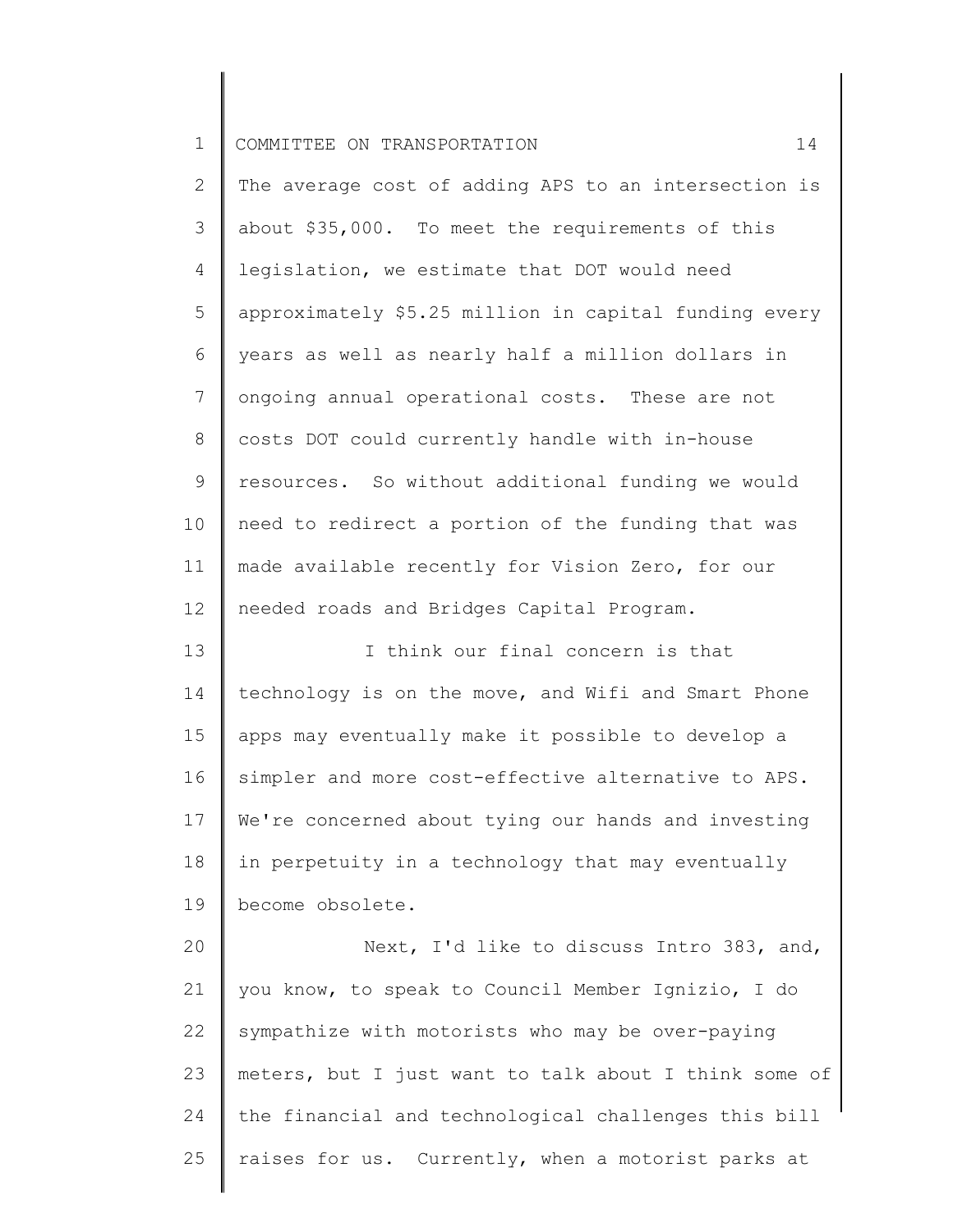| $\mathbf 1$    | 15<br>COMMITTEE ON TRANSPORTATION                     |
|----------------|-------------------------------------------------------|
| $\overline{2}$ | let's say at 6:09 p.m. in a parking spot where the    |
| 3              | meter regulations end at 7:00, the motorist must      |
| 4              | purchase an hour of time for a dollar to receive a    |
| 5              | receipt that shows the 7:00 p.m. shut-off time. With  |
| 6              | Intro 383, motorists could only be required to        |
| $7\phantom{.}$ | purchase 45 minutes of time for 75 cents, which would |
| 8              | give them payment-- Which would provide payment until |
| $\mathsf 9$    | 6:54 and the meter would round up the time to 7:00    |
| 10             | p.m. Technically, I wouldn't say we can't do this,    |
| 11             | but I would say our current technology is somewhat    |
| 12             | limited. And so right now I think taking a look at    |
| 13             | the current state of our meter software, the only way |
| 14             | we could comply with Intro 383 would be to absolve    |
| 15             | all motorists of payment for the last meter of-- the  |
| 16             | last unit of meter time at every meter in the City.   |
| 17             | For motorists this could mean, you know,              |
| 18             | somewhere from a quarter to in the case of truck      |
| 19             | parking up in Midtown up to \$6.00. But the keynote   |
| 20             | of impact of having to forgive all these transactions |
| 21             | at every city meter would potentially result in a     |
| 22             | pretty large giveaway of free meter time just to      |
| 23             | prevent what appears looking at our analysis to be a  |
| 24             | pretty small amount of repayment.                     |
| 25             |                                                       |

25

║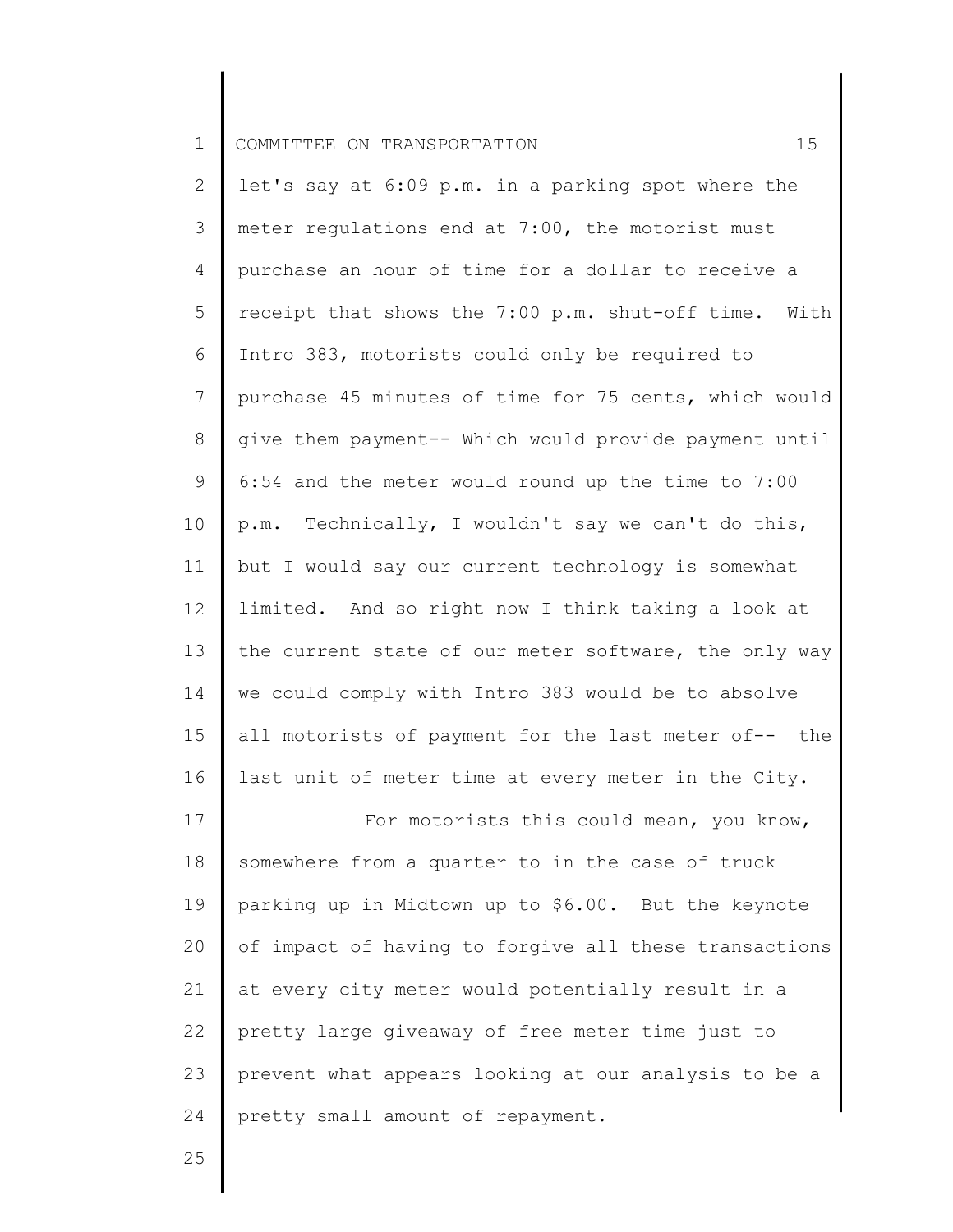2 3 4 5 6 7 8 9 10 11 12 13 14 15 Our parking experts have been looking through our data, and our best estimates right now show the overpayment problem to be under half a million a year. While the City could potentially lose as much as \$8 million in annual metered parking revenue, but it was legitimately, you know, legitimately owed. And in addition, I hear what you're saying, and I'm not saying it can't be done technologically, but right now with the current state of our Muni-Meters, it would be a significant cost to reprogram. We think it would pretty much have to be done machine by machine, and could take many, many months to complete. And cost potentially up to \$2 million.

16 17 18 19 20 21 22 23 24 25 The good news is we're actually pursuing a better option I think to address the problem, and to be fair to drivers and not cost the City revenue that the City is rightly owed. We're pursuing using Pay-By-Cell, and with this Pay-By-Cell program, which many cities already use across the country, you can use a credit card payment direction through a Smart Phone, eliminate the need for the Muni-Meter receipt, and charge people exactly the right amount for the time they're going to be there. Right now, we're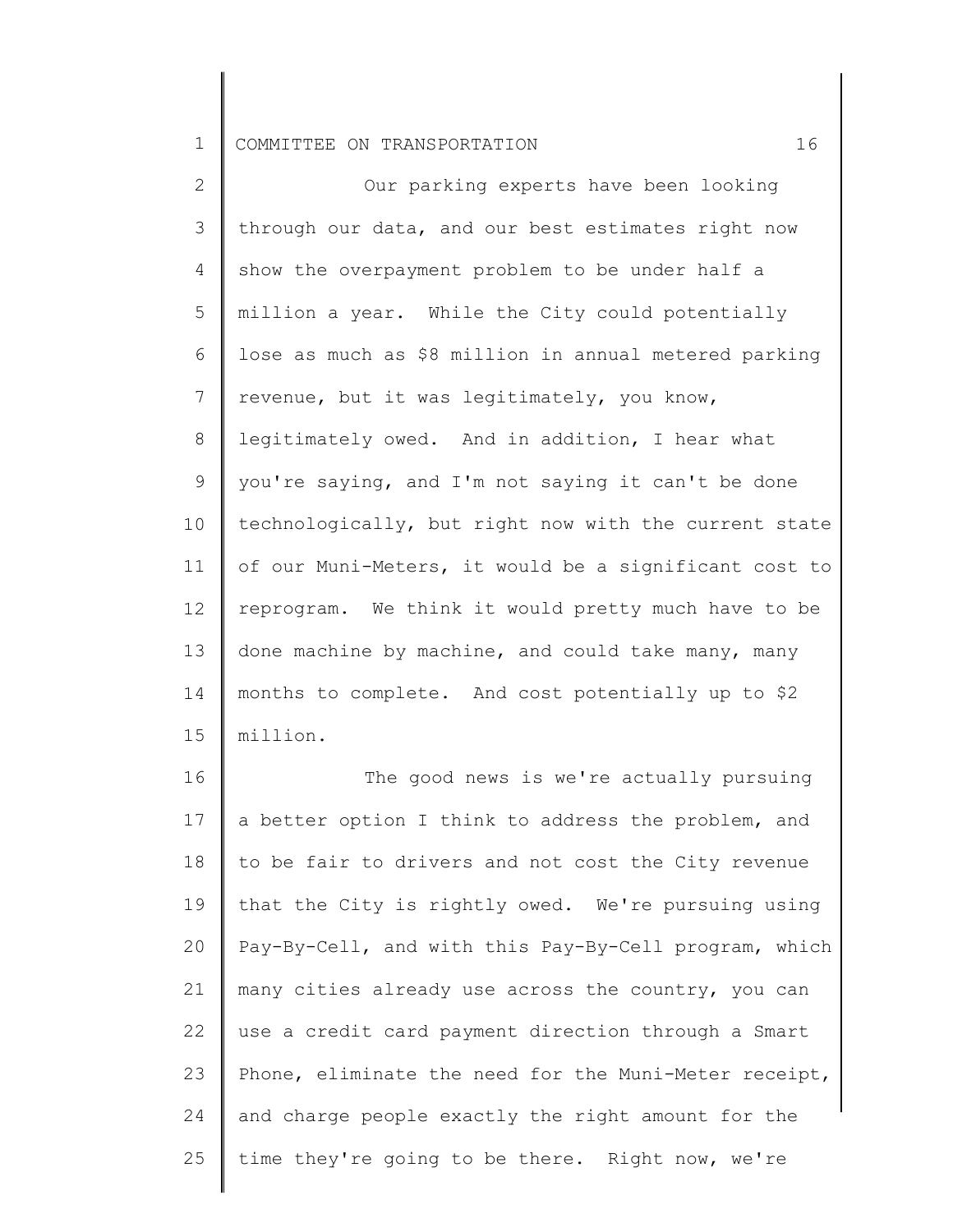| $\mathbf 1$  | 17<br>COMMITTEE ON TRANSPORTATION                     |
|--------------|-------------------------------------------------------|
| $\mathbf{2}$ | working with NYPD to see how quickly we can implement |
| 3            | this program. And we think it would actually allow    |
| 4            | us to achieve most of the goals of Intro 383.         |
| 5            | In conclusion, we're eager to continue                |
| 6            | tow work with the Council and other stakeholders on   |
| 7            | the issues raised in Intro 216-A and Intro 383. We    |
| $8\,$        | do share the goal of making our streets safe and      |
| $\mathsf 9$  | accessible for all, and we look forward to engaging   |
| 10           | on how we can continue to do a better job of that in  |
| 11           | partnership with the Council. Thank you, Mr.          |
| 12           | Chairman, and I'm happy to take questions.            |
| 13           | CHAIRPERSON RODRIGUEZ: And before asking              |
| 14           | any questions, I'd like to recognize Council Members  |
| 15           | Levine, Reynoso, and Menchaca. And now, I would like  |
| 16           | to ask Council Member Levine to give his opening      |
| 17           | statement since he's the prime sponsor of Intro 216-  |
| 18           | Α.                                                    |
| 19           | COUNCIL MEMBER LEVINE: Thank you,                     |
| 20           | Chairman Rodriguez. Thank you for your testimony,     |
| 21           | Commissioner, both Commissioners. Great to see you    |
| 22           | both, Victor as well. I just want to say a few words  |
| 23           | about Intro 216, which as you know, calls on the City |
| 24           | to increase the pace at which it installs Accessible  |
| 25           | Pedestrian Signals known as APSs. I want to           |
|              |                                                       |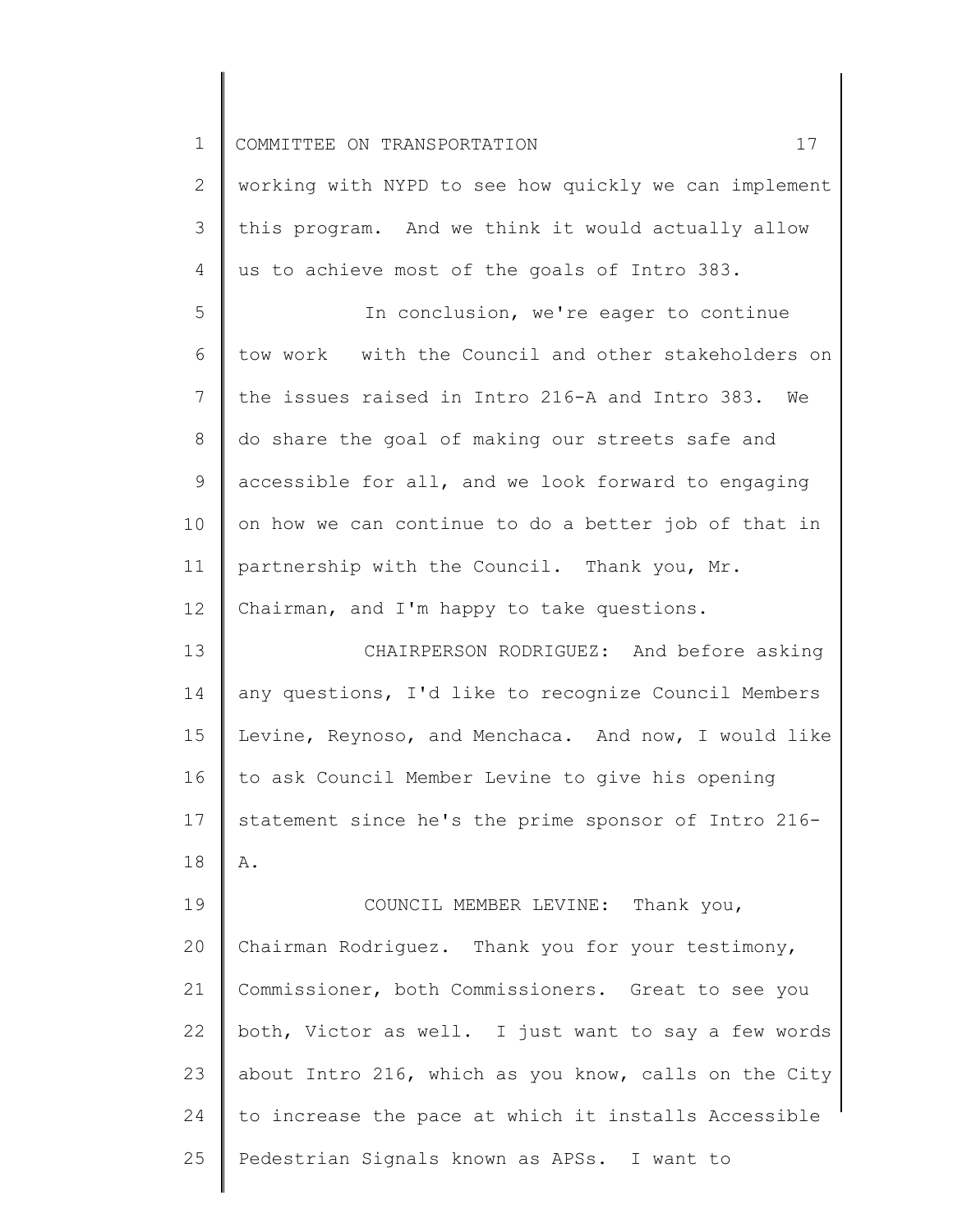2 3 4 5 6 7 8 9 recognize and thank our Chair, Chair of the Council's Transportation Committee, Ydanis Rodriguez for bringing this intro to a hearing today, and for being a strong advocate for this important piece of legislation throughout the process. I also want to thank Manhattan Borough President Gale Brewer who originated this bill, and has been a champion for its cause since its inception.

10 11 12 13 14 15 16 17 18 19 20 21 22 23 24 Under the leadership of Mayor de Blasio, Chairman Rodriguez, and additionally the DOT Commissioner Trottenberg, our city has made extraordinary strides making our streets safer for all New Yorkers through the set of policies and initiatives known as Vision Zero. However, we have not yet taken significant steps to address the special needs of pedestrians with disabilities. In particular those with vision difficulties, a group which numbers nearly 360,000 in the five boroughs. Most of these individuals are, of course, unable to rely on visual walk and stop signals forcing them instead to use the sounds of traffic flow to determine when and where they can safely cross the street.

25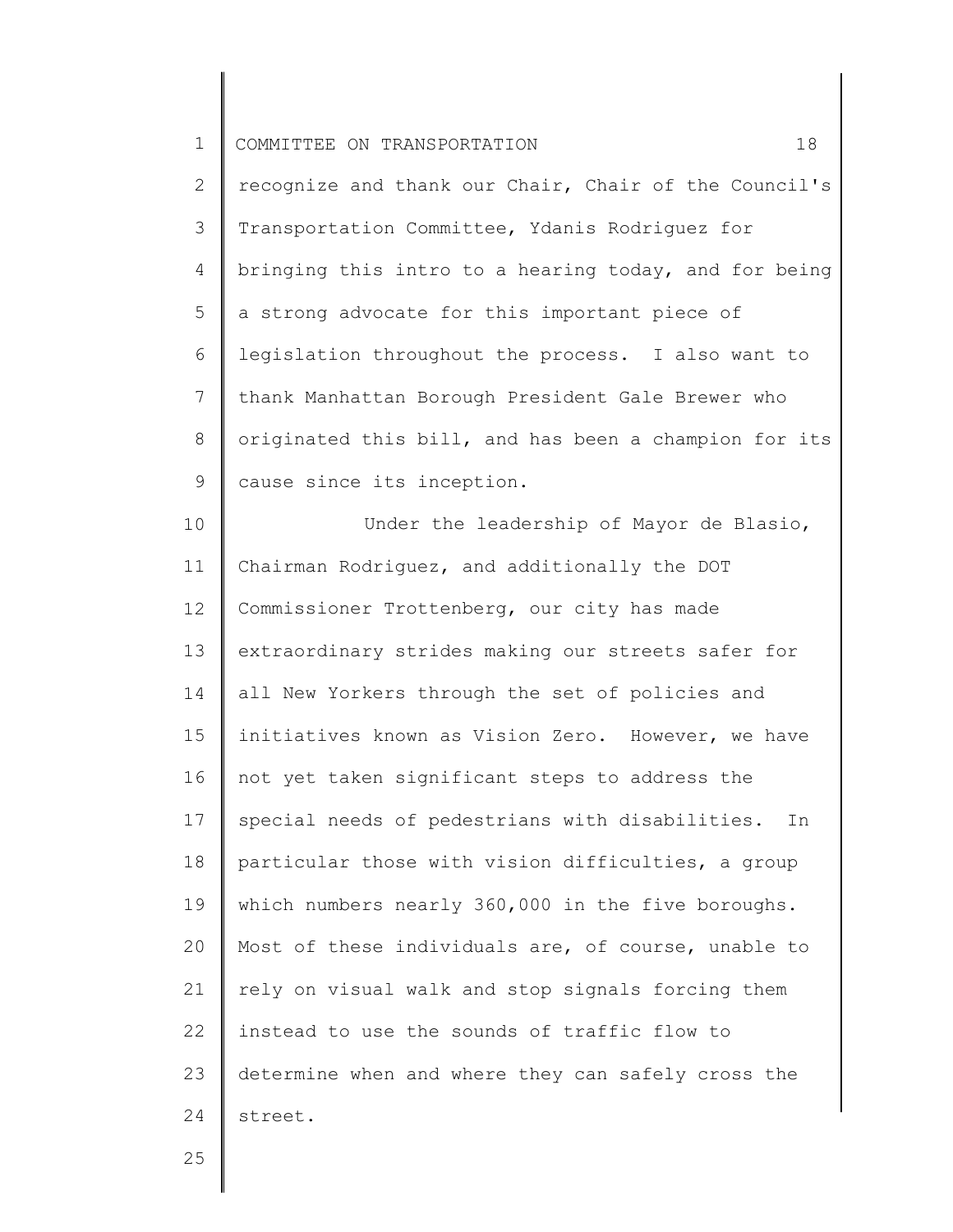2 3 4 5 6 7 8 9 10 11 12 13 14 15 16 17 18 19 To understand the challenges of navigating busy New York City streets without the aid of sight, last Thursday Council Member Rodriguez and I joined Pedestrians for Accessible and Safe Streets. For a simulation in which we were blindfolded and accompanied by an instructor who guided us across a number of busy streets up and down Broadway and New York City Hall. I can tell you that this was a truly harrowing experience in which I felt incredibly vulnerable in a way you can't understand unless you've actually stepped out into traffic without aid of sight. This simulation gave me a new found respect for the bravery of visually impaired New Yorkers, and made me more determined than ever to make their lives safer through the passage of Intro 216. APS technology does indeed dramatically

20 21 22 23 24 25 improve safety for visually impaired New Yorkers. These devices emit a series of beeps that can be heard from a few feet away so that a visually impaired person can approach the device and locate its button. Once the button is pressed, the device will issue a spoken alert to tell the pedestrian it's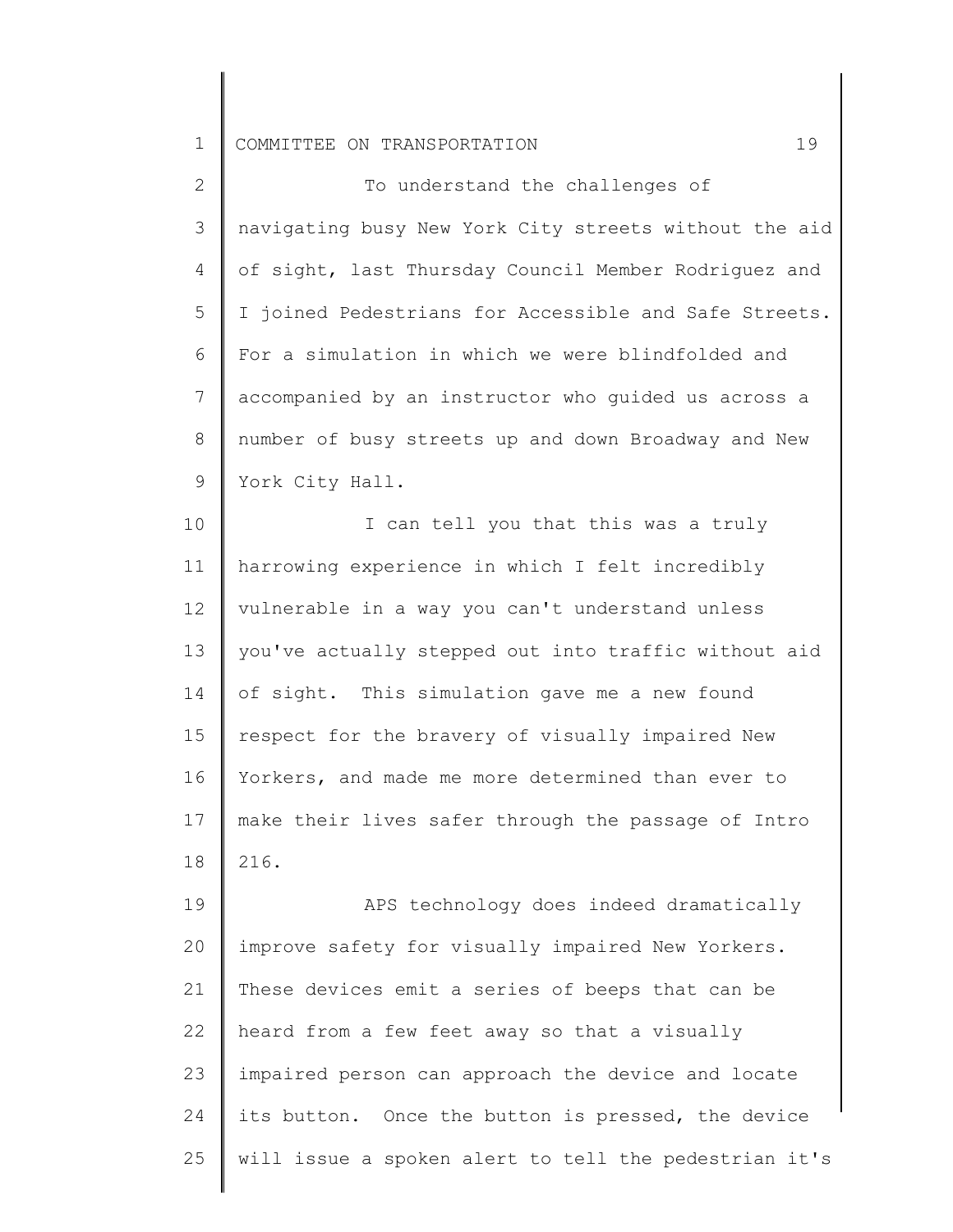| $\mathbf 1$    | 20<br>COMMITTEE ON TRANSPORTATION                    |
|----------------|------------------------------------------------------|
| $\mathbf{2}$   | safe to cross. The button vibrates as well providing |
| 3              | a cue to someone who is also hearing impaired.       |
| 4              | Wheelchair users report that they, too, sometimes    |
| 5              | rely on the APS when a crowded corner makes it       |
| 6              | difficult for them to see the walk sign above.       |
| $7\phantom{.}$ | In 2012, the Council took a critical step            |
| 8              | to meeting these important needs. Passing Local Law  |
| $\mathsf 9$    | 21, which requires DOT to install 25 APS devices per |
| 10             | year in the areas deemed to be the highest risk, and |
| 11             | with the greatest crossing difficulties. But as of   |
| 12             | today, of the 12,460 intersections in New York City  |
| 13             | only 99 currently have an APS installed. Leaving     |
| 14             | visually impaired New Yorkers to fend for themselves |
| 15             | when crossing more than 99% of intersections. Our    |
| 16             | bill seeks to change that. Specifically, it would    |
| 17             | require the installation of APSs at a minimum of 100 |
| 18             | intersections where DOT is doing installation work,  |
| 19             | which would otherwise hinder costing by the visually |
| 20             | impaired. There are three instances, which would     |
| 21             | trigger such an installation.                        |
| 22             | When an Exclusive Pedestrian Signal<br>$1$ .         |
| 23             | is installed, since this allows for a phase in the   |
| 24             | light change in which no cars are moving, and thus a |
| 25             |                                                      |
|                |                                                      |

║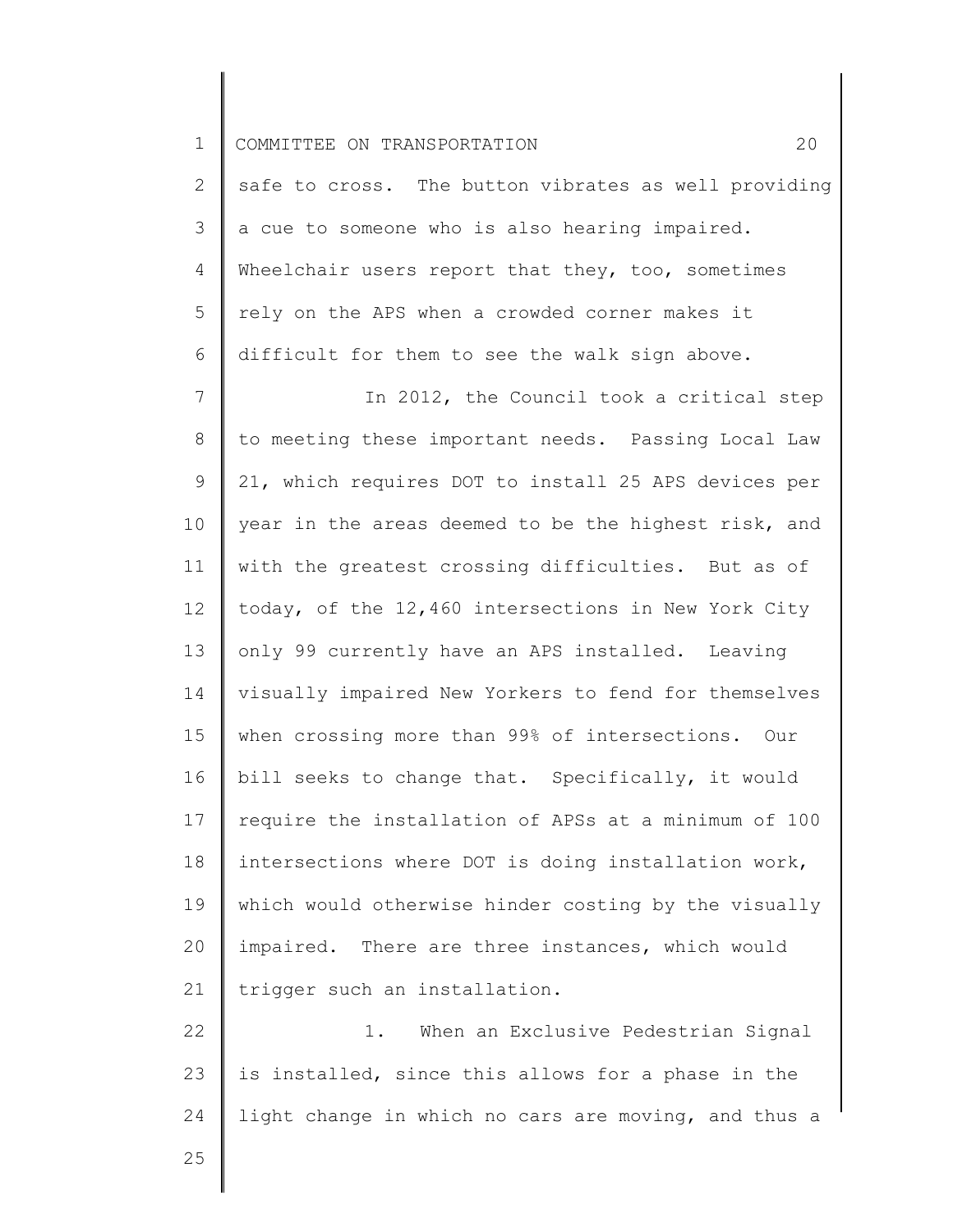| $\mathbf 1$ | 21<br>COMMITTEE ON TRANSPORTATION                     |
|-------------|-------------------------------------------------------|
| 2           | blind person would not have the cues of moving        |
| 3           | traffic on which they usually rely.                   |
| 4           | 2. When a Lead Pedestrian Interval is                 |
| 5           | installed this allows for five or six seconds in      |
| 6           | which pedestrians can cross traffic-- cross without   |
| 7           | traffic on either side also eliminating the cue of    |
| $8\,$       | parallel traffic signs.                               |
| 9           | 3.<br>When a Protected Bike Lane is                   |
| 10          | installed because obviously bicycles make little      |
| 11          | noise, and without an APS, it's not easy to know when |
| 12          | it's safe to cross.                                   |
| 13          | In addition to the 100 new installations,             |
| 14          | which our bill would require in the above             |
| 15          | circumstances, Intro 216 would also require at least  |
| 16          | 50 retrofits per year at intersections in which the   |
| 17          | previously mentioned features had already been        |
| 18          | installed without the inclusion of an APS.            |
| 19          | Yes, it is easy to image a day when some              |
| 20          | sort of intelligent grid would be able to provide     |
| 21          | safety cues directly to a pedestrian's Smart Phone,   |
| 22          | for example. But experts say that such a system is    |
| 23          | likely years away, and at any rate would cost         |
| 24          | millions of dollars to install. APS on the other      |
| 25          | hand is a proven technology, which is available today |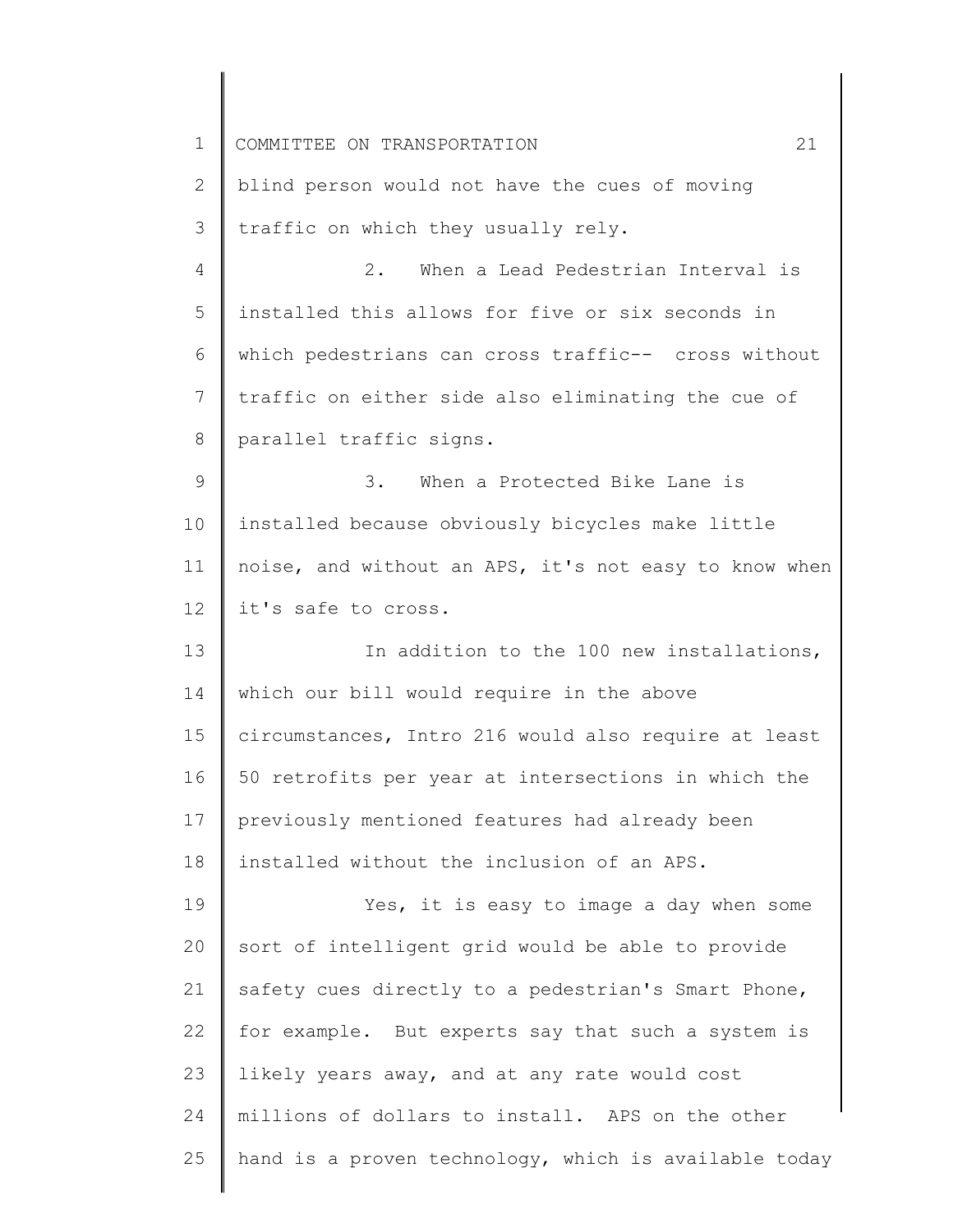2 3 4 5 6 7 8 9 10 to make it safer for hundreds of thousands of New Yorkers to move about our bustling city. We have an obligation to do right by them by passing Intro 216. I look forward to hearing the comments of my colleagues in further discussion with the Administration and the advocates. I'm sure this will be a rich discussion, and I'm hopeful that it will lead to the eventual passage of a strong piece of legislation.

11 12 13 14 15 16 17 18 19 20 21 22 23 Finally, I'd like to thank the many staff members who were instrumental in drafting and advocating for this bill, including Amy Slattery, my Legislative Director; Shula Warren, Director of Policy for Manhattan Borough President Gale Brewer; Carmen De La Rosa, Chief of Staff for Council Member Rodriguez; Transportation Committee staff, Kelly Taylor, Jonathan Nessarano [sp?]; Gaffar Zaaloff; and Shema O'Sher [sp?]. And the Legislative Division Heads Lyle Frank, Matt Garalb [sp?], and Rob Calandra. Thank you. CHAIRPERSON RODRIGUEZ: Thank you, Council Member. I have a few questions. Of course,

24 25 my colleagues also have other questions. One is since you come with a great profile being someone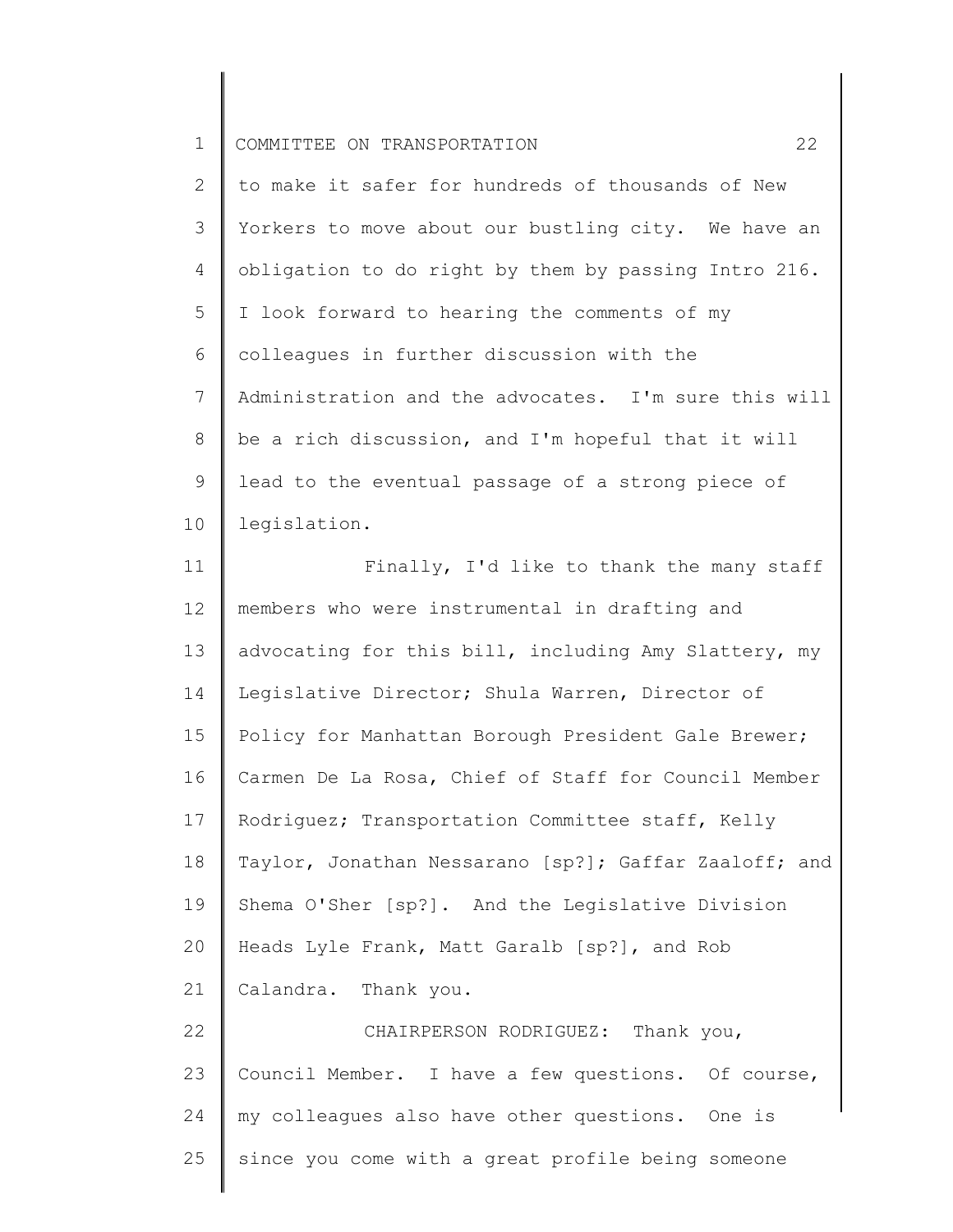| ᅩ |  |  | I COMMITTEE ON TRANSPORTATION |  |
|---|--|--|-------------------------------|--|
|---|--|--|-------------------------------|--|

2 3 4 5 6 7 8 that before being our New York City Commissioners, you were like one of the-- the third one nationwide in the Department of Transportation. What have you seen in other cities that you can share with us that is a model of this city that they have installed in large use numbers of APS? Which are the cities that are making a major improvement on this.

9 10 11 12 13 14 15 16 17 18 19 20 21 22 23 24 25 COMMISSIONER TROTTENBERG: Well, it's a good question. Actually, I had the good fortune to spend a day at a conference with my fellow City Transportation Commissioners, and this is one of the issues we discussed. And I think all cities are looking at doing more on this front. But also, respectfully, Council Member Levine, we're really talking about potential technological breakthroughs that may have a way to do this faster and citywide. And one of the things that we're going to be doing at New York City DOT is actually working with a research technology group to do a study and really see are there going to be more cutting-edge way to do this. And that's not to say that we don't want to continue working on APS and work with the Council on this. I'm not trying to say it was an excuse to do nothing, but just there is a lot of interest I think in the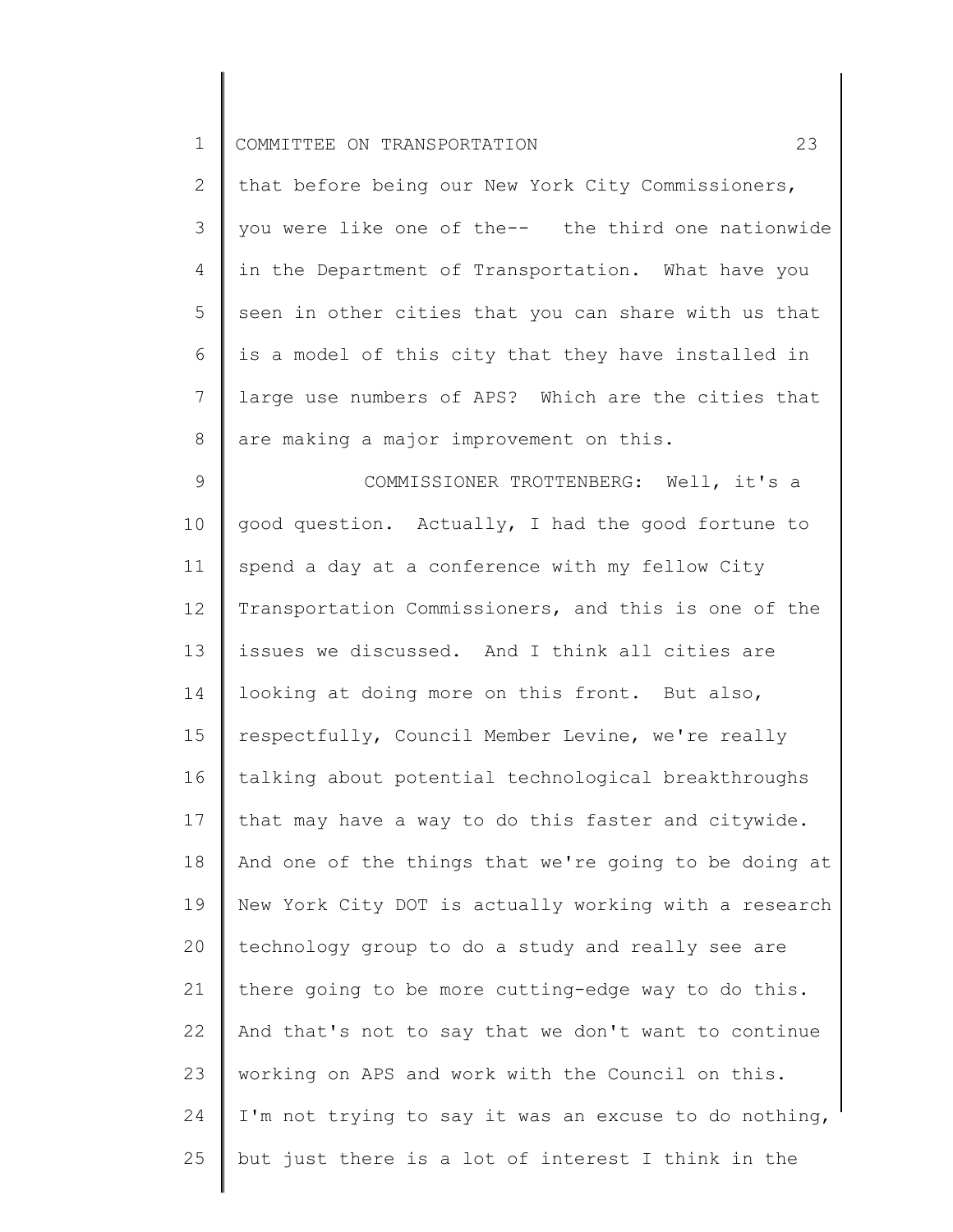| ᅩ |  |  | COMMITTEE ON TRANSPORTATION |  |  |
|---|--|--|-----------------------------|--|--|
|---|--|--|-----------------------------|--|--|

2 3 4 5 6 7 8 9 urban transportation community right now about can there be a smarter technology in the long run. I think all cities are probably facing the same issue we have in New York, which is it's a question of balancing all the things that a city needs to do. You know, one thing I highlighted in my testimony, and look, this is a genuine issue, and a good one to discuss today.

10 11 12 13 14 15 16 17 18 19 20 21 22 23 24 Particularly, as I mentioned in my testimony, when we have an area where we have a terrible collision like what happened on the Upper West Side with Jean Chambers, we can put in a Leading Pedestrian Interval very quickly. It's something that can be done very inexpensively. You know, I think the question we're struggling with understanding absolutely why the blind and low vision community wants an APS there, but in all cases do we want to hold that up? Particularly if there's been some sort of fatal collision at the intersection. I think this is an answer we can all discuss, but I think that this is something I'm seeing with my fellow commissioners. We're all thinking about how to get that balance right.

25

CHAIRPERSON RODRIGUEZ: Go ahead.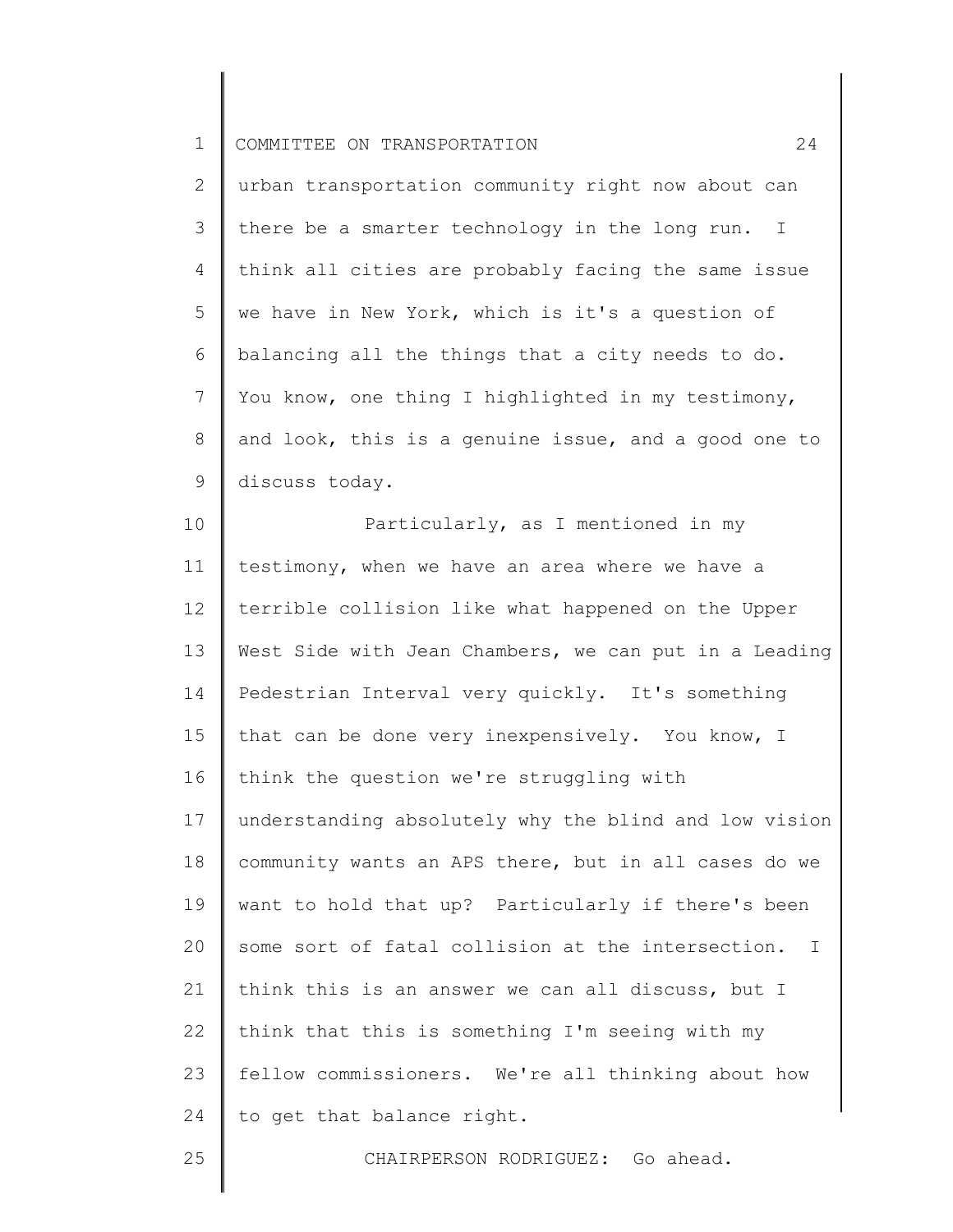2 3 4 5 6 7 8 9 VICTOR CALISE: Hello, I want to thank the Council members for actually going out with PASS and seeing the difficulties it is for people with disabilities to cross the street so any way that we get our elected officials and our government to pay attention to people with disabilities I definitely encourage it. So thank you on taking that initiative and thank you PASS for pushing that along as well.

10 11 12 13 14 15 16 17 18 19 20 As relationship to other cities, I have the fortunate ability to meet and talk with MOPD Commissioners around the Country, and there are issues about installing the APSs. I was just in Austin and they are sporadically put around the city as well. And coming up with design structure to be able to do it, is something that's on everybody's mind and how can we do this more effectively. So as APSs roll out and they're putting them in other cities, but they're the same struggles we're having here.

21 22 23 24 25 CHAIRPERSON RODRIGUEZ: What I think is that first of all I know that you are open, the Administration is open to continue having conversation with those and the advocates. But what I see is that we need to do better. We should do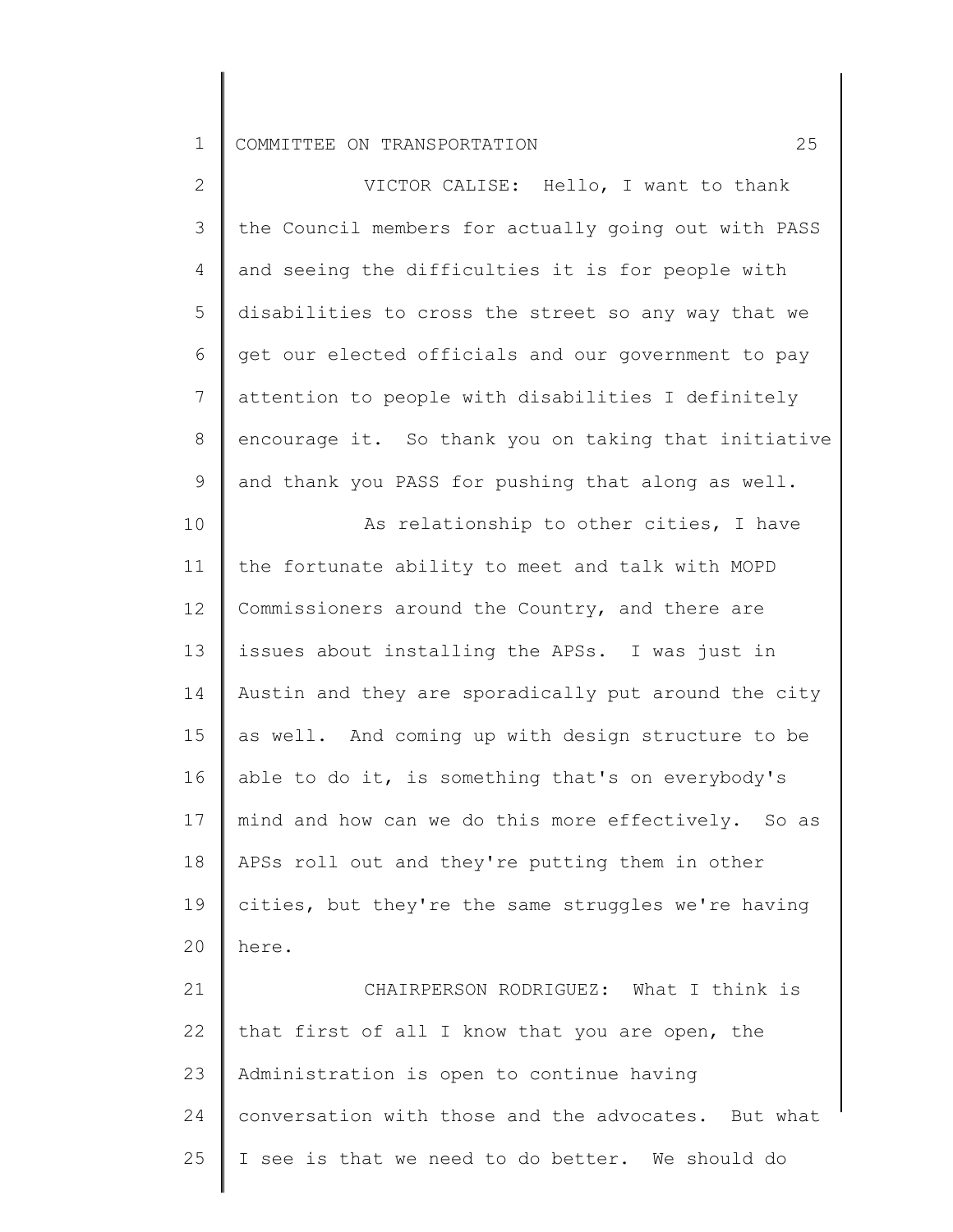2 3 4 5 6 7 8 9 10 11 12 13 14 15 better. And in a city where we only have 99 APSs installed, having 12,000 intersections, many of them are very dangerous. Because many times they can- they only serves the community who are visually impaired, and also senior citizens rely on this, too, also to cross the street. So I just hope that we can be able to work on a formula to continue improving that number. 99 is not enough. What you will hear from the advocate community is that this is a very important tool that will make a difference. That they cannot continue relying on the surrounding sound that they get in order to cross the street. So this is like an important tool for them to be able to cross safe.

16 17 18 19 20 21 22 23 24 25 And then when we look at the cost, somebody said \$5 million I think. It's like, you know, it's not like so much money involved. I know that many of us will be able to put some of the capital. You know, like if I'm asked by the DOT like can you help us? Like because, you know, we need to deal with the number. I would say no let's put two, twenty thousand dollars so that I can help put some of those APSs in my district, too. So what I hope is that we can continue the conversation and find a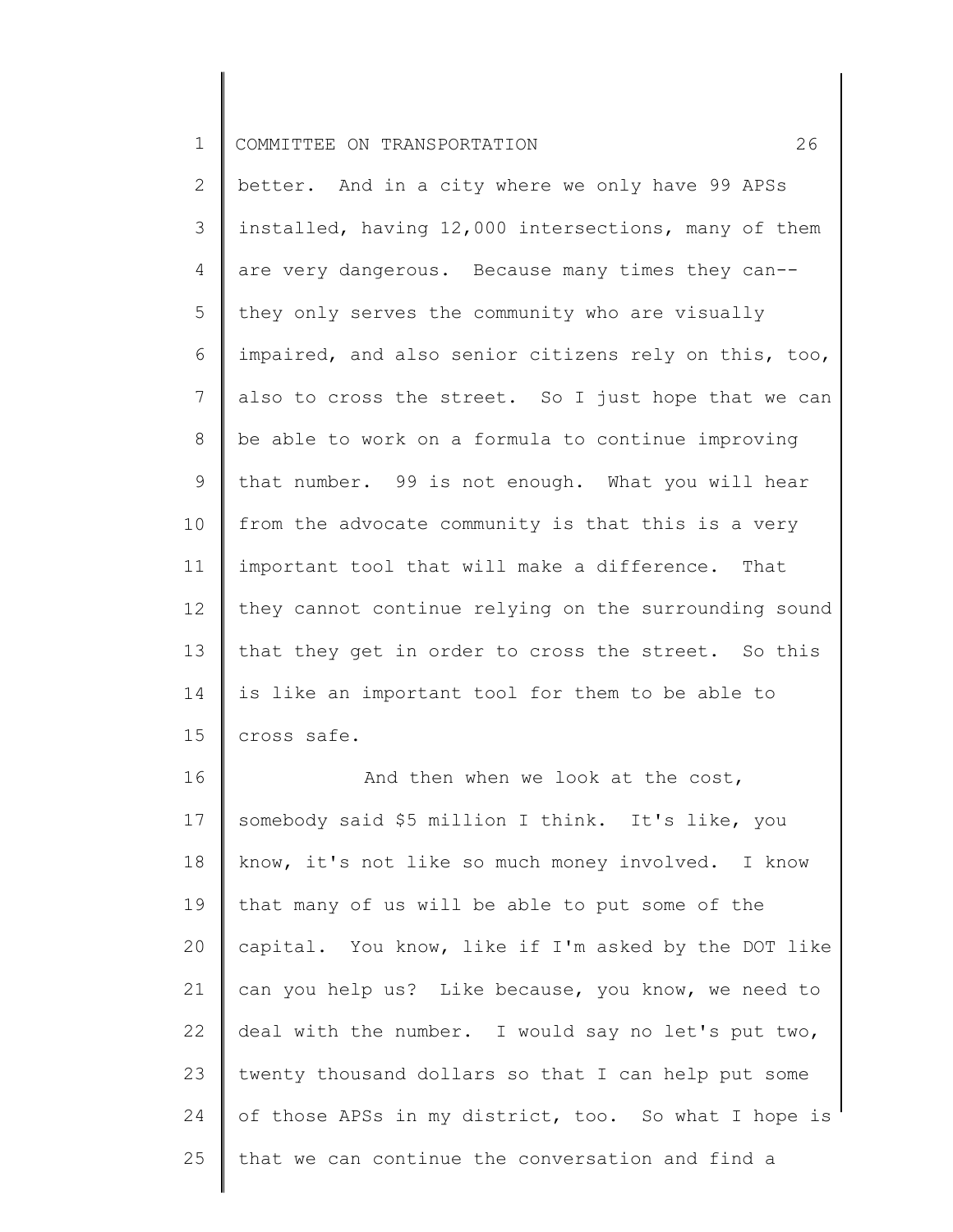2 3 4 5 formula where we increase and move from those 99. 99 is not enough. 99 APSs is not enough in a city where we have 12,000 intersections many of them with many dangers.

6 7 8 9 10 11 12 13 14 15 16 17 18 19 COMMISSIONER TROTTENBERG: And thank you, Mr. Chairman, and look, I agree and I don't want to-- I think I want to separate out. There are sort of two issues here. One is the resource issue, and I very much appreciate your offer. And look, believe me as DOT Commissioner, there are so many things I wish I could do that I don't have the resources for. I would love to do it all, and believe me, I wish-- You know, I get requests on every front, as many of you know. And, if there's a way we can work together on the resource issue and up that number, I think that would be terrific. And obviously, I think the de Blasio Administration is ready to engage with the Council and the advocate community on that.

20 21 22 23 24 25 I want to separate out, though. I think it is also careful that we talk about the methodology of deciding even as we potentially up the number where they go. Because I do think we do have a good set of criteria. It takes where we have LPIs into consideration, but that isn't the exclusive criteria.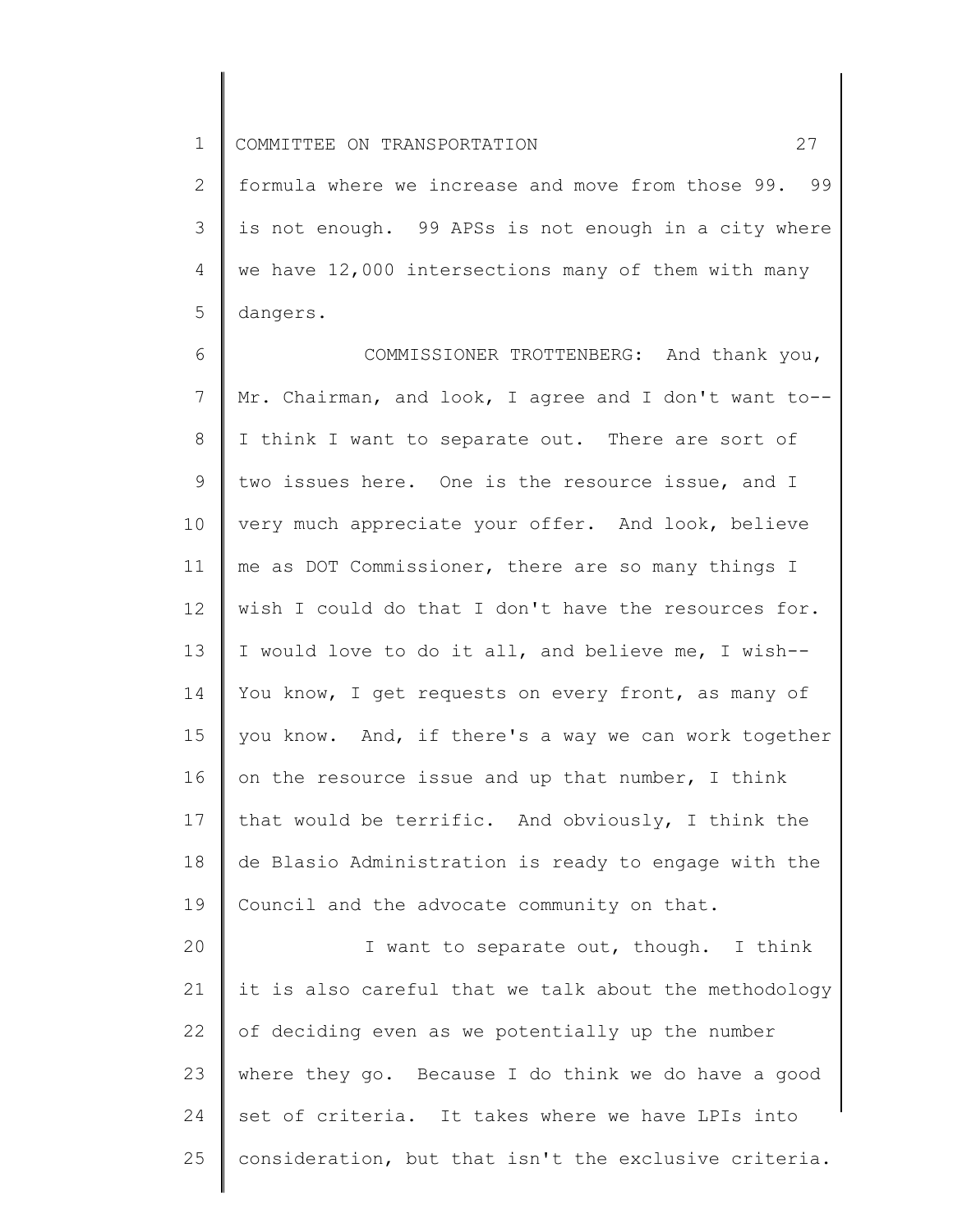2 3 4 5 6 7 8 9 10 11 12 13 14 15 16 17 18 19 20 21 22 23 And right now my experts are telling me, we even have currently identified 300 sites where we've come together again with the criteria that meet the federal guidelines, and the guidelines that we've designed that are specific to New York City. And so, we already even have backlog of I think good sites selected. And before we mandate a new list, I would like to at least compare the list again to the extent that even if we get more resources, resources will always be not what we want them to be. Make sure we're investing in the intersections where we're going to get the most safety and mobility benefits. CHAIRPERSON RODRIGUEZ: My last question is around, and then I will be calling Council Members Levine and Ignizio. They have also other questions first and then my other colleagues. Are there other improvements we could make to the city street intersections that we will improve accessiblity? COMMISSIONER TROTTENBERG: I mean I think there's a whole suite of improvements. And again, I'm going to need to turn it over to expert here to talk about what he does everyday. Because he spends

24 25 a lot of his time on this topic. And he has actually worked very closely with the Community, and has done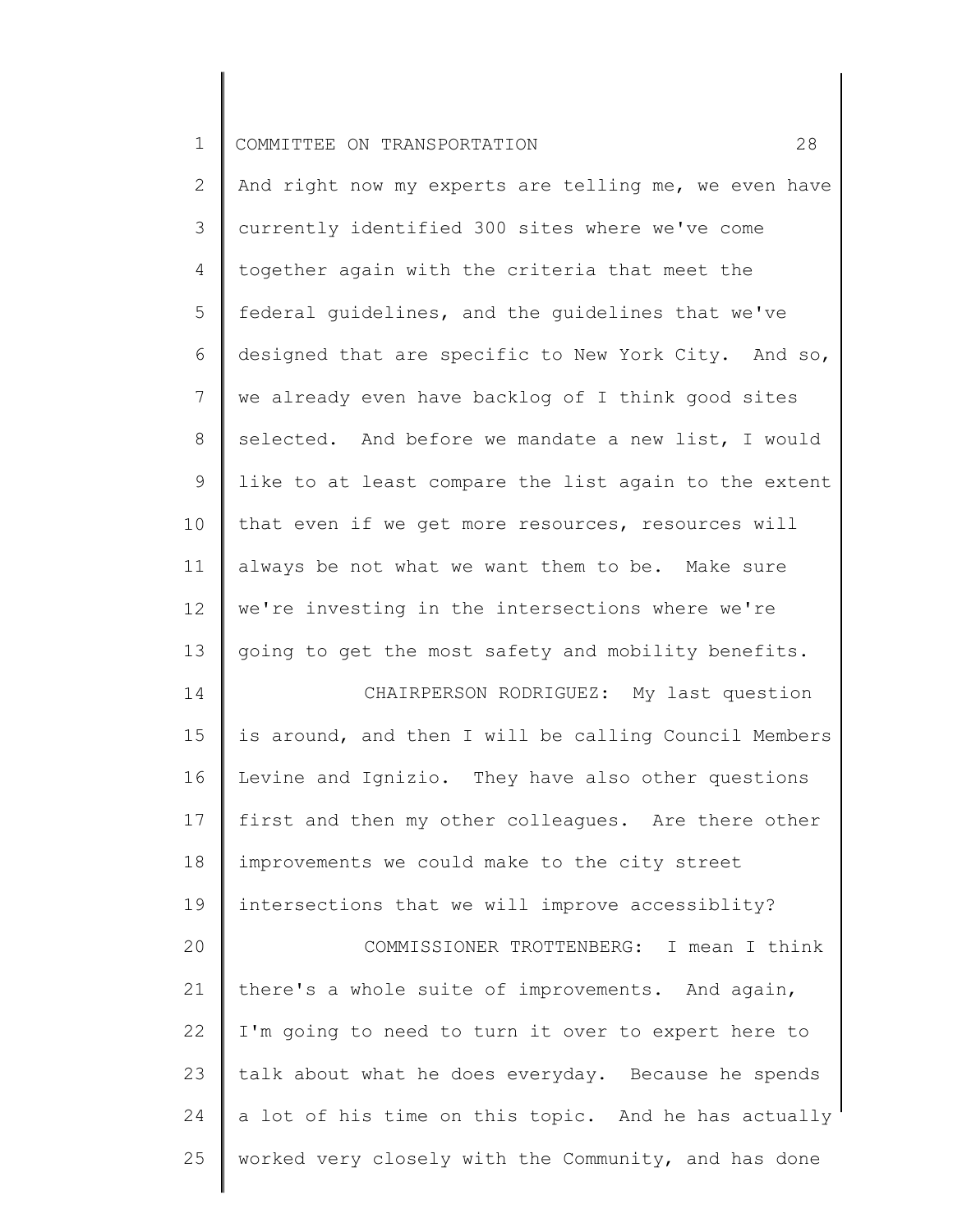2 3 4 5 6 7 8 9 10 11 12 13 I think the test you did, which is blindfold yourself and walk the city streets. I actually did it in Washington when I was a federal official, and I agree. It's a very illuminating experience. You know, there's a whole suite of things we do, signal timings, APSs. Look, and other things obviously that make our streets better for the disabled in terms of curb cuts, you name it. So there's a whole suite of things we're doing but I'm actually going to let him talk specifically about the work that he does because he's been on the front line. So I'll turn it over here to Al Borock.

14 15 16 17 18 19 20 21 22 23 24 25 ALAN BOROCK: Thank you, Commissioner. When Local Law 21 went into effect three years ago, we worked very closely with the Mayor's Office for People with Disabilities and the PASS group to develop the criteria. The ranking criteria was established, but we worked with PASS to actually add additional factors to that criteria, which include the Exclusive Pedestrian phases, the LPIs, the bike lanes and other criteria to establish the ranking system. They have been giving us many locations to start evaluating, and right now we have 300 locations ranked for Accessible Pedestrian Signals. But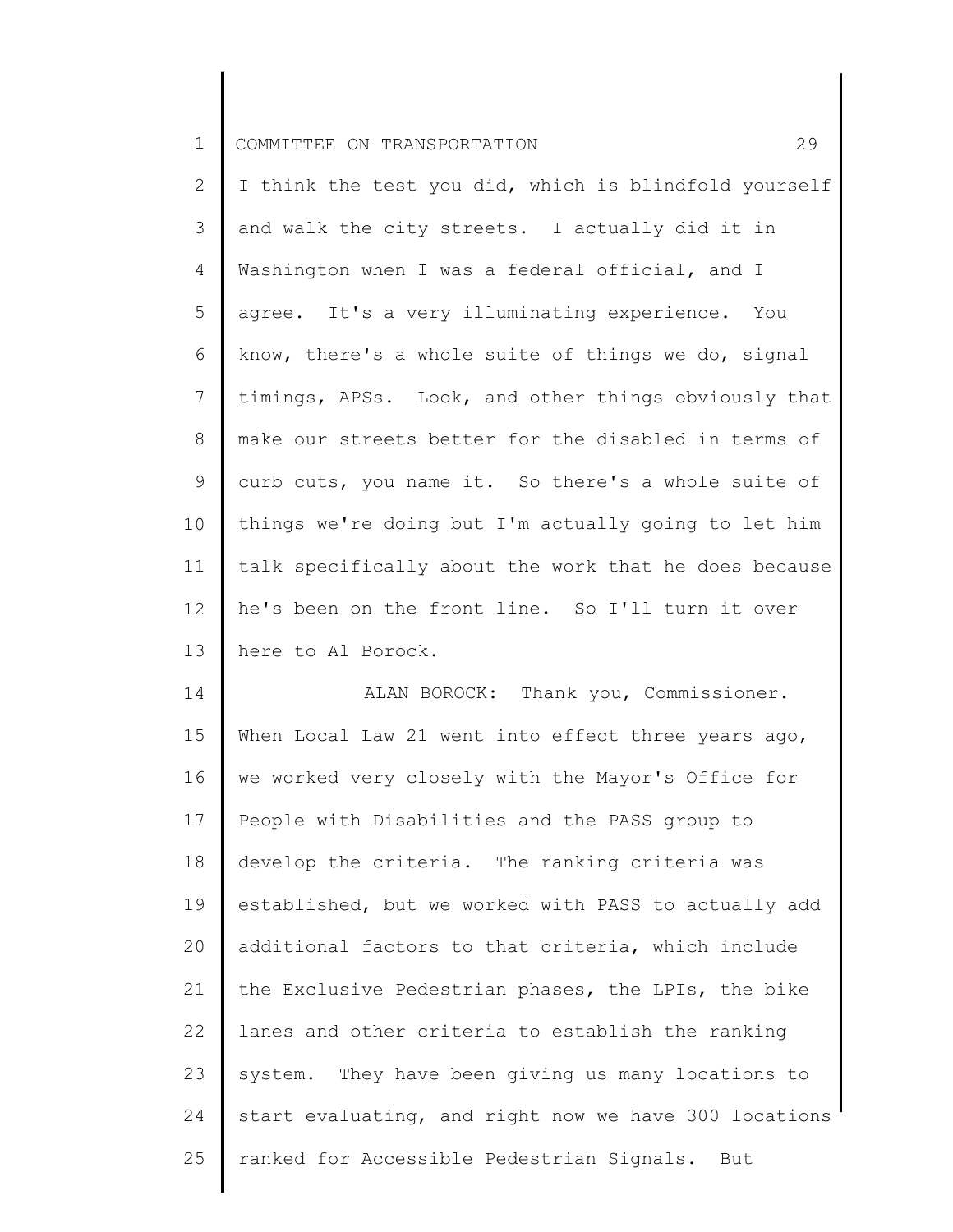| $\mathbf 1$  | 30<br>COMMITTEE ON TRANSPORTATION                     |
|--------------|-------------------------------------------------------|
| $\mathbf{2}$ | existing resources only allow us to install 25. And   |
| 3            | the constraints to that is resources with manpower    |
| 4            | and the cost of construction, as you know. But        |
| 5            | again, we met with PASS, and we will continue to work |
| 6            | with them to see if we can expand the program if      |
| 7            | possible.                                             |
| 8            | CHAIRPERSON RODRIGUEZ: Council Member                 |
| 9            | Ignizio followed by Council Member Levine.            |
| 10           | COUNCIL MEMBER IGNIZIO: Thank you, Mr.                |
| 11           | Chairman, Commissioner. Once again, good afternoon.   |
| 12           | I'm a little encouraged actually by your testimony    |
| 13           | because you set two criteria that we need to focus    |
| 14           | on. One was technological and the other financial.    |
| 15           | So using my oversight authority we reached out to the |
| 16           | technological side of it. And here's what we          |
| 17           | learned, which is in contradiction to some of the     |
| 18           | testimony that you gave. The company can, in fact,    |
| 19           | remotely work on the rates and download them to the   |
| 20           | machines without having to visit multiple machines.   |
| 21           | In your testimony here it says it would take up to    |
| 22           | two years. Their testimony to me said it would take   |
| 23           | a couple of months.                                   |
| 24           | The process would be not very expensive               |
| 25           | according to them, and they are already testing       |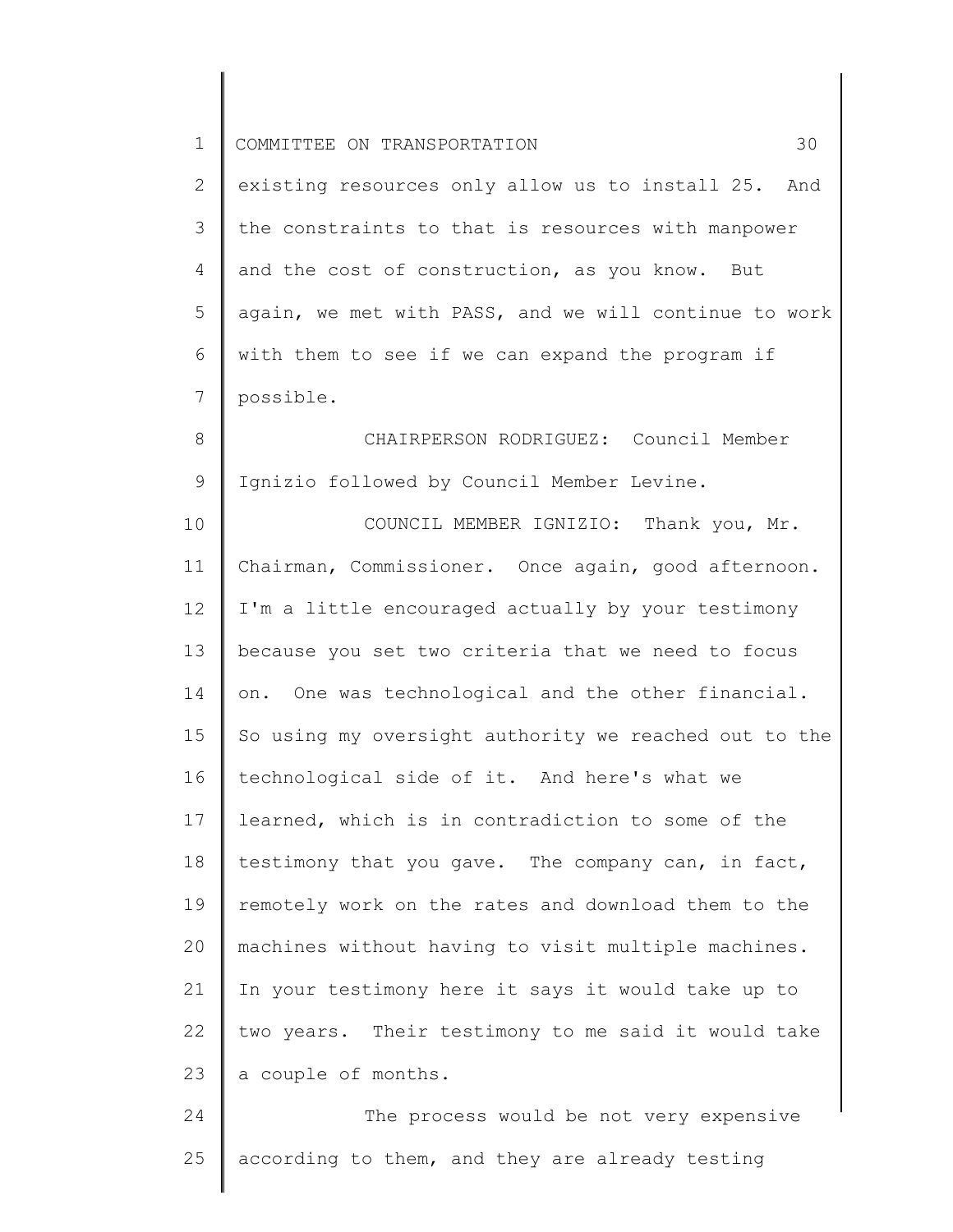2 3 4 5 6 7 8 9 10 11 12 13 14 15 16 17 18 19 20 21 22 23 24 25 machines to begin the process of what would be rounding up. So, on the converse side, I did speak to some friends of mine in the NYPD transit world who said that Pay-By-Cell is still years away from deployment in the city because it's such a large deployment it would be with the procurement process. So in the interim, I think we could offer people some help, and not have to-- You know, basically what we're doing is we're taking money from people that ultimately are paying for something they can't get. And I think that's wrong and the Administration thinks that's wrong. So if the conversation about technology is accurate, does the administration then support the promotion of the bill? COMMISSIONER TROTTENBERG: Well, it's interesting. Perhaps this company is telling people what they want to hear because we got a very different story from them. COUNCIL MEMBER IGNIZIO: [interposing] Yeah. COMMISSIONER TROTTENBERG: And I'm happy to sit down and see if there's a quicker fix technologically. I do think it's a question we have to ask if the overpayment is in the range of half a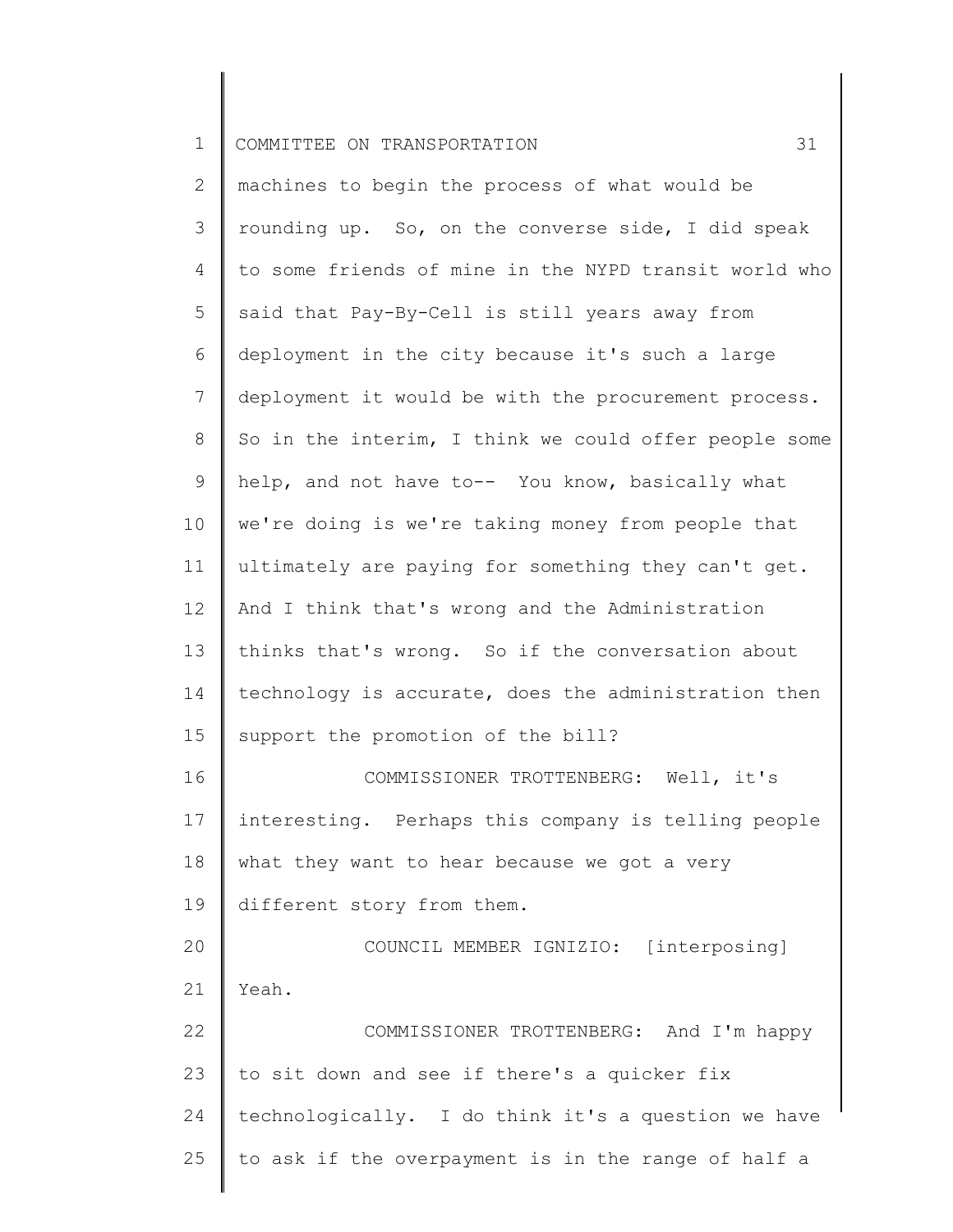|  |  |  | COMMITTEE ON TRANSPORTATION |  |
|--|--|--|-----------------------------|--|
|--|--|--|-----------------------------|--|

2 3 4 5 6 7 8 9 10 11 12 13 14 15 16 17 18 19 20 21 22 23 24 million. And to do this, the City is going to forego let's say \$8 million worth of revenue. I just think that's a revenue impact that the, you know, I think the decision makers are going to have to think if that's a good bargain. On the Pay-By-Cell, I hope we're going to get there quicker than that. We've had a good bid on the DOT end for a provider to come in and convert us to Pay-By-Cell. I think the question is the NYPD and their reprogramming their hand-held devices. Pay-By-Cell is actually the way that so many cities in the country are moving now. And a bunch of cities have been doing Pay-By-Cell-- COUNCIL MEMBER IGNIZIO: [interposing] I agree encouraging. I think it's interesting. COMMISSIONER TROTTENBERG: So I actually think really the long run solution just given my druthers would be not to focus on reprogramming sort of the old way we do with meters, but get to Pay-By-Cell. Again, we're happy to sit down. Look, if this company is telling you something very different than what they appear to be telling us, then I'd love to get to the bottom or it. COUNCIL MEMBER IGNIZIO: Yeah, I would,

25 too. I think getting at the truth is really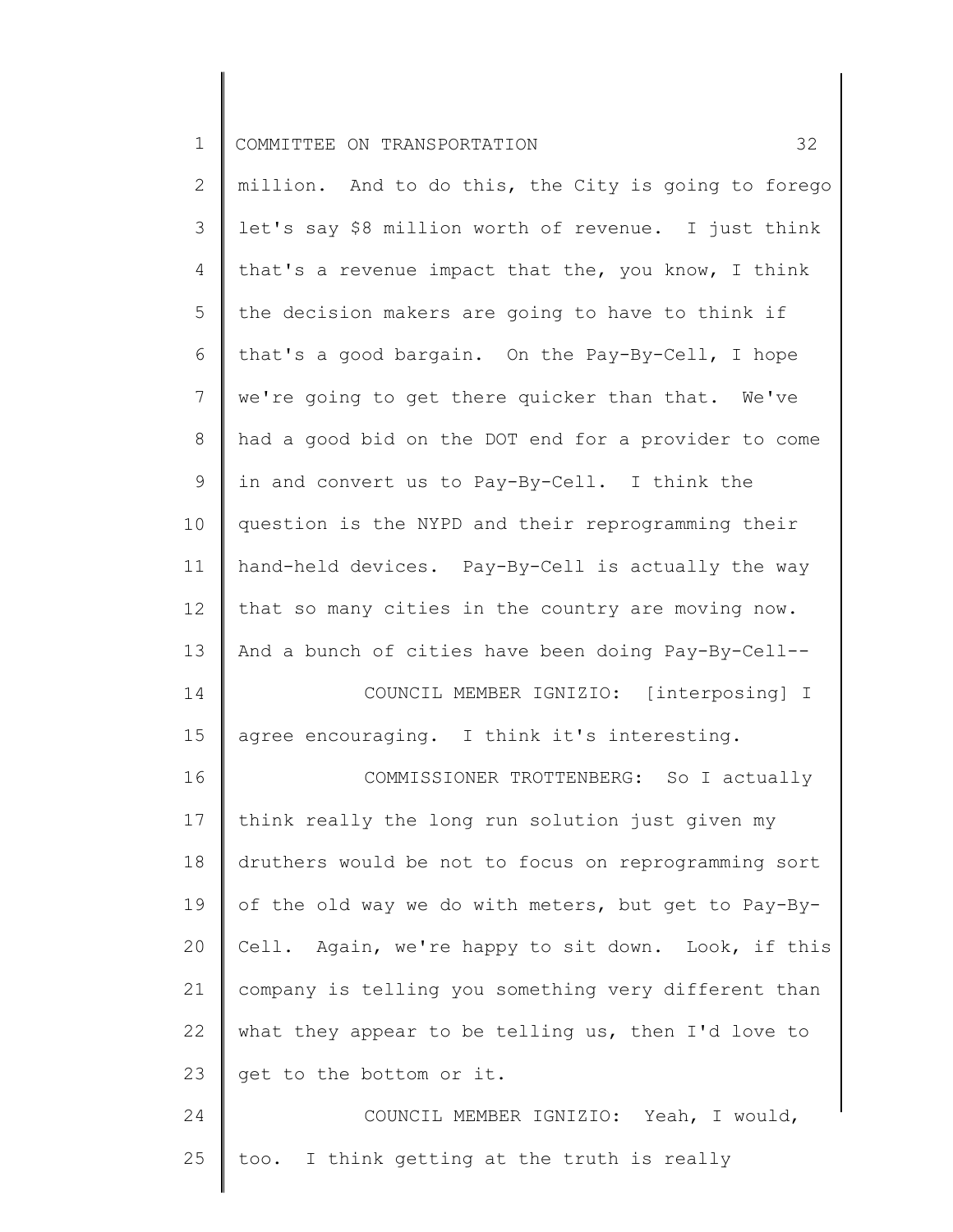2 3 4 5 6 7 8 9 10 important, and let's have a conversation to find out which statements are accurate and which aren't. If we need to bring in the experts then we should do that around the table. But, as I said, I'm encouraged. If these hurdles could be overcome, we could afford some people, some help in the short order while the procurement process would take over a year for the larger business crisis communications Pay-By-Cell.

11 12 13 14 15 16 17 18 19 20 21 22 That also doesn't bridge the technological gap of those that don't have a cell phone, and can't use them in the city. Which I know this Administration is extremely concerned about on a whole host of issues about access to technology and access to Smart Phones. So I'm sure that this would be yet another one that would be a supplement to, but not take the total place of it. So like I said, I look forward to the conversation. I hope we can have one with the experts who know more about the program. And what they've told me juxtaposed to clearly what they've told you.

23 24 COMMISSIONER TROTTENBERG: Okay. Yes, we would be happy to do that.

25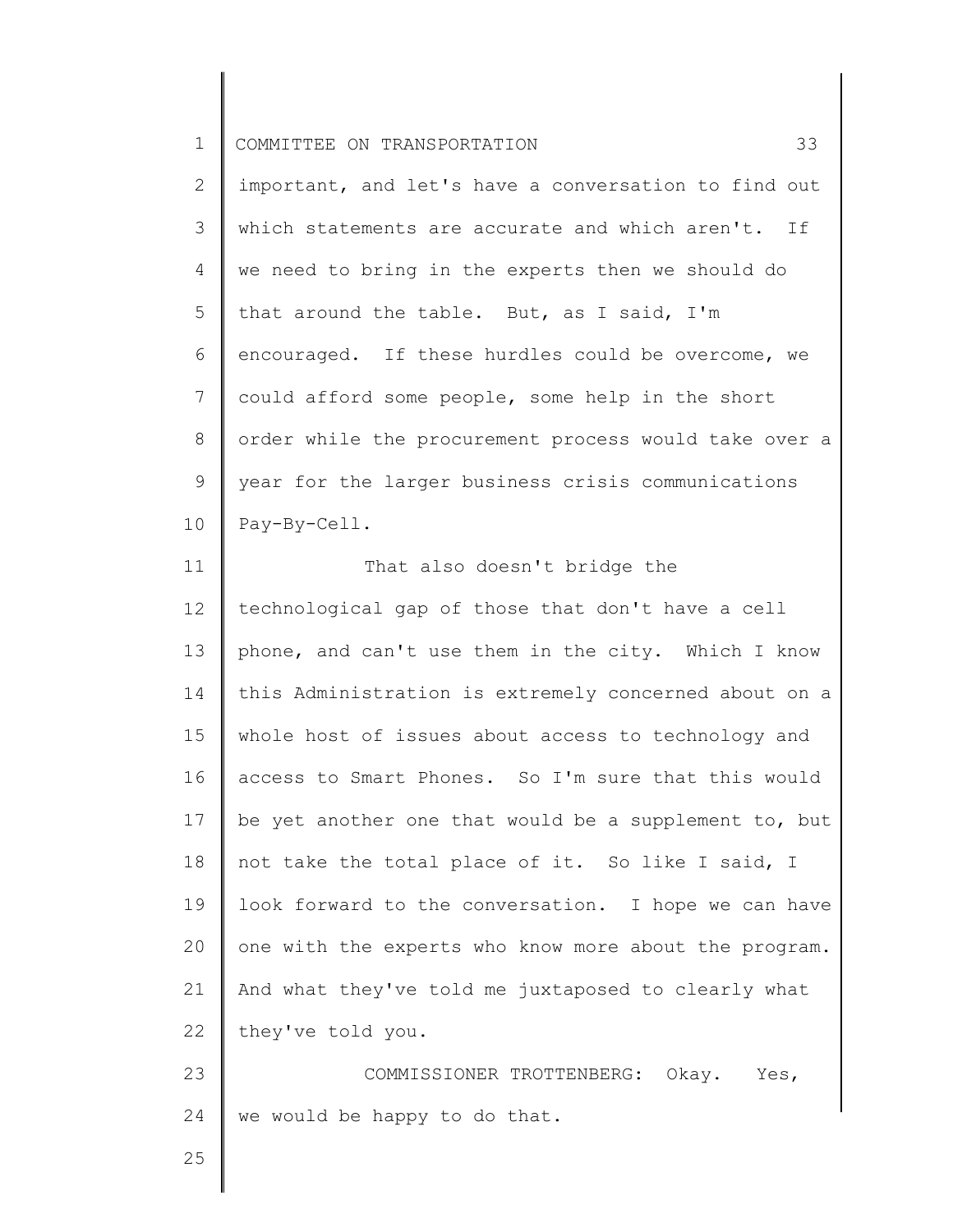2 3 4 5 6 7 8 9 10 11 12 13 14 15 16 17 18 19 20 21 22 23 24 25 COUNCIL MEMBER LEVINE: Thank you, Mr. Chairman. You know, doing our research for this piece of legislation, we tried to find out the number of cases in which a visually impaired pedestrian had been struck in a traffic collision. And it turned out that the City doesn't keep records on that. We don't record any form of disability I believe in the NYPD Crash Statistic, which perhaps should be a topic of another hearing. But it certainly makes it more difficult to make this case compelling, rather than more anecdotally how important it is. I also want to explain something for those who aren't super familiar with the issue. Obviously, Commissioner you are, but the method that visually impaired people use to cross streets when there is no signal assistance is by listening for parallel traffic. So if the traffic is going parallel to the route you're taking, at that point you know you're safe. You can walk with the traffic. It's a little scary if you try it, but it does seem to be workable. Of course, that doesn't-- That breaks down in a case where you have an Exclusive Pedestrian Signal. Which is wonderful for overall safety, but it means that there could be, what is it,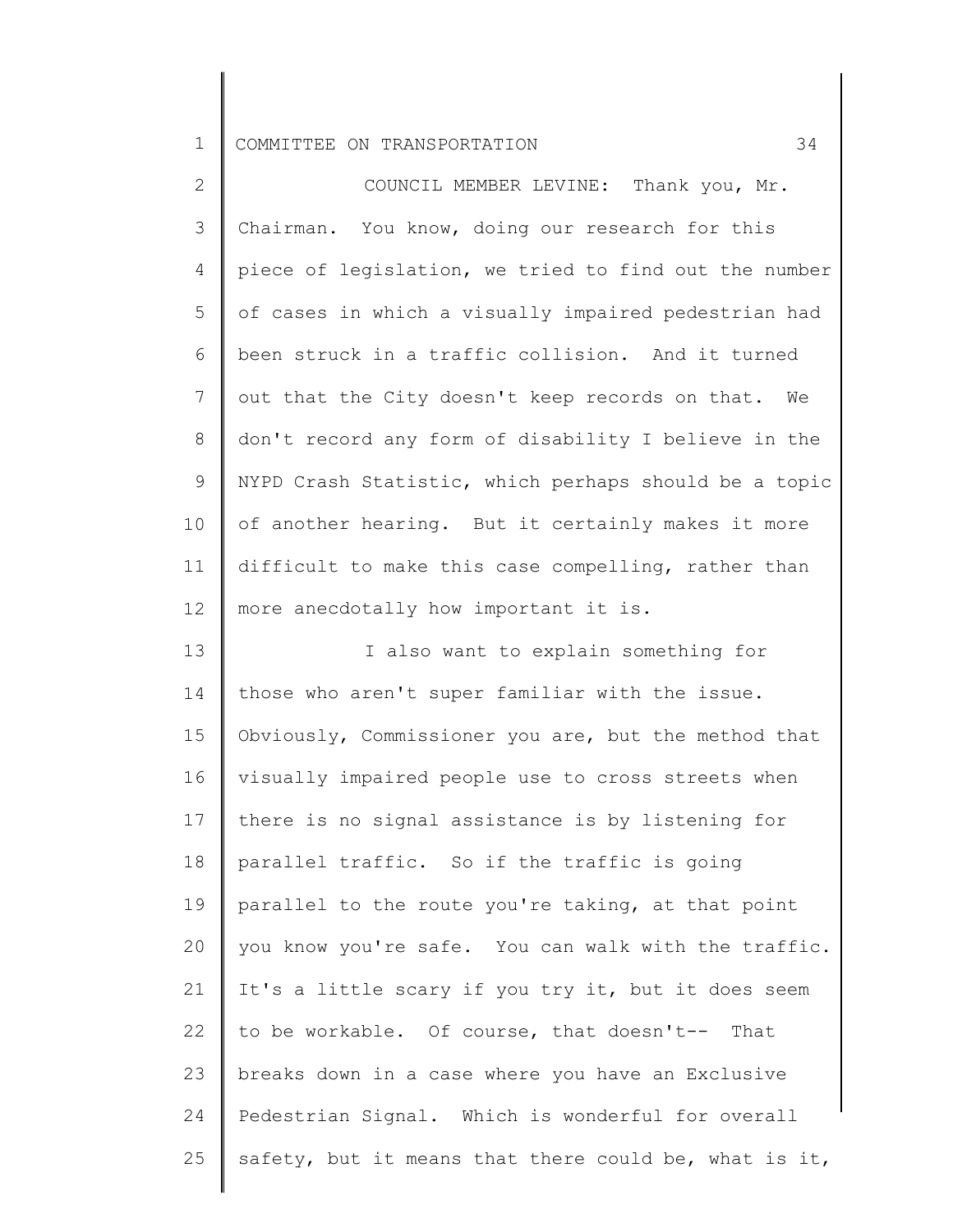| COMMITTEE ON TRANSPORTATION<br>ᅩ |  |
|----------------------------------|--|
|----------------------------------|--|

| $\overline{2}$  | 15 to 20 seconds if there's no traffic moving for the |
|-----------------|-------------------------------------------------------|
| 3               | visually impaired person. And they don't know which   |
| $\overline{4}$  | direction it's safe to walk out into. And if they     |
| 5               | walk out in one direction, then they would be in a    |
| 6               | line of traffic when the light changed. So this why   |
| $7\phantom{.0}$ | we think it's so compelling to have some sort of an   |
| 8               | audible signal in that case. And I'm wondering        |
| 9               | Commissioner or Commissioners how you respond to the  |
| 10 <sub>o</sub> | need for some sort of essentially an audible cue in   |
| 11              | those cases?                                          |

12 13 14 15 16 17 18 19 20 21 22 23 24 25 COMMISSIONER TROTTENBERG: And I would say we actually, Council Member Levine, had the same experience as you when we, too, tried to get those statistics. And you're right that at the moment that is not tracked in our crash data, and I think that's something we certainly need to figure out how we can tackle. Look, we're absolutely in agreement that there is a real conflict here between the desire to do more let's say LPIs. They're good for pedestrian safety, and we particularly had a call for them in cases around the city where there's been a crash. But there's no question obviously it does not give that same oral cue to the blind and the visually impaired. So, you know, we certainly agree there's a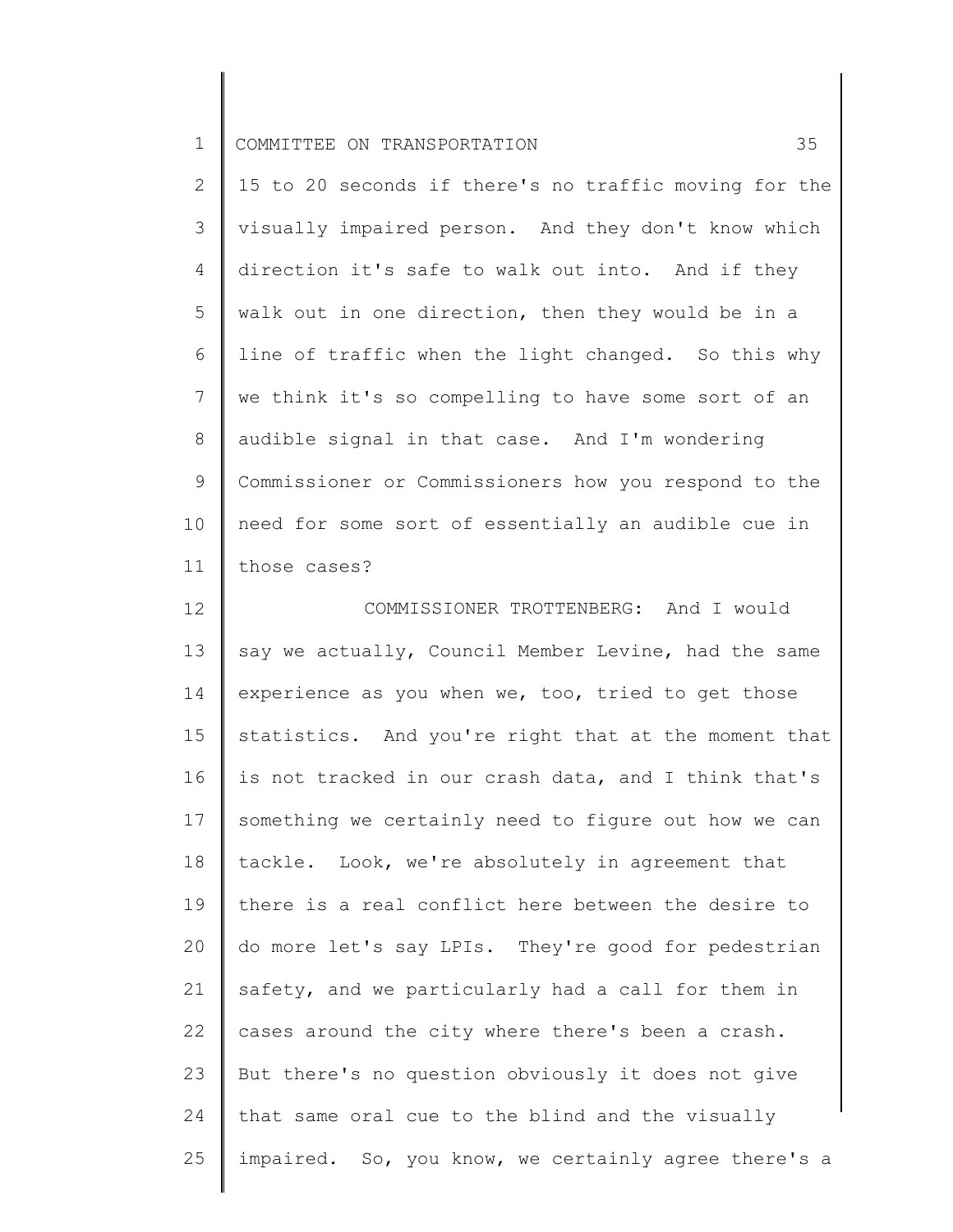2 3 4 5 real issue there. And I think as Commissioner Celise said, and he can speak to it, you know, every city in the country is grappling with this. I think it's just we just want to be careful.

6 7 8 9 10 11 12 13 14 15 16 17 18 19 20 21 22 23 24 As Al Borock mentioned, LPI is one of the criteria we look at in deciding where to put in APSs. But we look at other things, too. Where a bunch of different conditions, you know, the issue of whether how much traffic flow can also be actually on streets as you mentioned where you can't hear a lot of traffic flow. Those can also be important places to put it. So it's not that we agree, but it's a very important criteria. I think we want to just make sure that we have some flexibility and ability to use engineering judgment on other corridors and intersections that might be high priority as well. COUNCIL MEMBER LEVINE: And I guess I don't know enough about your rubric, but am I to understand that there could be cases where there's Exclusive Pedestrian Signal where your rubric wouldn't determine where you need an APS. COMMISSIONER TROTTENBERG: I'm sorry? COUNCIL MEMBER LEVINE: Could there be

25 cases in which you're installing an Exclusive Signal,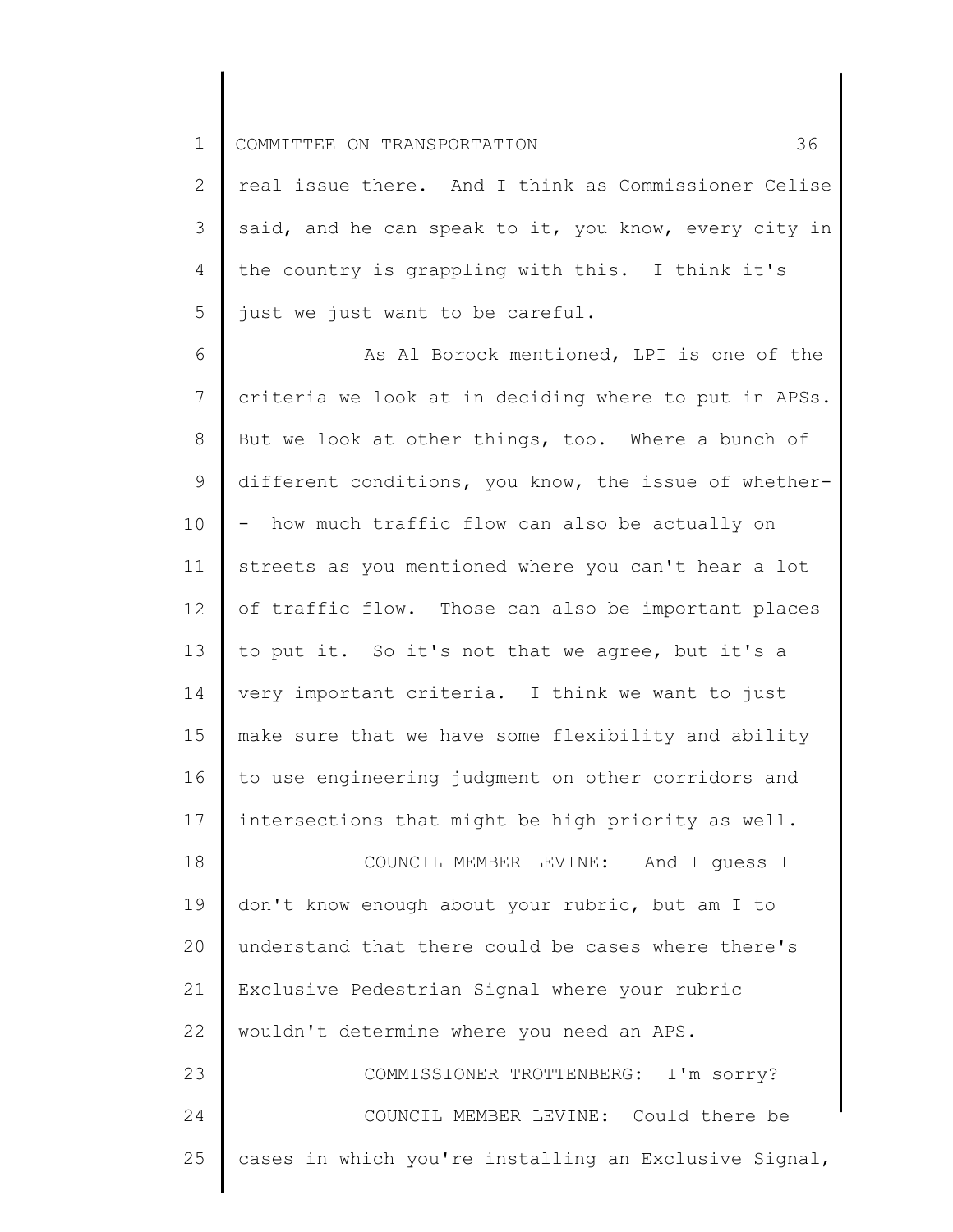| $\mathbf 1$    | 37<br>COMMITTEE ON TRANSPORTATION                     |
|----------------|-------------------------------------------------------|
| $\overline{2}$ | which is really an incredibly compelling case. I      |
| 3              | think we agree, but could there be cases of that,     |
| 4              | which you're rubric or your current protocols would   |
| 5              | not designate that location for an APS?               |
| 6              | COMMISSIONER TROTTENBERG: I quess it                  |
| 7              | would be in the case where resources are constrained. |
| 8              | And, look, we're talking about maybe have more        |
| 9              | resources. But let's just say no matter how many      |
| 10             | resources we have, we're never going to have probably |
| 11             | as much as we'd like. We've worked out a system       |
| 12             | where we're prioritizing intersections. And it's      |
| 13             | system we worked out using Federal Guidelines working |
| 14             | with PASS and other groups. I'm not sure I see the    |
| 15             | logic in throwing that system out just to do one.     |
| 16             | Where some people are saying every LPI, every bike    |
| 17             | lane and intersection. I think those are things that  |
| 18             | put you high on the list, but they may not be the     |
| 19             | sole top priority place where we would want to put an |
| 20             | APS.                                                  |
| 21             | COUNCIL MEMBER LEVINE: Look, it may be                |
| 22             | that the results wouldn't be so different. If you're  |
| 23             | having to weigh them--                                |
| 24             | COMMISSIONER TROTTENBERG: [interposing]               |
| 25             | It probably wouldn't be that different. But I just,   |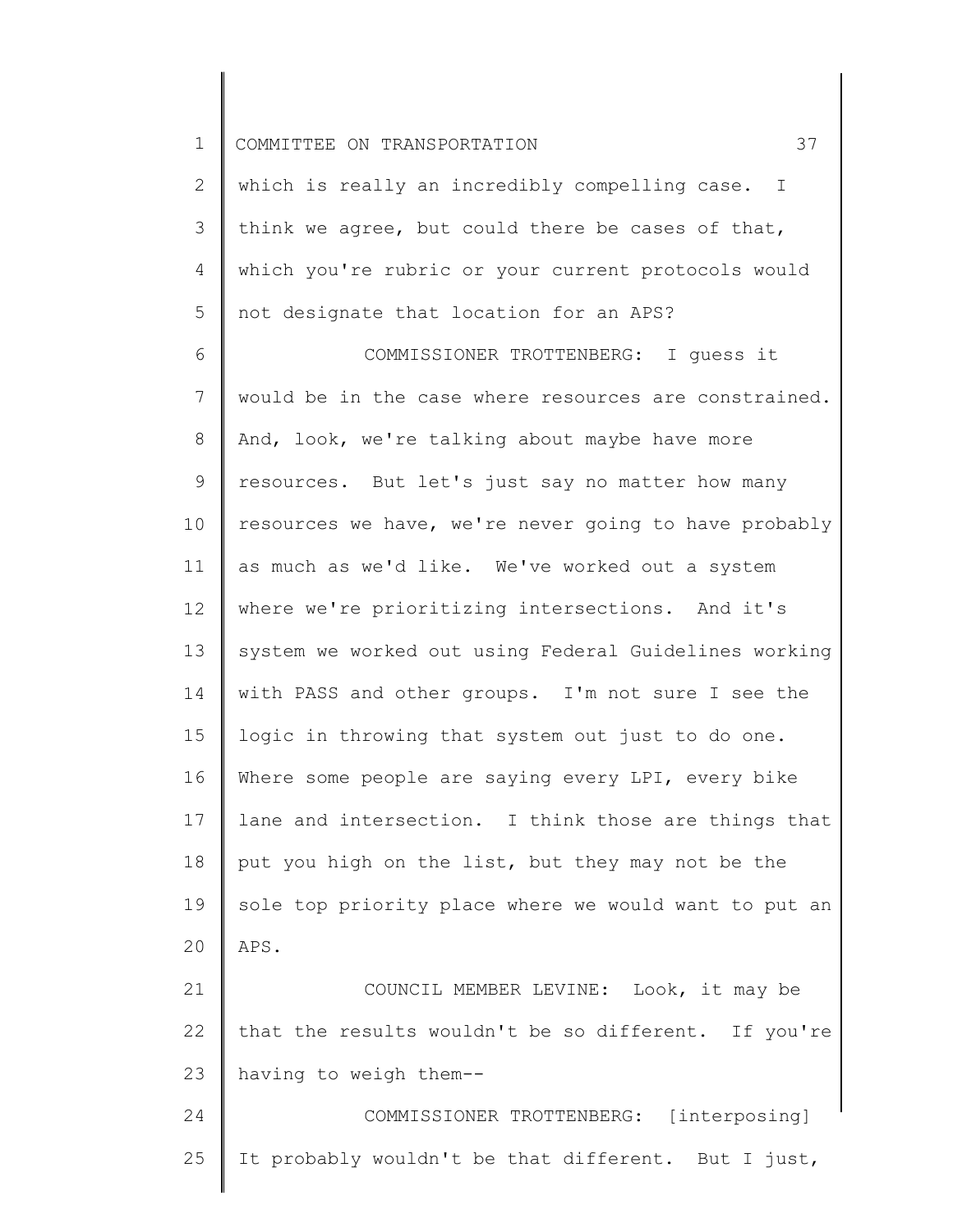2 3 you know, again, if I had infinite resources this would be an easy problem to solve.

4 5 6 7 8 9 10 11 12 13 14 15 16 17 18 19 20 21 COUNCIL MEMBER LEVINE: And in the case of dedicated bicycle lanes, which you're installing at a rapid pace, here is an obviously problem for someone who doesn't see. Because they don't make- bicycles don't make the same level of noise as the cars do. So the danger there is obvious. How much do you weigh dedicated bike lanes in your rubric? COMMISSIONER TROTTENBERG: We weigh them heavily, but I mean I will just say that there are some parts of the city where we're putting in dedicated bike lanes, but there isn't much pedestrian traffic. So just again it's a very important factor, but is it the determining factor everywhere in the city in a scenario of limited resources? I guess we would say we would like the flexibility to have it considered along with a number of factors. COUNCIL MEMBER LEVINE: [interposing] Right.

22 23 24 25 COMMISSIONER TROTTENBERG: Just to mandate everywhere what this is going to be. It just may mean we may wind up if we want to continue building out our Protected Bike Lanes, that work and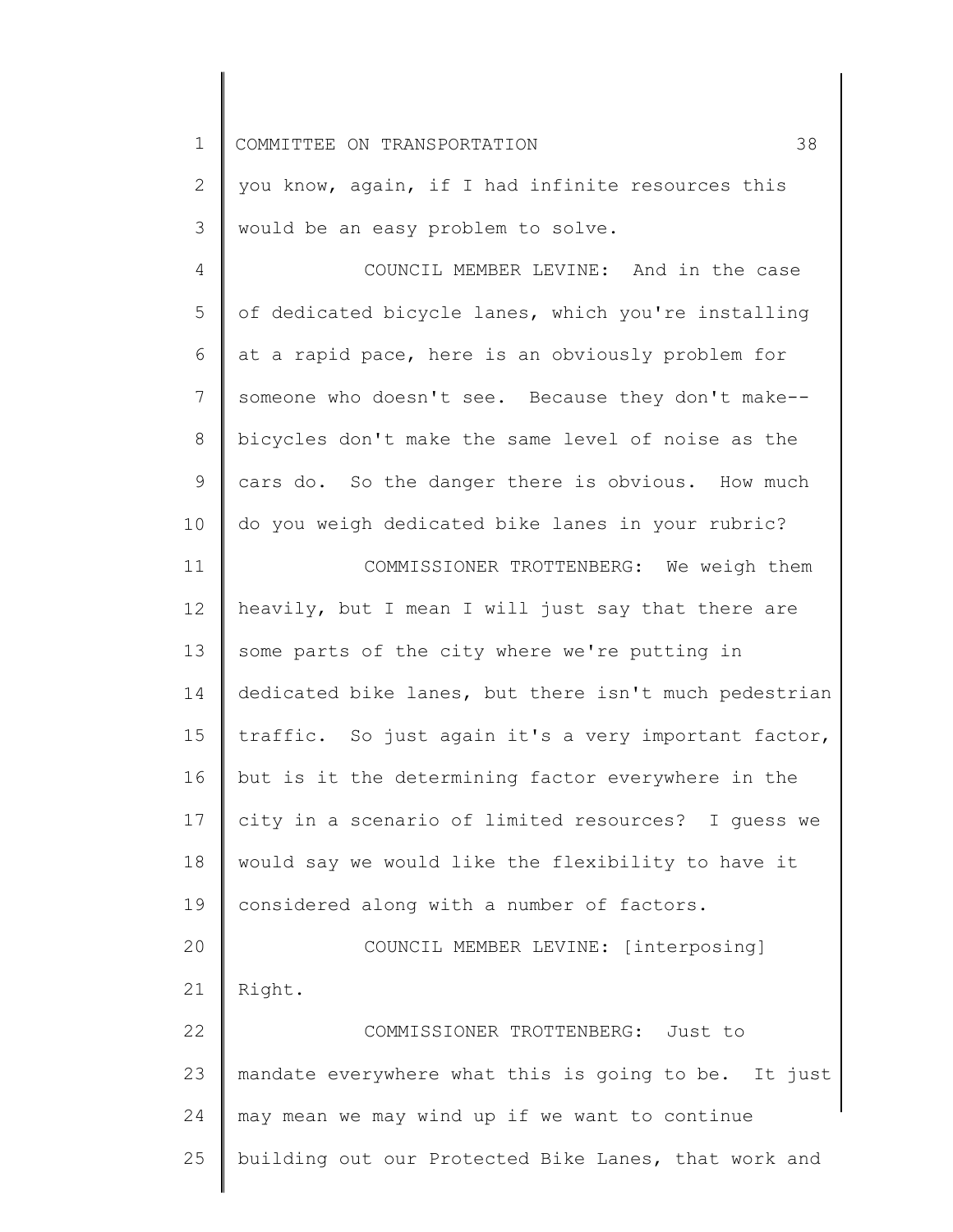| $\mathbf{I}$<br>COMMITTEE ON TRANSPORTATION<br>ᅩ |  |  |  |
|--------------------------------------------------|--|--|--|
|--------------------------------------------------|--|--|--|

| $\overline{2}$  | I think we do. Particularly in light of we just      |
|-----------------|------------------------------------------------------|
| 3               | announced a coming expansion of City Bike. And       |
| $\overline{4}$  | obviously, we'd like to connect that with Protected  |
| 5               | Bike Lanes where we can. Because that gives a lot of |
| 6               | safety for bike riders. There may be areas where     |
| 7               | you're saying put in APS, but our criteria ranking   |
| 8               | would say well actually there's another intersection |
| 9               | in the city that we think we would get more safety   |
| 10 <sub>o</sub> | and mobility benefits. But we're going to have to    |
| 11              | put that further down the list.                      |
|                 |                                                      |

12 13 14 COUNCIL MEMBER LEVINE: Well, from any scenario even if we if we don't-- Mr. Calise, I'll let you speak. [sic]

15 16 17 18 19 20 21 22 23 COMMISSIONER CALISE: Yeah, what I was trying to say is it's important to have the disabled community involved. And I think having PASS involved, and being able to prioritize looks more important at first. It's way we want to pay our attention to because it's important for us to get their feedback to be able effectively places these APSs.

24 25 COUNCIL MEMBER LEVINE: Right, absolutely. Under any scenario you're going to still have discretion and the ability to prioritize because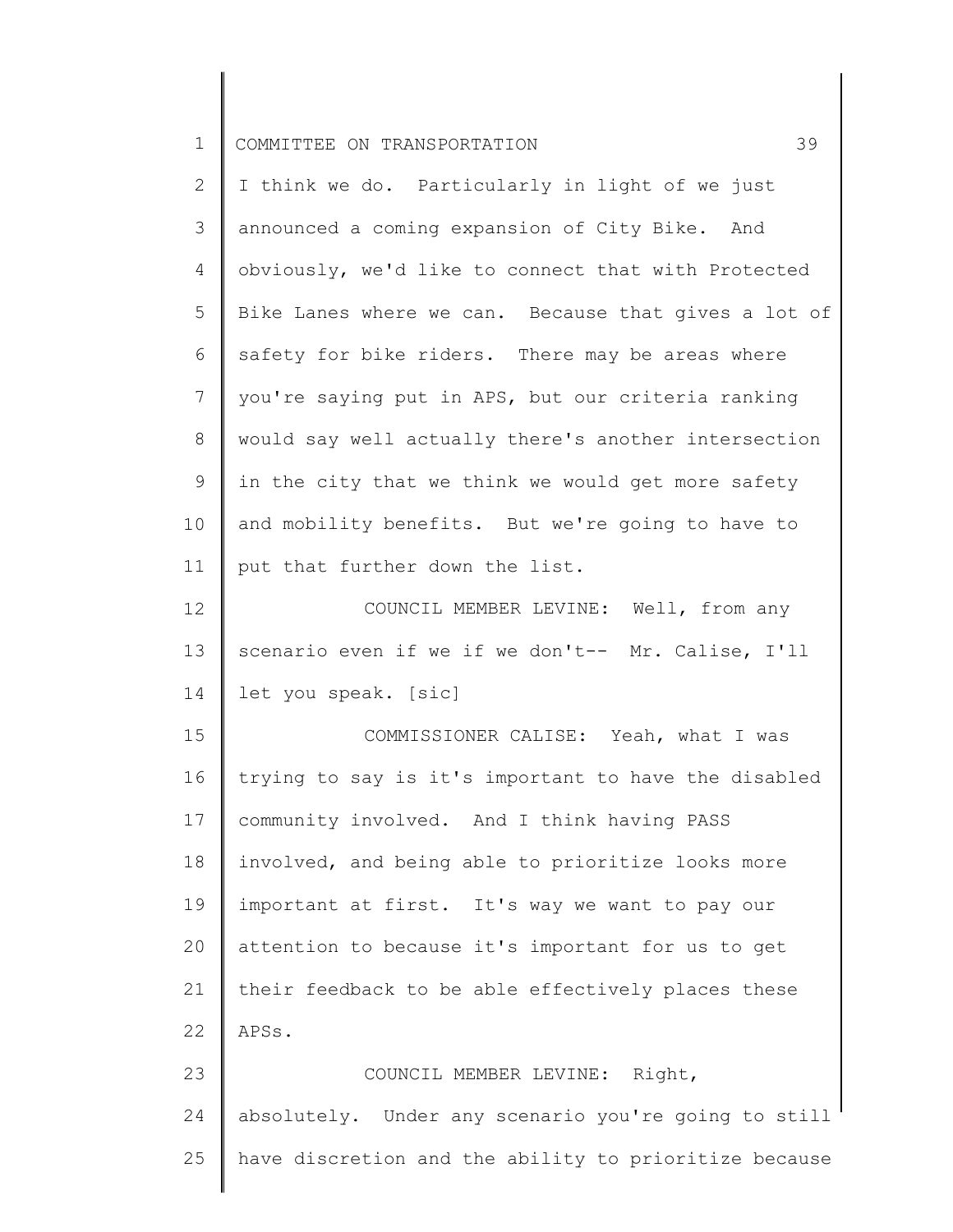2 3 4 5 6 7 8 9 the number of intersections which get bike lanes alone if you're doing five miles a year would probably exceed 100. It would be roughly approximately 100. Add in LPIs, you'll be well over the minimum mandated. So you're going to have the ability to not include a bike lane where there is very little pedestrian traffic, for example, under any scenario.

10 11 12 13 14 15 16 17 18 19 20 21 22 23 24 25 COMMISSIONER TROTTENBERG: Well, I'm not sure I read it that way. Again, I mean I think-- You know, it may be worth spending some more time looking closely at the criteria. Because again Protected Bike Lanes, LPIs, EPPs, and some of the other things we have discussed, T-intersections and build outs. And there are a whole variety of conditions that are important considerations in where to put APSs. Again I want to separate. I really do feel there are two issues here. One is a resource issue. If we had more resources, we could up the number, and we hear loud and clear from the Council that you would like us to do that. And obviously from the blind and low vision community. And we'd like to up the number, too. And then what's the best way of prioritizing where those resources are going to go? And I think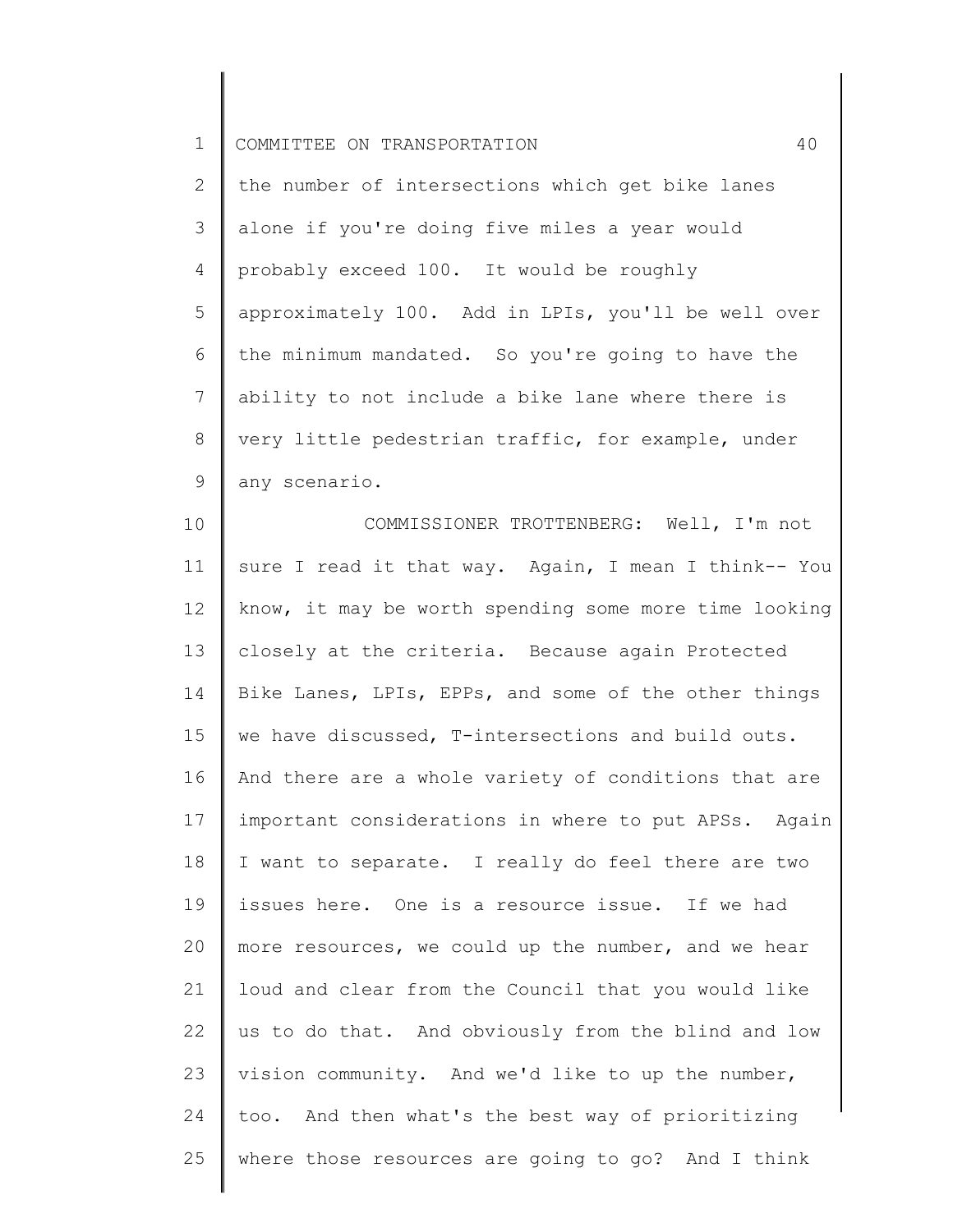| $\mathbf 1$    | 41<br>COMMITTEE ON TRANSPORTATION                    |
|----------------|------------------------------------------------------|
| $\overline{2}$ | again I think we have a good ranking system. I think |
| 3              | the frustration is that we're not doing it quickly   |
| 4              | enough. But not I think actually that we don't have  |
| 5              | a-- I think we have a good ranking system, and LPI   |
| 6              | and Protected Bike Lanes are big factors in that     |
| $7\phantom{.}$ | ranking system. But it includes other factors as     |
| 8              | well.                                                |
| $\mathsf 9$    | COUNCIL MEMBER LEVINE: But just looking              |
| 10             | at the numbers here, the total number of             |
| 11             | intersections with protected bike lanes plus LPIs    |
| 12             | plus the Exclusive Systems a year would that be 200  |
| 13             | maybe that we're installing?                         |
| 14             | COMMISSIONER TROTTENBERG: I mean it                  |
| 15             | just, it would have to depend on where we were       |
| 16             | putting the bike lanes. I can't give you a number    |
| 17             | there.                                               |
| 18             | COUNCIL MEMBER LEVINE: Right. If I mean              |
| 19             | if I'm doing my estimations right, it would be in    |
| 20             | that range. Certainly it would be more than 100.     |
| 21             | So, I just want to point out that you would still    |
| 22             | have a fair amount of discretion because the bill    |
| 23             | doesn't mandate which 100 you would do. It just sets |
| 24             | the floor. So you would still be able to eliminate   |
| 25             | those where there was little demand.                 |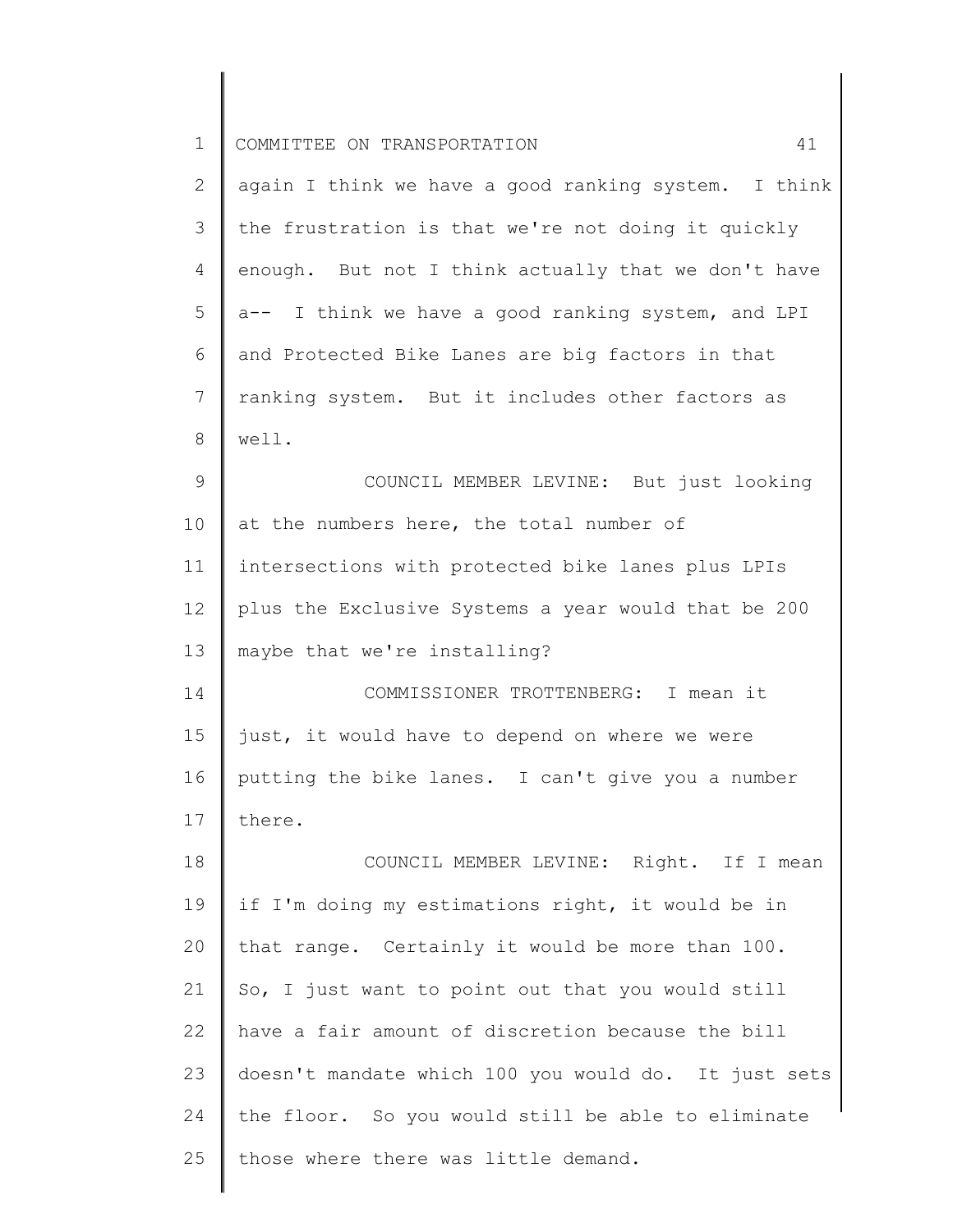| $\mathbf{2}$ | I just want to focus on the technology                |
|--------------|-------------------------------------------------------|
| 3            | issue, which you raised. We have the Chair of the     |
| 4            | Technology Committee here as well, Council Member     |
| 5            | Vacca. It's certainly a compelling point and one      |
| 6            | that we should all know more about. But can you       |
| 7            | describe a bit in any detail what is on the horizon,  |
| 8            | the timeline, the cost that might supersede or        |
| 9            | supplant the APSs?                                    |
| 10           | COMMISSIONER TROTTENBERG: Yeah, and I'm               |
| 11           | going to turn it over to Alan in a second. Look, I    |
| 12           | think we all know that the GPS and Smart Phone        |
| 13           | technology is revolutionizing things very, very       |
| 14           | quickly. I mean a few years ago you could not have    |
| 15           | imagined Huber [sic] and now it's taking over, too.   |
| 16           | So we're going to be engaging in this, and I'm going  |
| 17           | to turn it over to him. And it's not to say that we   |
| 18           | don't want to continue with APS technology, and look  |
| 19           | to do better there. We agree we need to do better,    |
| 20           | but I've seen this actually in my legislative career  |
| 21           | in Washington as well. I have a great fear of sort    |
| 22           | of mandating a technology in perpetuity because       |
| 23           | technologies do change. And even if I can't tell you  |
| 24           | today how it's going to change because frankly        |
| 25           | technology these days sometimes comes out of the blue |
|              |                                                       |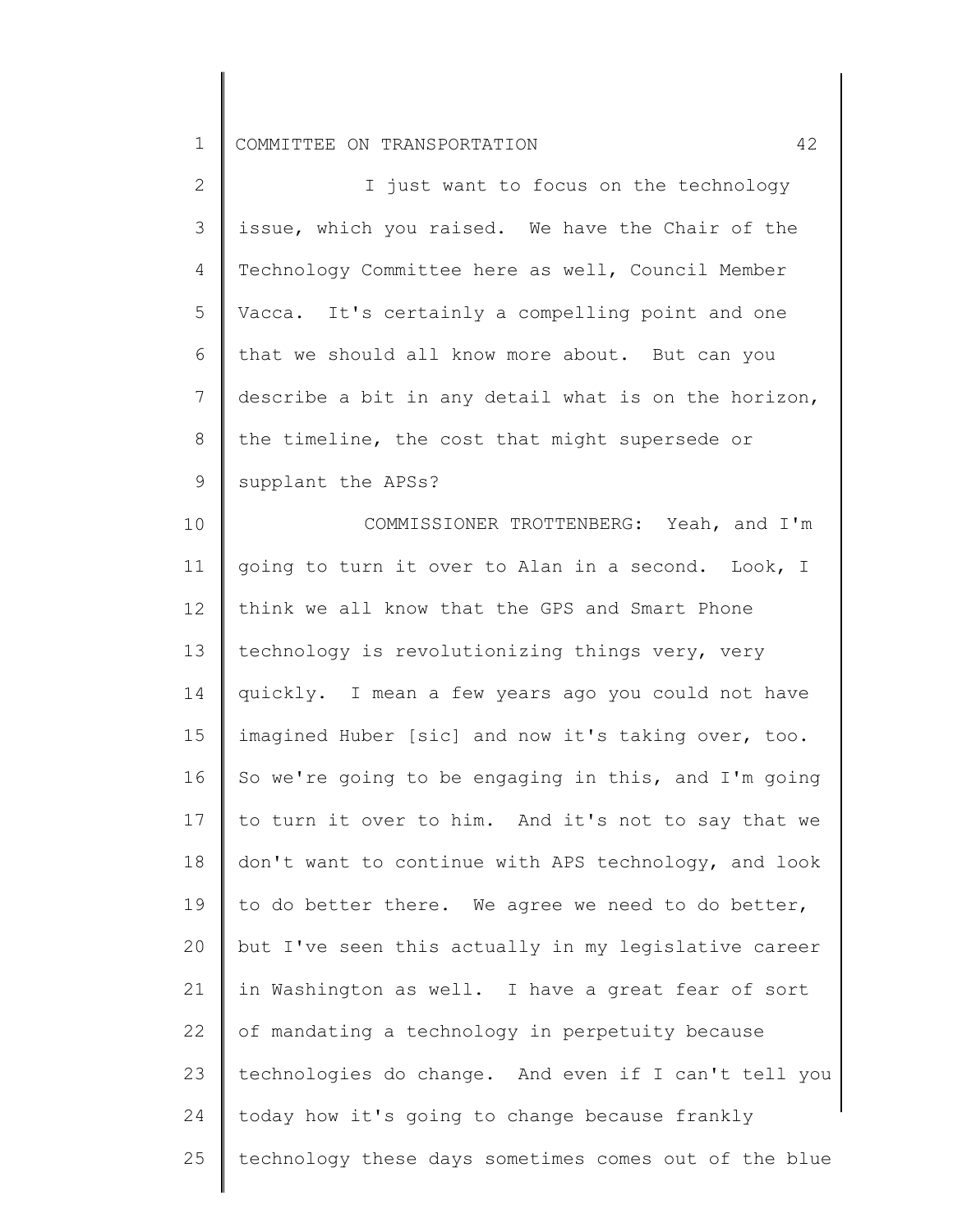| COMMITTEE ON TRANSPORTATION<br>ᅩ |  |
|----------------------------------|--|
|----------------------------------|--|

2 3 4 5 6 7 8 9 and changes. And just something for us all to think about particularly in a big city like New York. I mean I have an agency where we have some of the most cutting-edge technologies in the country, and where we still process disabled parking permits by paper. So, you know, we cannot-- We're not always as nimble on technology as we could be. I'm going to turn it over to Al to talk about this one.

10 11 12 13 14 15 16 17 18 19 20 21 22 23 24 25 ALAN BOROCK: Thank you. Obviously, the existing APS system is a hard wired system. It's physical devices that is connected to our traffic signals. It's costly, but the intent is to have the low vision or blind individual be able to know what the traffic signal says. When does the walk signal come on? So what we're looking for possibly with technology is to have a Smart Phone or some sort of communication with a Smart Phone that can talk to our traffic signal so they know. Simply what they want to do is to know when the walk signal is on. So Smart Phone technology or some sort of a communication technology can do that is what we're looking to do. We have a contract with the University of Transportation Research Center, and it's just starting up. It's a year-long contract,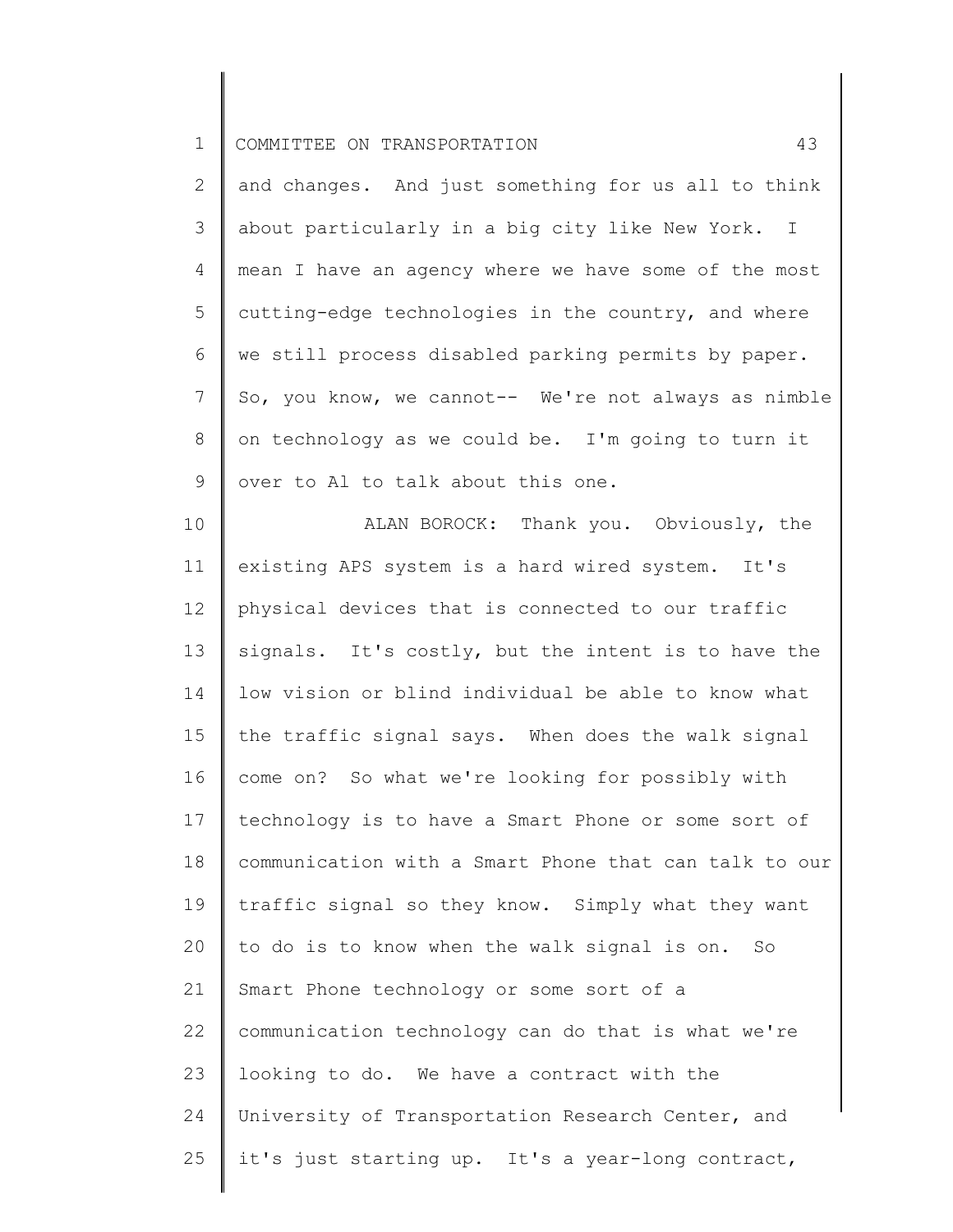| 44<br>COMMITTEE ON TRANSPORTATION                     |
|-------------------------------------------------------|
| and one of the things they're going to look at is     |
| what are cities using now for APS? What do they       |
| envision in the future? And they are going to be      |
| looking very closely at this wireless communication.  |
| COUNCIL MEMBER LEVINE: I'm way over time              |
| so I'm going to close, but I will just say that at    |
| such point that technology became available, I'm sure |
| that Chairman Vacca would expeditiously move through  |
| legislation to implement it. I think you have a       |
| commitment to us to be nimble in cases new            |
| opportunities are out there.                          |
| COMMISSIONER TROTTENBERG: And I will                  |
| just add, if it's okay, there is a version of this    |
| technology, which has emerged on the motorist side.   |
| Which actually we've been approached in New York. We  |
| haven't taken them up on it yet. Some smaller cities  |
| have been doing this where basically you can create   |
| an app where the motorist is tied into the city's     |
| signalization system. And so, they can get a message  |
| as they're sitting there telling them when the light  |
| is about to turn. So, I mean this may be closer than  |
| we think. It may not. I mean I'm not one to make      |
| great technological prognostications, but I just want |
| to make sure if there's a better technology that can  |
|                                                       |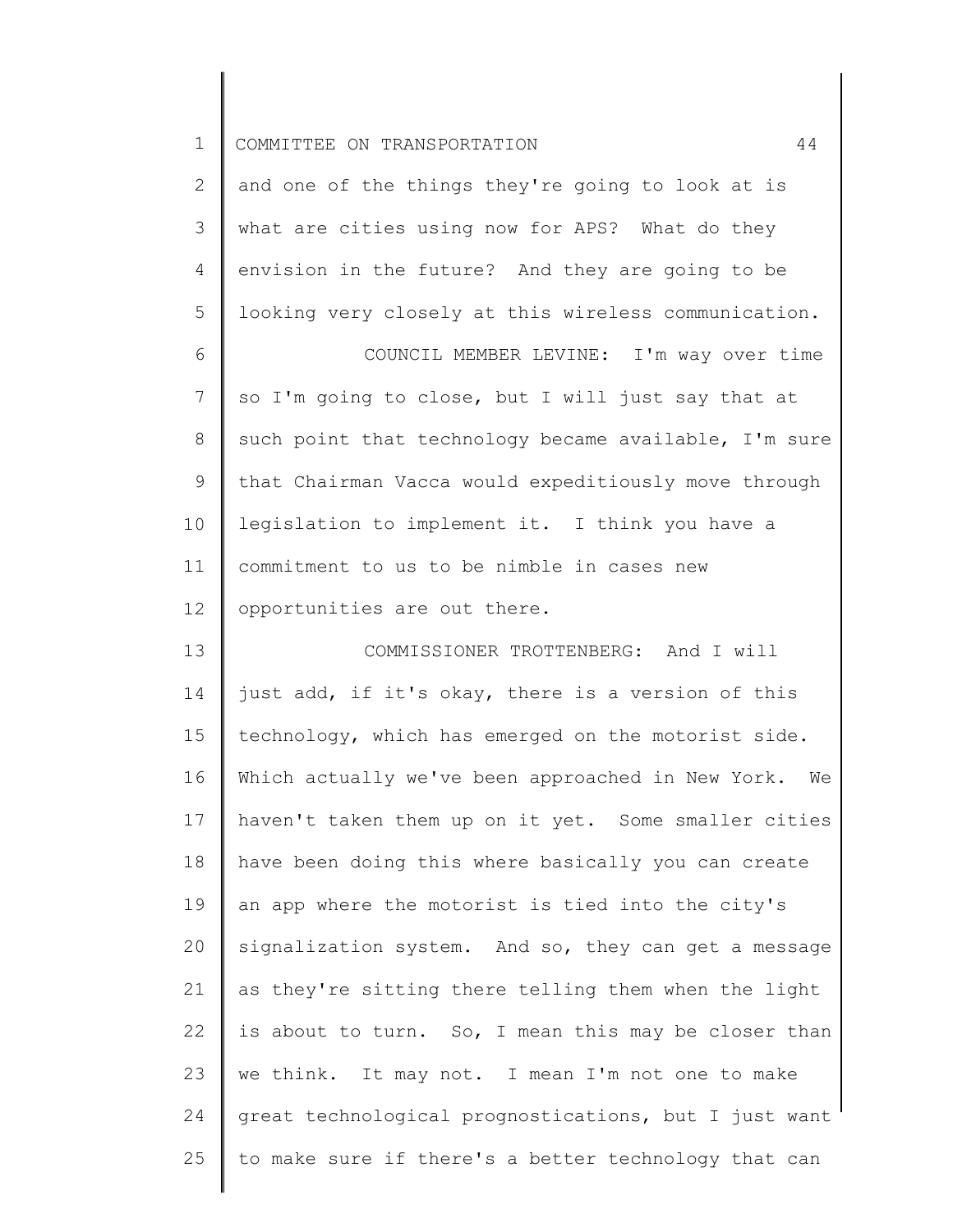2 3 leap frog in terms of efficacy and cost that we can be nimble and take advantage of it.

4 5 COUNCIL MEMBER LEVINE: I agree. Thank you very much.

6 7 8 9 10 11 CHAIRPERSON RODRIGUEZ: Thank you. And after taking the question from the main sponsor, I'll be putting the clock on five minutes. And then the Manhattan Borough President Gale Brewer then she also will give her opening statement on this, too. Council Member Vacca, Menchaca, and Reynoso.

12 13 14 15 16 17 18 19 20 21 22 23 24 COUNCIL MEMBER VACCA: Thank you. Thank you, Chair Rodriguez for all you've done, and Council Member Levine for the legislation. And Commissioner, I thank you for your flexibility and your realization that we should have more conversation. I'm very sensitive to this. My father was blind. So, I know what it is to be always cognizant of what people with visual impairments go through. I very much support Vision Zero, and all that you've done, and that the Mayor has promoted, and what this Chair and this committee has promoted. I can only tell you that when we speak of the blind, they have zero vision. And they are probably the most vulnerable of all

25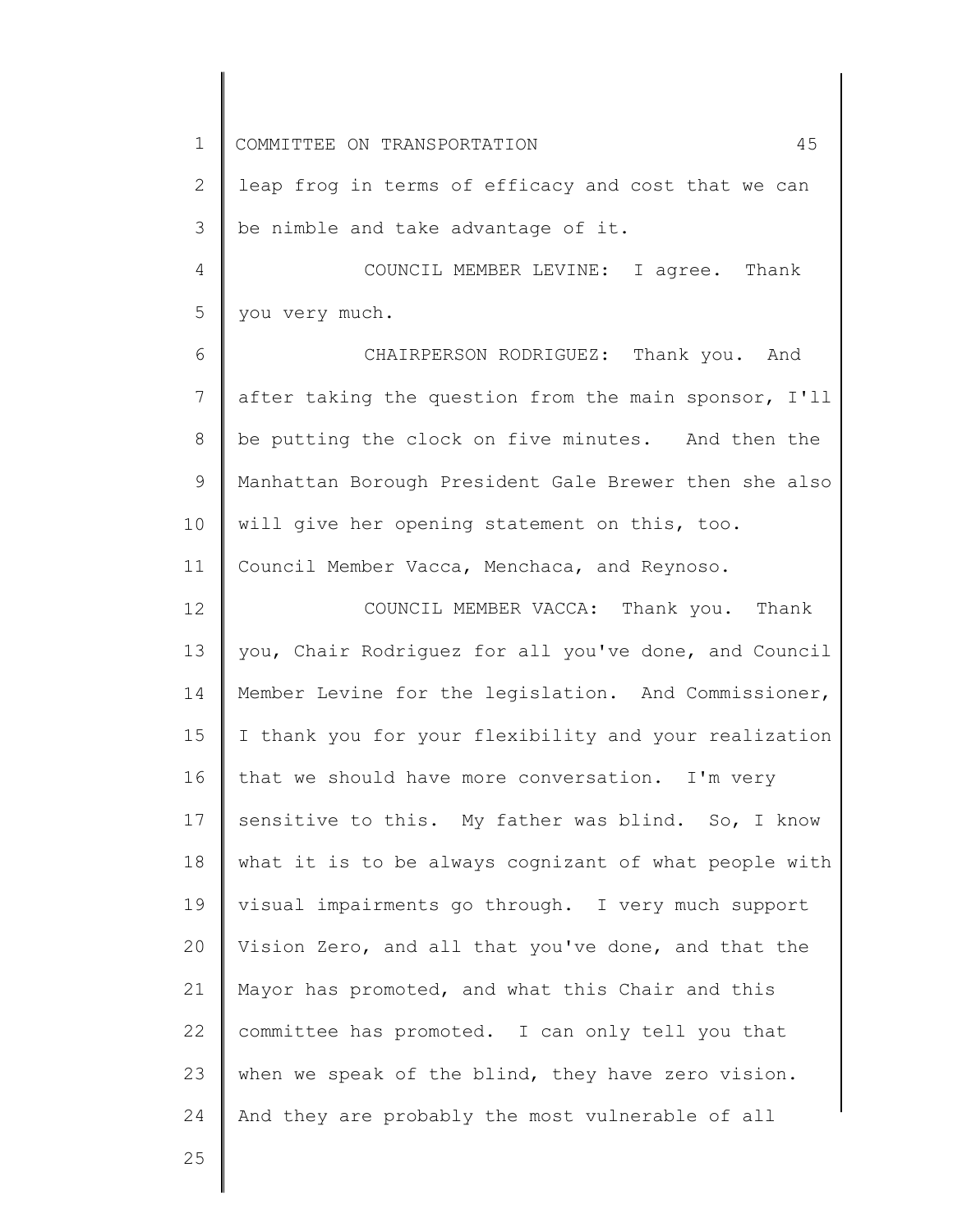2 3 populations and we have 150,000 people in this city who are considered visually impaired.

4 5 6 7 8 9 10 11 12 13 14 Your points I think are relevant and they are on target regarding maybe having the legislation witness a little more flexibility. I was thinking of senior centers, and I was thinking of nursing homes. I mean these may be areas where people with visual impairments go out of and in everyday, and they frequent everyday, may have relatives, whatever. The bike issues. I know bike paths are a concern, but do we single them out? Do we focus on them or do we allow your agency a little more flexibility based on what you know.

15 16 17 18 19 20 21 22 23 24 25 And I'm upset by Council Member Levine's revelation today that we don't have the stats that really we should have. That would tell us what type of roads are more vulnerable when it comes to the disabled community. So that is something that concerns me. But I signed onto Council Member Levine's legislation because I firmly believe that we have to set the target of APSs. Have a little flexibility perhaps in the legislation, but that we have to quicken the pace of the installation. We did pass legislation when I was chair of the committee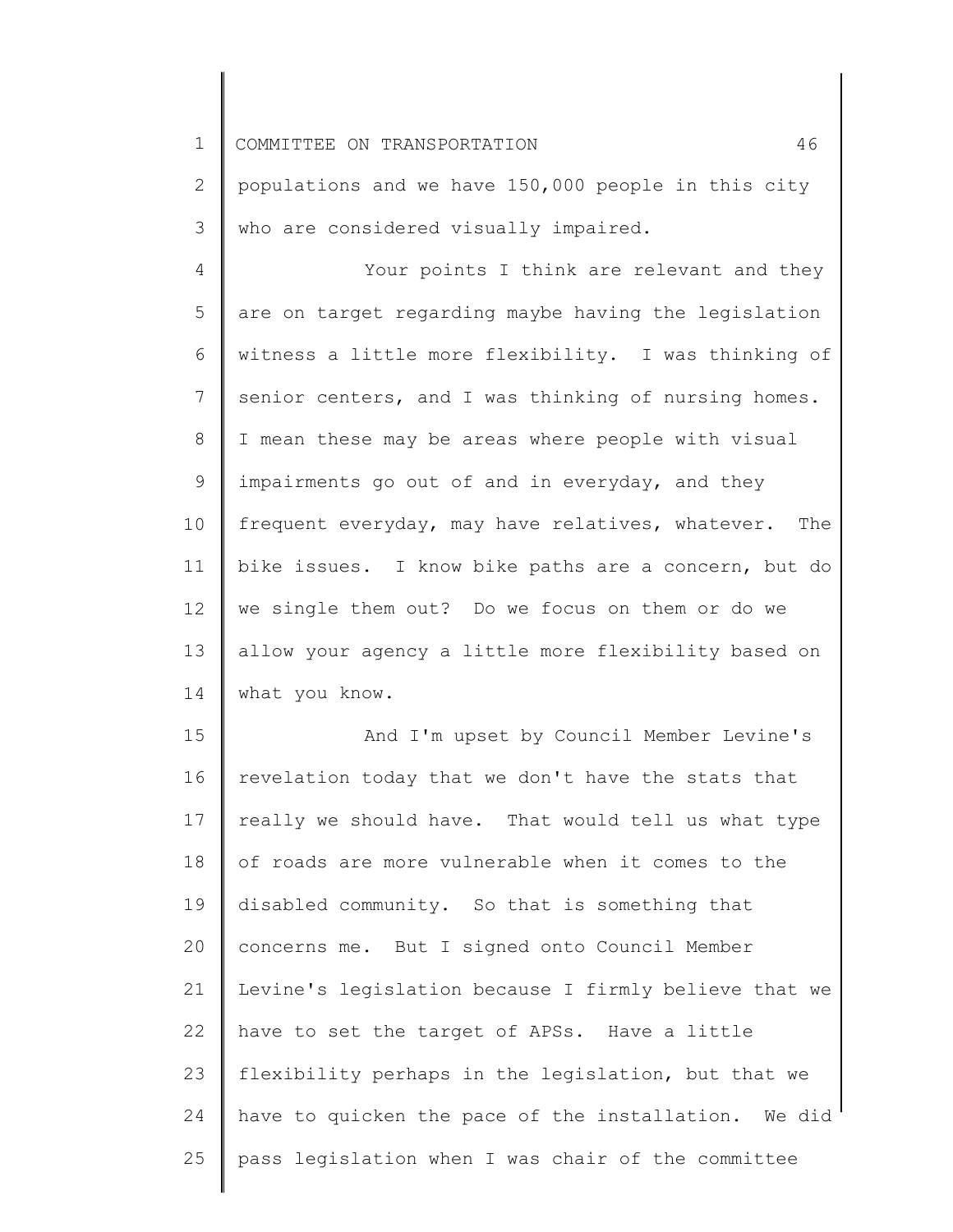| ᅩ |  |  | I COMMITTEE ON TRANSPORTATION |  |
|---|--|--|-------------------------------|--|
|---|--|--|-------------------------------|--|

2 3 4 5 6 7 8 9 10 11 last-- two years ago. We did pass legislation that myself and Council Member Brewer at the time sponsored. We tried to make, and I think we did make a good faith effort, but we need your help. And I think that the number that Council Member Levine has put forth is more than a realistic number. You know, when it comes to the disabled and getting them the rights that all of us take for granted, I know you have a budget, Commissioner, and I respect that very much.

12 13 14 15 16 17 18 19 20 21 22 But I have to tell you when it comes to the disabled over the course of history and disabled people fighting for their rights, they were always told that there was no money. They always had to go to court to get what was theirs. Or, they had to get courts to force states throughout the country and the federal government to do what they had to do. So we look to you for guidance, and we're here to work with you cooperatively. But I do think we have to do more. We're not doing enough when it comes to the blind and disabled.

23 24 25 Now, I'm also on Council Member Ignizio's bill, and I do just want to clarify one or two things because to me this represents an issue of fairness.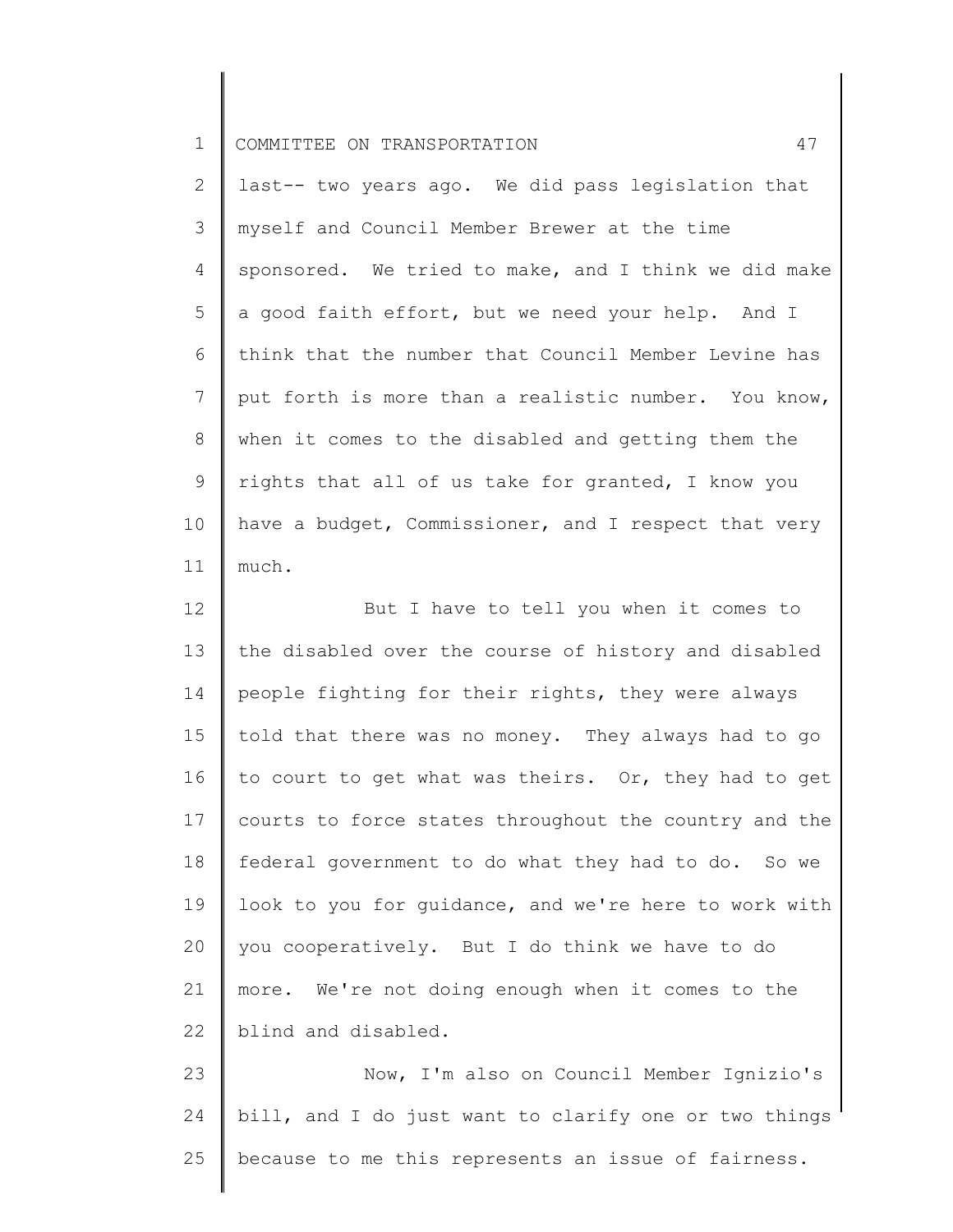2 3 4 5 6 7 8 9 10 11 12 13 14 15 16 17 What you cited in your bill I think did concern me which mainly would be the capital budget cost of adjusting the meters and reprogramming them. I didn't know it was that much, and that does concern me. But you did speak about the cost to the city. Now, do you collect from parking meters in New York City. I somehow remember maybe the city collects around \$200 million a year. Is that basically what you collect from parking meters in New York City? Because the testimony from DOT today is saying that this would cost \$8 million. And I just don't know if that \$8 million is all within the last 15 minutes of the parking meter time. We would lose that much from only 15 minutes at the tail end if we were to enact Council Member Ignizio's legislation? COMMISSIONER TROTTENBERG: Right, and

18 19 20 21 22 23 24 25 again as I said in my testimony, and I'll freely admit we discovered and I may have our Parking Assistant Commissioner jump in. Like gathering this data was not as easy as we hoped. We've been at it for weeks, but essentially it looks now-- And again, I think in speaking to Council Member Ignizio, we're happy to continue the dialogue on this. But we would just have to program meters to basically forgive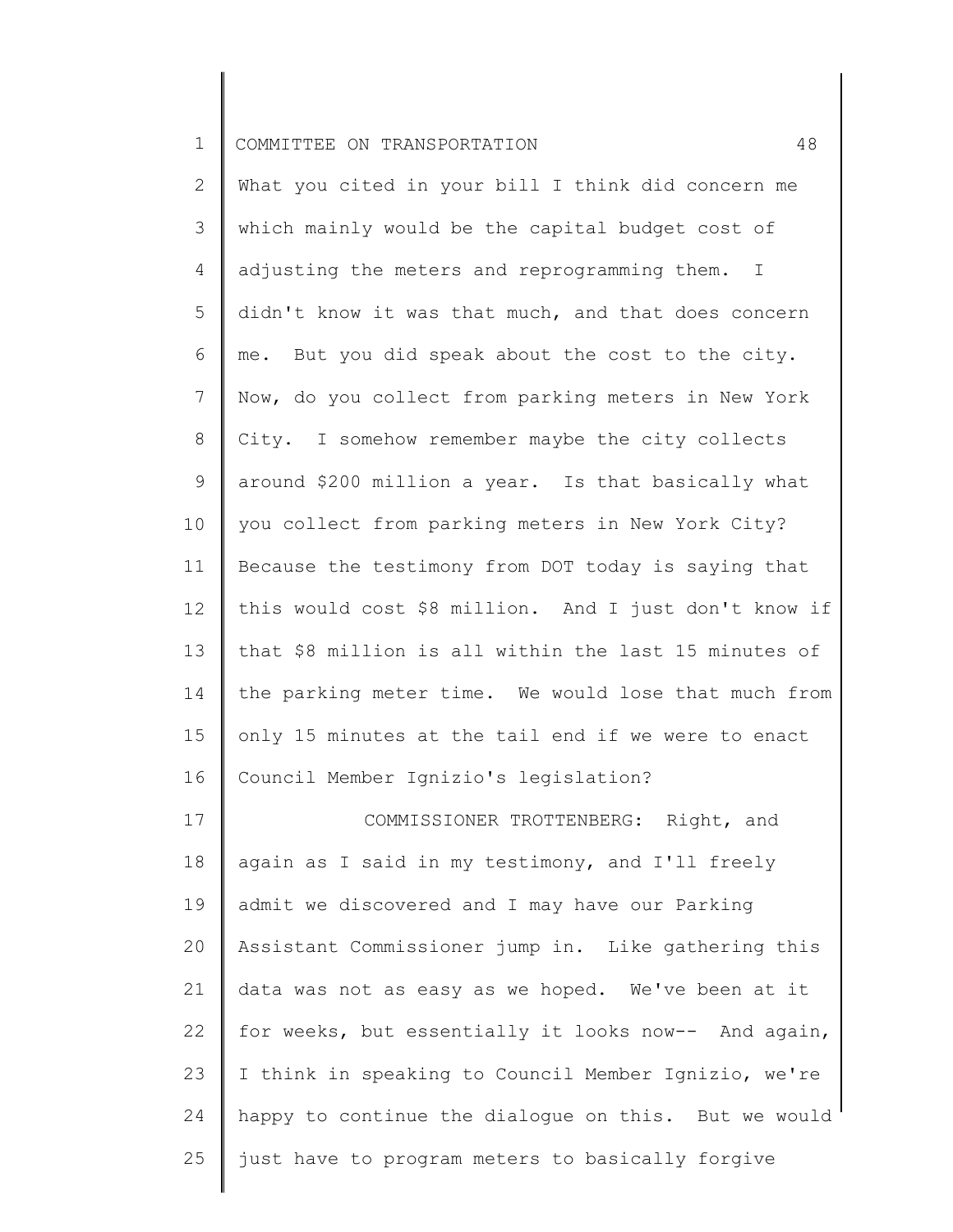| $\mathbf 1$    | 49<br>COMMITTEE ON TRANSPORTATION                     |
|----------------|-------------------------------------------------------|
| 2              | everybody for that last increment of time. And it     |
| 3              | would be a wallop in terms of revenue.                |
| $\overline{4}$ | I'm sympathetic to the goal of the bill,              |
| 5              | and I, too, would not like to make people pay for     |
| 6              | that which they didn't use. And I think we're a       |
| 7              | little hamstrung by our technology. But again, I      |
| 8              | think we're happy to sit down, and he seems to be     |
| 9              | getting a different story from our contractor than we |
| 10             | are. And I'd like to get to the bottom of that. And   |
| 11             | there's a way to do it that doesn't cost so much, and |
| 12             | doesn't cost the city so much in terms of revenue     |
| 13             | that's fair to motorists. We'd love to explore it.    |
| 14             | COUNCIL MEMBER VACCA: Commissioner, I                 |
| 15             | thank you, and I appreciate all you've done, and we   |
| 16             | would [bell] we have to do more. So we look forward   |
| 17             | to working with you. Thank you, Mr. Chair.            |
| 18             | [Pause]                                               |
| 19             | COUNCIL MEMBER MENCHACA: Thank you,                   |
| 20             | Chair, so much for the time, and the round of         |
| 21             | questioning from the council members I think kind of  |
| 22             | summed up a lot of what I wanted to ask about. So I   |
| 23             | want to thank the leadership of the lead, Council     |
| 24             | Member Levine. I also want to welcome the visually    |
| 25             | impaired community here today at the Council for      |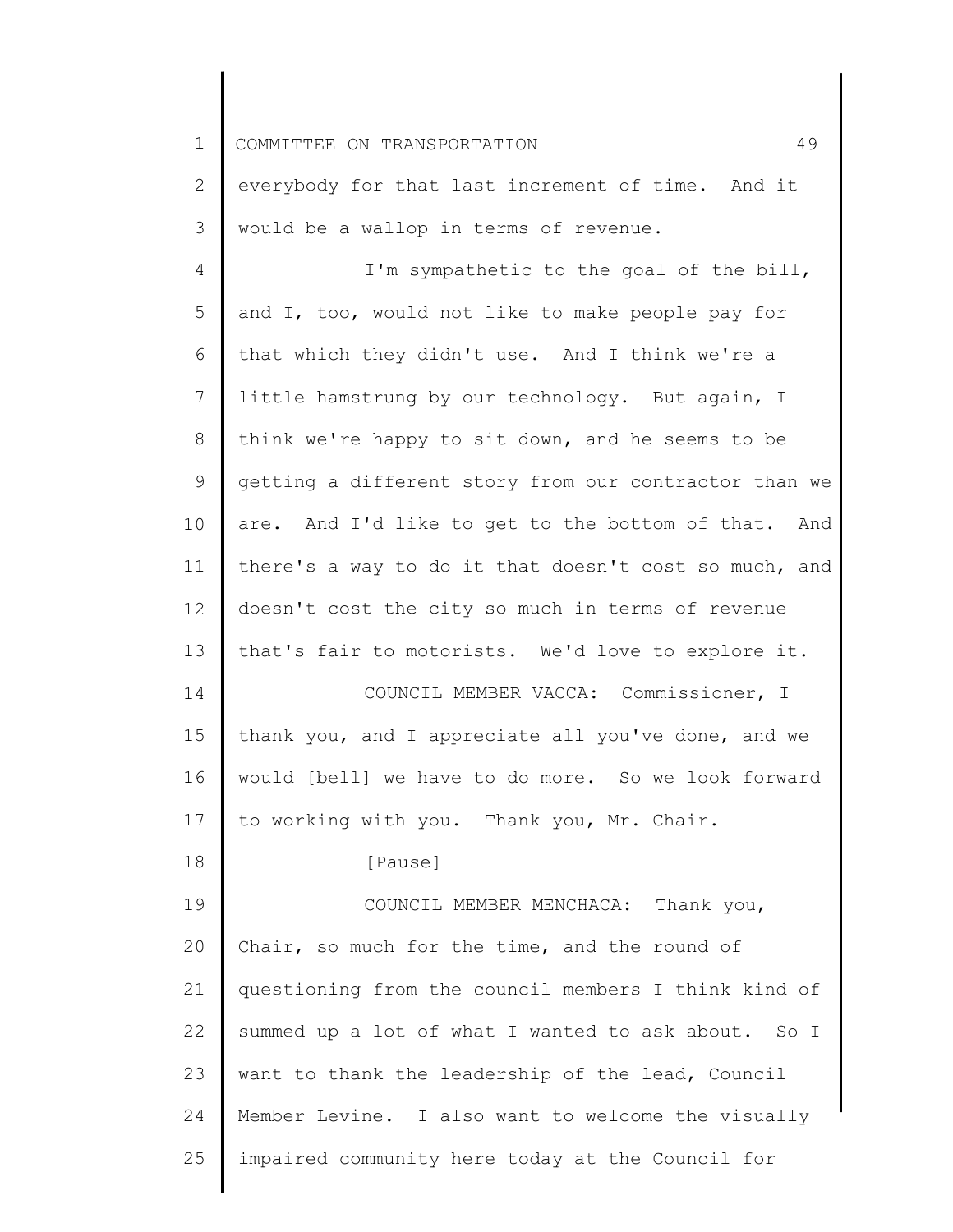2 3 4 5 6 7 8 9 10 being here, and your steadfast advocacy and your long-time advocacy. And again, the main kind of connected pieces of information today for me are that this is a resource question. This is also a prioritization figuring out what that looks like. That data isn't here right now, but we need to make that happen. And so, I'm hoping that at the district level we can bring that information as well to then inform how we do that in our communities.

11 12 13 14 15 16 17 18 19 20 21 22 23 24 25 In Sunset Park and Red Hill we definitely have strong communities, disabled communities specifically. But strong communities that always feel vulnerable to this conversation. And really I think getting them out of the shadows and into the conversation is important. So I'm hoping that we have community conversations. But this legislation kind of has that ability for us to take that into our communities. I'm hoping that DOT can help that communication conversation happen. And Vision Zero as we move forward can be a part of that work since we're putting so much time and effort. And I'm hoping this can be an added value. I know it already is, but that's just an underscored commitment. So if there is anything that you want to share on that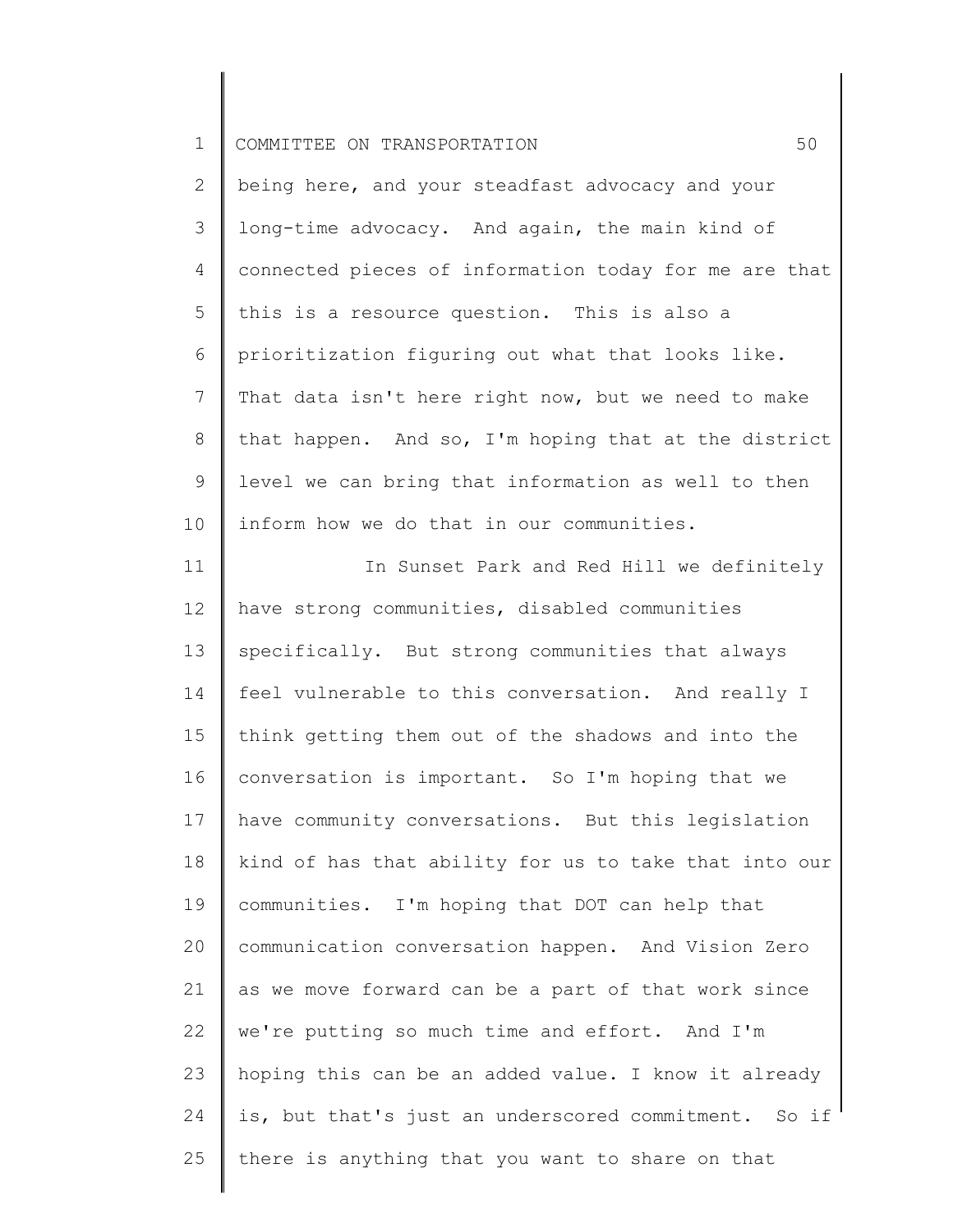2 3 4 front that would be great, but thank you again for your steadfast commitment, and to all the council members and the chair for this.

5 6 7 8 9 10 11 12 13 14 15 16 17 18 19 20 21 22 23 24 25 COMMISSIONER TROTTENBERG: And thank you, Council Menchaca, for that. And look, we certainly agree this is not a decision that DOT wants to make on its own. Clearly we need to do it in partnership with the disability community particularly for the issue of APSs with the blind and low vision community. But also, you know, we need to do it in cooperation with the elected officials here. I hear what Council Member Vacca is saying, and I agree. I don't want to say this is just a resource question. Because I know for the disabled community they've heard that throughout history, and that's not a sufficient answer. They deserve the same safety and same mobility as everybody in this city. But there is no question also that when I look at all the demands on DOT, and I hear from all of you on a bunch of things from bike lanes to potholes to you name it. You know, in the end we do have to try and make judgments and set priorities. And I know I'm hearing loud and clear from the Council this is an area we need to make a bigger priority. And I think we're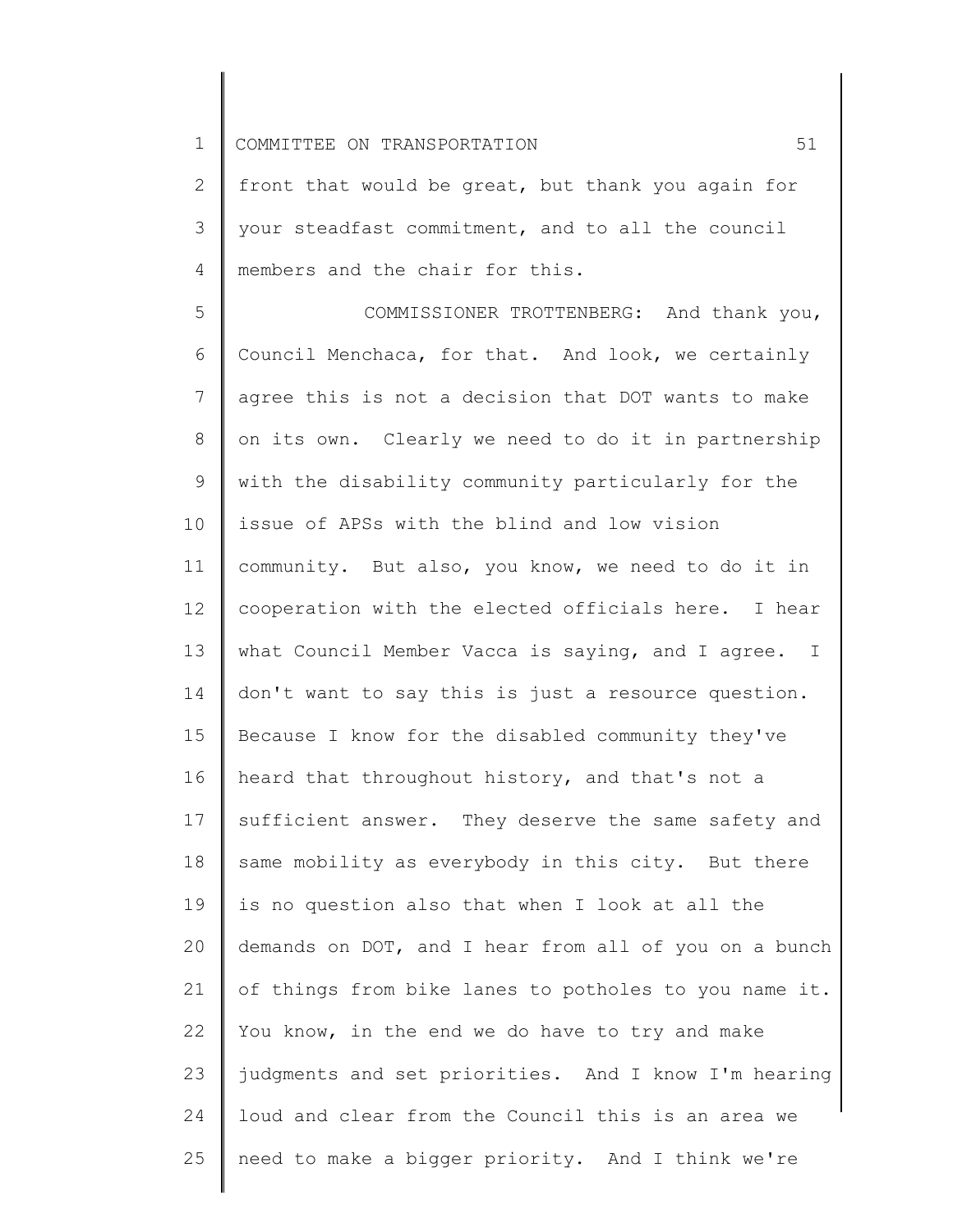1 2 3 COMMITTEE ON TRANSPORTATION 52 ready to sit down with you all and see how we do that.

4 5 6 7 8 9 10 11 12 13 14 15 16 17 COUNCIL MEMBER MENCHACA: Wonderful and I want to continue to throw out in this collaborative process we can bring people power to this question as well, and not just rely on technology. Because the pathology is going to be an important component of this. The research is going to be important. But how do we define resources? This bill does that, but I think at the district level some of the most I think creative stuff happens beyond the dollars and cents and really kind of helps us understand what we have is community power. And so, I'm hoping everybody is involved in that conversation, and all the communities can come together to do that. So thank you.

18 19 CHAIRPERSON RODRIGUEZ: Council Member Reynoso.

20 21 22 23 24 25 COUNCIL MEMBER REYNOSO: Thank you, Chair and the Commissioner or Commissioners for being here. I wanted to speak to-- There's a piece of legislation that we have in housing where we give the criteria to where you choose to put for example in ours it would be AEP, Alternative Enforcement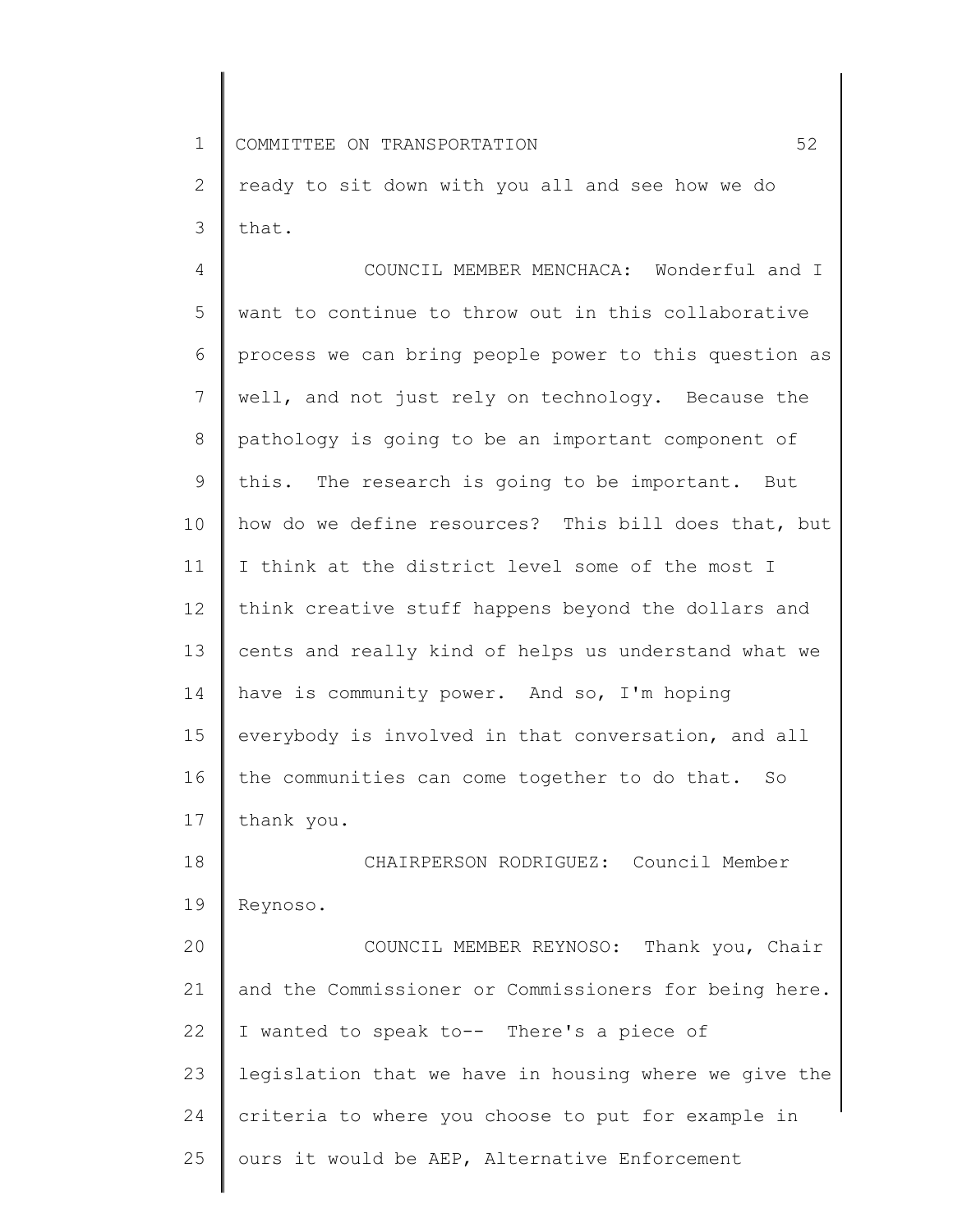| ᆂ |  | COMMITTEE ON TRANSPORTATION | — — |
|---|--|-----------------------------|-----|
|   |  |                             |     |

| $\mathbf{2}$    | Program, which are the worst buildings in the City of |
|-----------------|-------------------------------------------------------|
| 3               | New York. And the discretion as set forth by HPD,     |
| 4               | but they have a number and the number is 200 right    |
| 5               | now. And they have 200 every single year. Do you      |
| 6               | feel that if you were given the autonomy or the       |
| $7\phantom{.0}$ | authority or the discretion to choose where these     |
| 8               | things go, that would be something that you would be  |
| 9               | more open to? Or outside of resources, which I think  |
| 10              | you communicated clearly, do you think it's something |
| 11              | that you would be open to?                            |
| 12              | COMMISSIONER TROTTENBERG: Right. Yes,                 |
| 13              | and I think that we-- Such a system exists and I      |
| 14              | mean really again thanks to the leadership of Council |
| 15              | Member Vacca and now Borough President Brewer I mean  |
| 16              | that's what the original bill on APSs did. And I      |
| 17              | think we did create a ranking system. It's pretty     |
| 18              | elaborate, and it takes into consideration federal    |
| 19              | guidelines. But frankly, we took the Federal          |
| 20              | Guidelines and we tailored them to the unique streets |
| 21              | of New York City. And, you know, we are very keen to  |
| 22              | have the input. We've worked with PASS and            |
| 23              | disability. But look, if there's a feeling that that  |
| 24              | ranking needs to be improved, we'd love to work on    |
| 25              | that. I think that is-- That's one question, and      |
|                 |                                                       |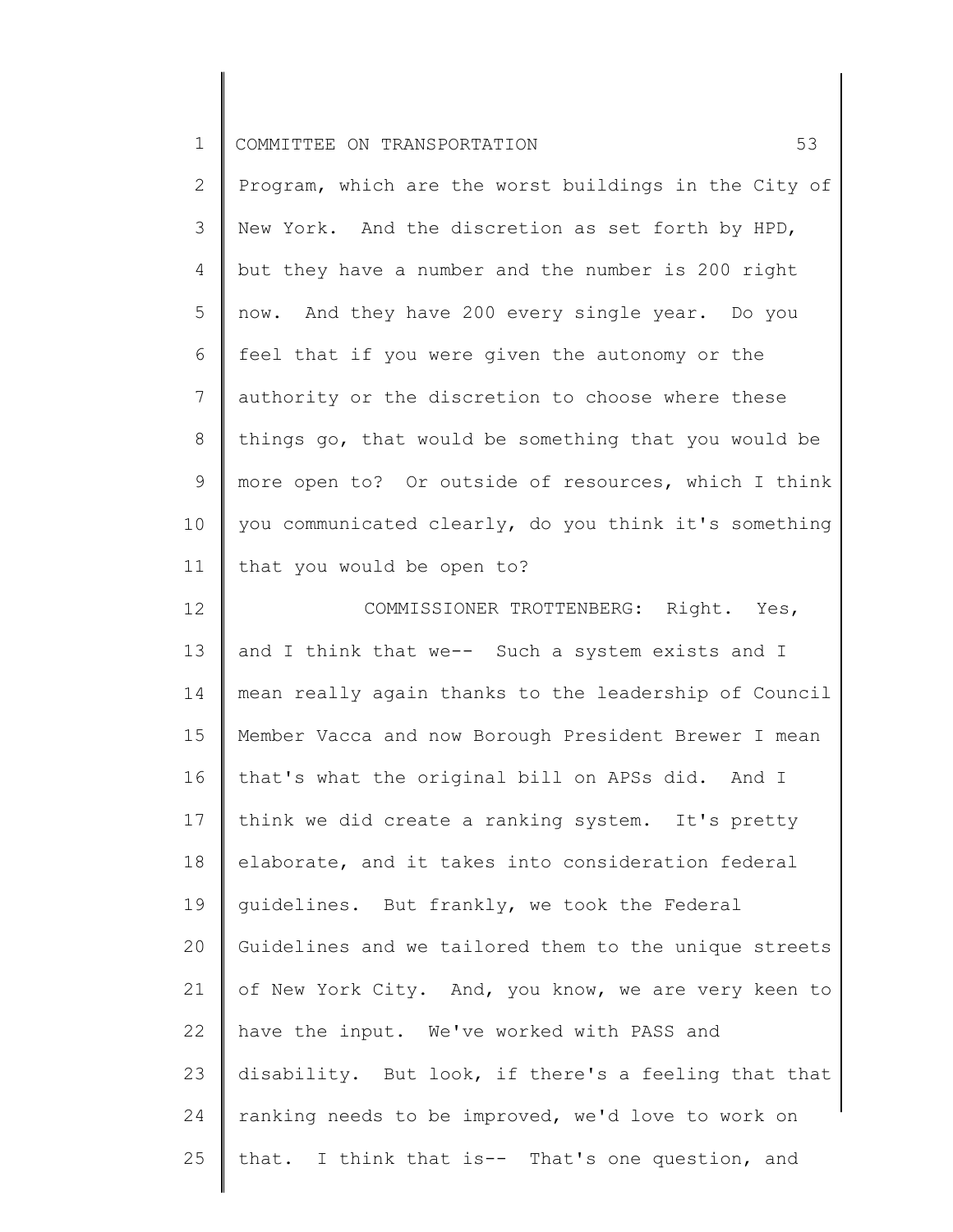| 54<br>COMMITTEE ON TRANSPORTATION                     |
|-------------------------------------------------------|
| then the second question is obviously a resource one. |
| And I think I hear a lot of frustration on the        |
| resource question, and we get that message loud and   |
| clear. I don't know that our ranking-- I don't know   |
| that we have about-- I think the ranking system we    |
| have-- I mean maybe folks will say otherwise, but I   |
| think it's a pretty good one. I think the             |
| frustration is we're not putting our resources into   |
| getting a number of APSs up.                          |
| COUNCIL MEMBER REYNOSO: Right now the                 |
| number is set for 25 a year?                          |
| COMMISSIONER TROTTENBERG: Yes, 25 a                   |
| year.                                                 |
| COUNCIL MEMBER REYNOSO: And this will do              |
| a minimum of 50, and this legislation would ask for a |
| minimum of 50?                                        |
| COMMISSIONER TROTTENBERG: This will do                |
| 150. Yeah.                                            |
| COUNCIL MEMBER REYNOSO: So it would be                |
| 100. Okay. So, do you have a-- So obviously we        |
| don't think 25 is enough. I don't think you do,       |
| either, and we're just trying to get to a place to    |
| start really showing, making a difference and showing |
| what we're getting. [sic] Right now with technology,  |
|                                                       |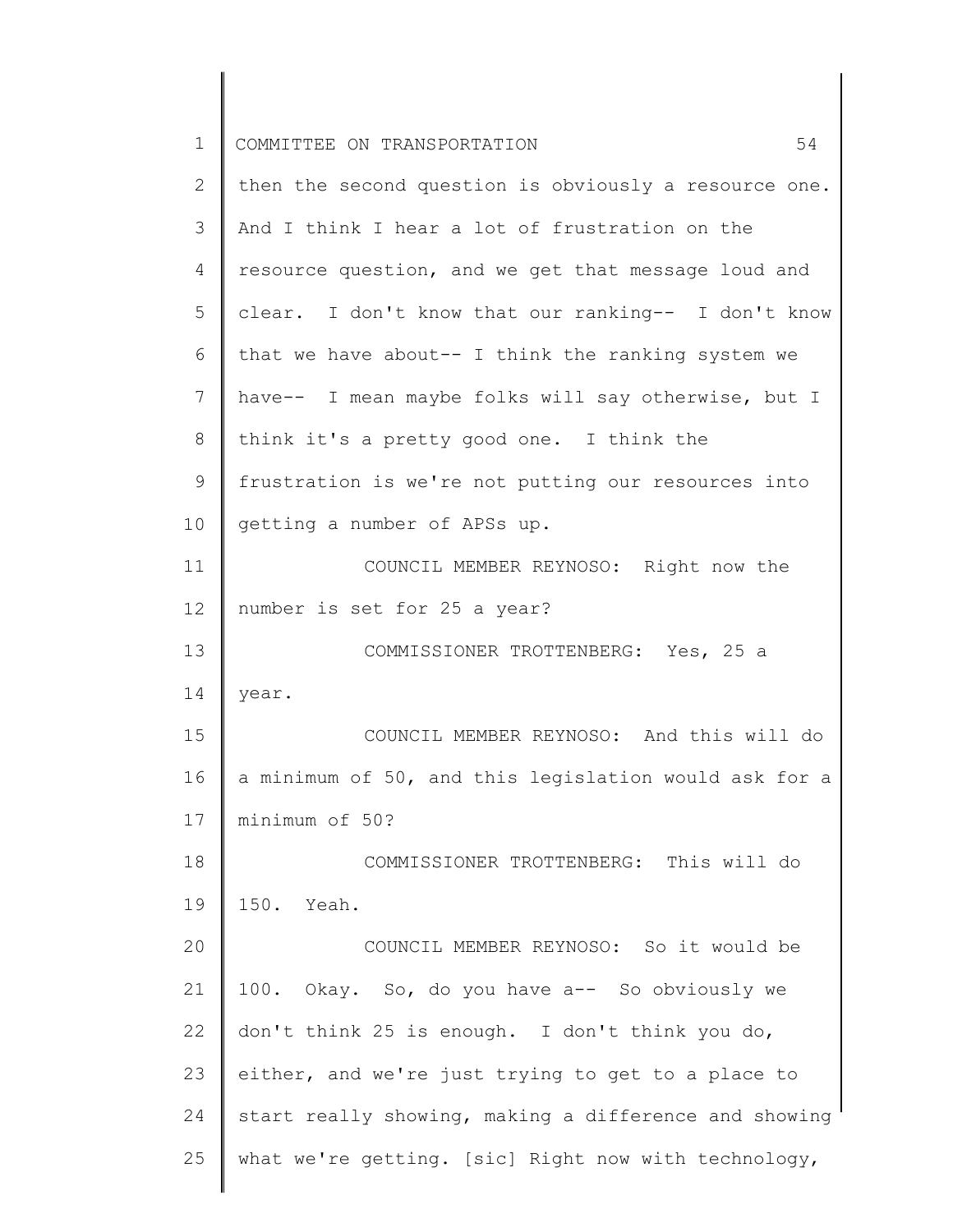| ᅩ |  |  | COMMITTEE ON TRANSPORTATION |  |
|---|--|--|-----------------------------|--|
|---|--|--|-----------------------------|--|

2 3 4 5 6 7 8 9 10 11 12 13 14 15 16 17 18 19 20 and I'm all about-- I know very well that technology changes quickly and we want to make sure we keep up to date. But when it comes to even stop lights, right, there's still red, green, and yellow. There's a level of simplicity in some of these things that is timeless, and this I hear it when I cross the street near Brooklyn Borough Hall. I hear the beeping. I don't know what it means, but I'm pretty sure other folks know what it means. And it's so simple a solution, and I see the price here at \$35,000. So I don't know where that assessment comes from, but it seems like such a simple action. They're making noise on a light pole. Why would it cost \$35,000 to do something like that? COMMISSIONER TROTTENBERG: Yeah, you know, I'm going to let-- Sadly, and this is something I've discovered since coming to New York. Things that we do on our streets the price tag can often be a little eye popping. But I'm going to let the

22 23 24 25 COUNCIL MEMBER REYNOSO: Thank you. ALAN BOROCK: The APS device itself is simple. It beeps and it gives you a message. It's getting the APS at all of the corners where

expert tell you where that cost figure comes from.

21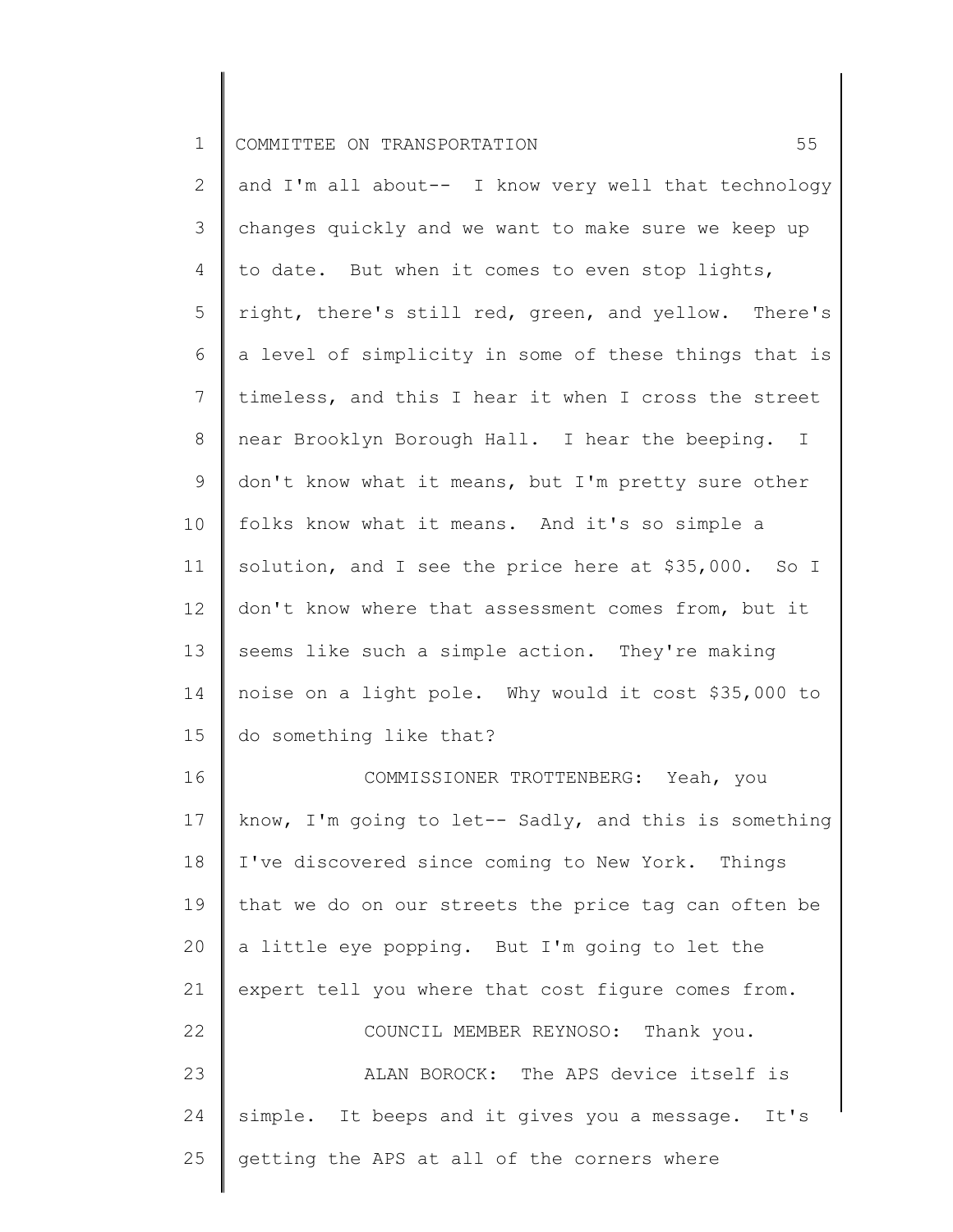| ᅩ |  |  | COMMITTEE ON TRANSPORTATION |  |
|---|--|--|-----------------------------|--|
|---|--|--|-----------------------------|--|

12

2 3 4 5 6 7 8 9 10 11 pedestrians are going to be crossing. A typical right angle intersection people are going to be crossing from eight different points. So you need eight APS units at the intersection. In most cases, we would only have four poles on which to put the APS. So we have to install another four poles, all the underground infrastructure that connects those APS. Wire it all back to our existing infrastructure, and that's whether it's-- It's really a construction cost of building the supports for the existing APS.

COMMISSIONER TROTTENBERG: I would just

13 14 15 16 17 18 19 20 21 22 23 say that we actually have been talking to the disability groups about whether we can find some ways to bring that cost down. Part of that might be not doing APS at every possible intersection. That's actually something that some people think might be a good idea because it would enable us to wire up more intersections. Some people don't think that that's a good idea. It's not what the Federal Guidelines call for. So it's not to say there isn't some flexibility there, but I'm not sure we've found the magic way to lower the price tag quite yet.

24 25 COUNCIL MEMBER REYNOSO: Also prioritizing the ones where the intersections are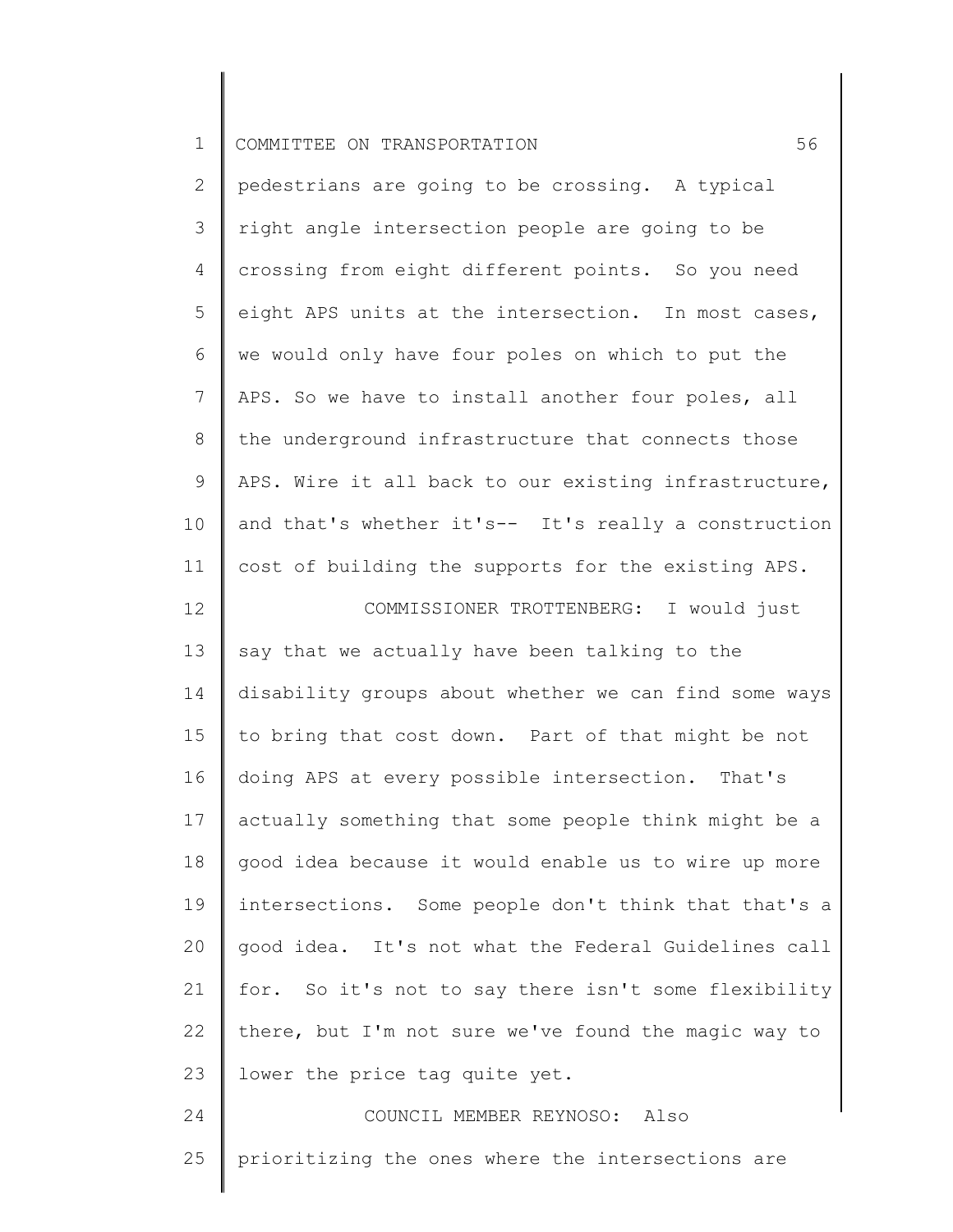2 3 4 5 6 7 already there. Like that's something that we can look at as well. If the infrastructure is there then it won't cost \$35,000. We can look at those as well, or those could be maybe top priority. We can move forward with those at a price, at a more affordable price.

8 9 10 11 12 13 14 15 COMMISSIONER TROTTENBERG: Well, I mean I think we're always going to look at safety and mobility really as our top criteria. But again, I think what we've been discussing internally is there a way to get the price tag down. And I think that's something we would need to work with the blind and visually impaired community on. There may be a way to do it. We haven't resolved that quite yet.

16 17 18 19 20 21 22 23 24 25 VICTOR CALISE: I just want to point out to the Council that what DOT is doing as a whole for people with disabilities in the short nine or ten months that we've been here is extraordinary. They're really concerned about the issues. They have met with PASS as soon as they were able to address the issues and move forward. I haven't seen anything like this in a very long time, and it's quite refreshing to see what's there. And I think PASS can speak to that as well that the Administration has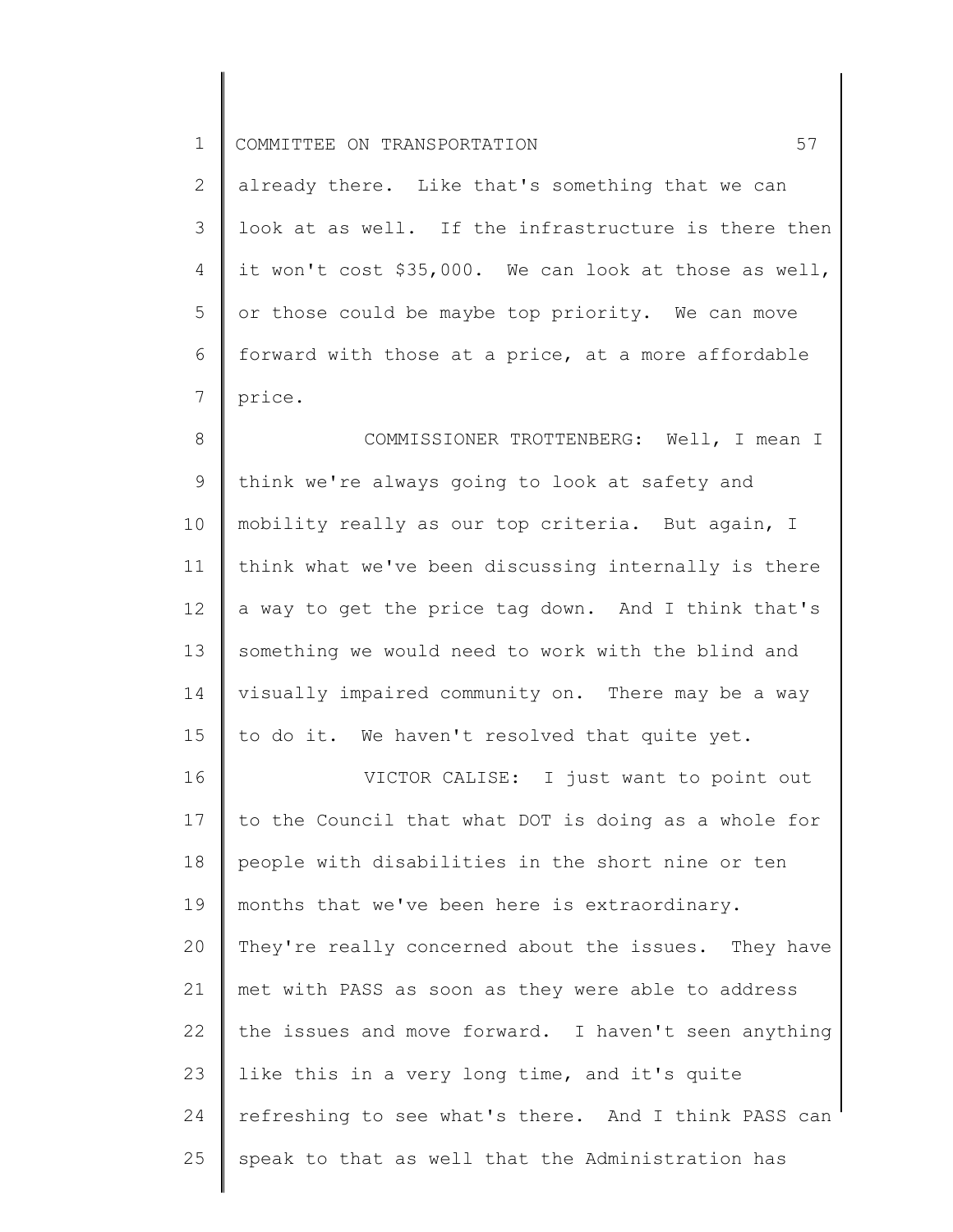| $\mathbf 1$    | 58<br>COMMITTEE ON TRANSPORTATION                                 |
|----------------|-------------------------------------------------------------------|
| $\mathbf{2}$   | been open to that. That's what we're looking to do,               |
| 3              | how do we take care and make sure it's equal across               |
| 4              | the board? And that's what we're concerned about,                 |
| 5              | and we continue to do that, and DOT has done some                 |
| 6              | extraordinary things on that. And I think it's not a              |
| $\overline{7}$ | question that we don't want to do it. It's just how               |
| 8              | are we going to get there? And help from the Council              |
| 9              | is definitely going to be able to assist that, and                |
| 10             | it's most important for the disabled community.                   |
| 11             | COUNCIL MEMBER REYNOSO: I thank you very                          |
| 12             | much. Thank you.                                                  |
| 13             | CHAIRPERSON RODRIGUEZ: Thank you.                                 |
| 14             | Council Member Levine has one question and then we                |
| 15             | will summarize and then we will call our Manhattan                |
| 16             | Borough President Gale Brewer.                                    |
| 17             | COUNCIL MEMBER LEVINE: It's just a very,                          |
| $18\,$         | very quick comment, which is that as we think about               |
| 19             | Smart Phones being the wave of future technology.<br>$\mathbb{I}$ |
| 20             | think all of us should bear in mind that many of the              |
| 21             | people that we're looking to serve may have physical              |
| 22             | barriers that make that difficult. It could be                    |
| 23             | cognitive conditions. Maybe they're using one hand                |
| 24             | to hold a quide dog. There could be a lot of reasons              |
| 25             |                                                                   |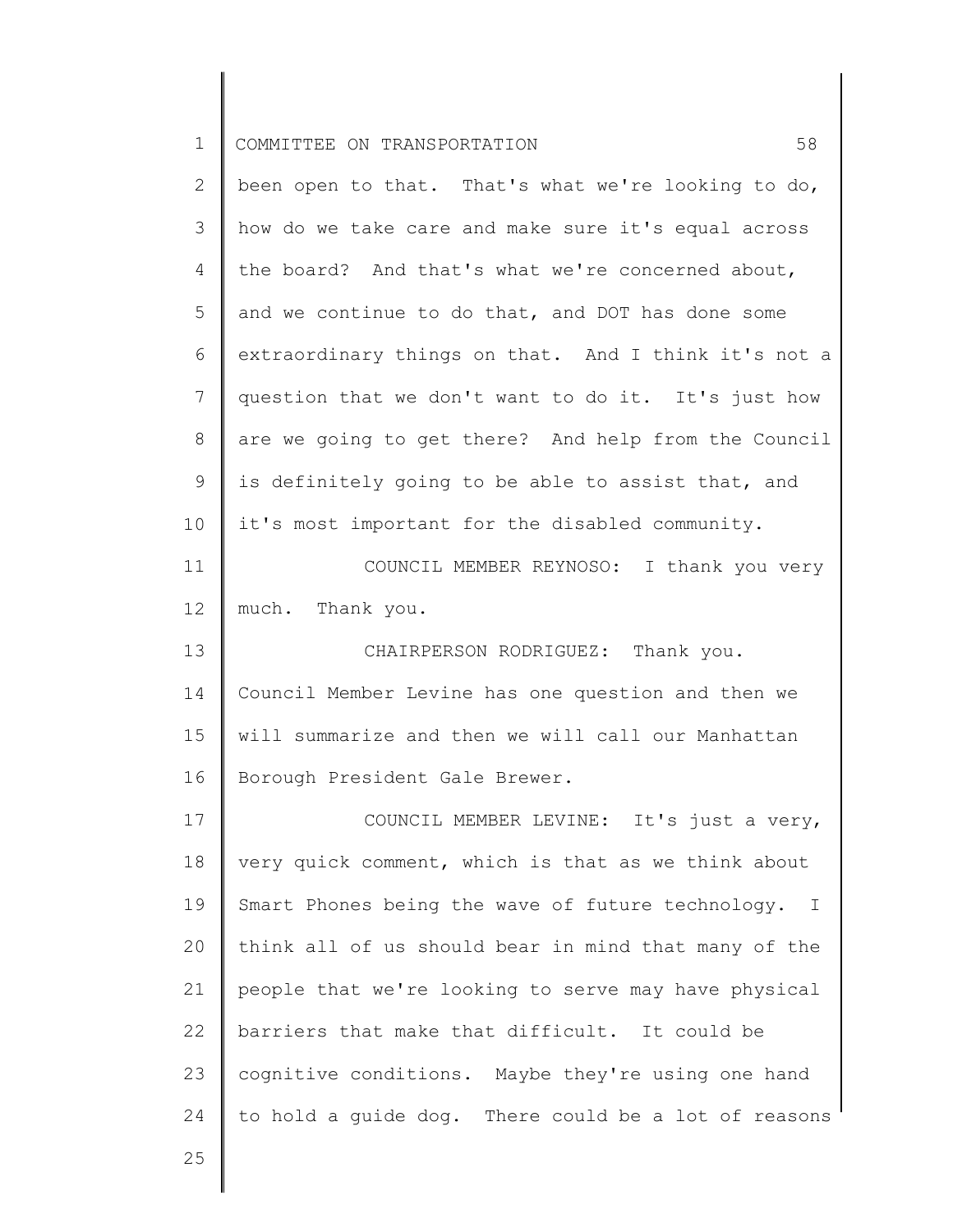2 3 4 5 6 7 8 9 10 11 12 why it might not be an appropriate solution. I just want to put that out there for you to bear in mind. VICTOR CALISE: Council Member I just want to point that people come to our office in lots of different ways to talk about it. Smart Phone is just one of them. Another technology that has come through our office is a key file that would beep as a person would go by and give those signals. So there are lots of different technologies that we're hearing about and thinking about. And some of the research that DOT is doing important on that as well.

13 14 15 16 17 18 19 20 21 22 23 24 25 COMMISSIONER TROTTENBERG: And I want to emphasize I'm not trying to say we're looking at future technologies to sort of absolve us of our responsibilities today. I don't want to say that, and I can't promise you that there's a technology out there that will work for every single person. I just also want to be sure, though, that again in a universe where we have a finite number of dollars to invest in improving safety and mobility that we spend them in a way that's going to get the biggest benefit. And technology can play a role in that. CHAIRPERSON RODRIGUEZ: I would like say, Commissioner, that as I said before that, you know,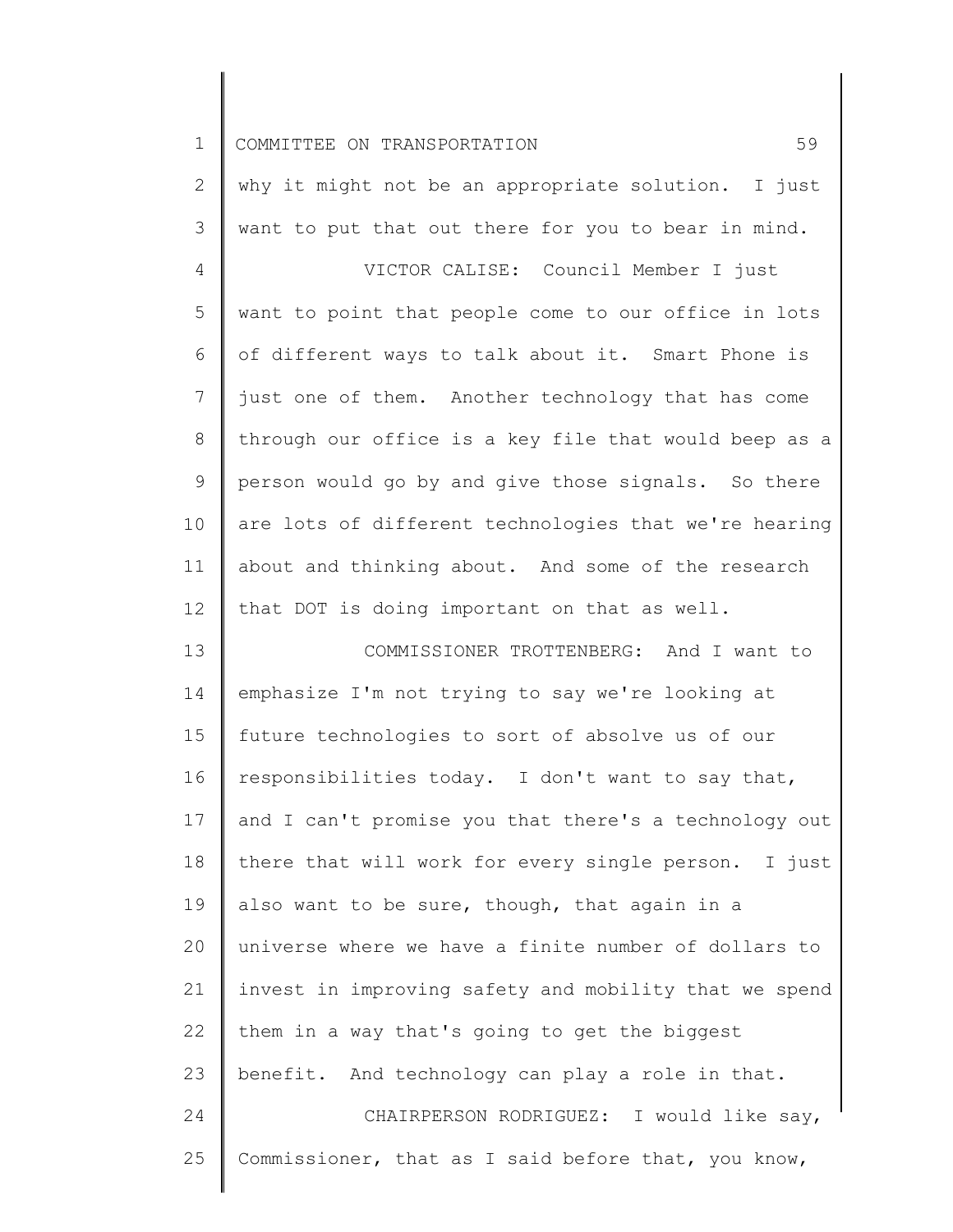| $\mathbf 1$     | 60<br>COMMITTEE ON TRANSPORTATION                     |
|-----------------|-------------------------------------------------------|
| $\mathbf{2}$    | the APS is very important for us as I know it is      |
| 3               | important for the Administration and for the DOT,     |
| 4               | too. And this is part of Vision Zero. So              |
| 5               | definitely, we're looking to continue working with    |
| 6               | you. I appreciate your participation and the          |
| 7               | administration in today's hearing. And we're looking  |
| 8               | to continue having conversations to make with a goal  |
| 9               | that makes some progress on those two important       |
| 10 <sub>o</sub> | bills, especially the APS as a top priority. I also   |
| 11              | would like to thank you for your leadership in        |
| 12              | negotiating our new City Bike Contract. And I know    |
| 13              | that you are committed not only to continue expanding |
| 14              | City Bikes to the area where we will see the City     |
| 15              | Bike right now. But also in the future to expanding   |
| 16              | to our all five boroughs. So thank you for your       |
| 17              | leading in negotiating that contract.                 |
| 18              | COMMISSIONER TROTTENBERG: Thank you, Mr.              |
| 19              | Chairman, and all the members of the committee.       |
| 20              | CHAIRPERSON RODRIGUEZ: Yeah, and also as              |
| 21              | you know, I would also like to invite everyone for    |
| 22              | our Bike Hearing, which is going to be on the 20th.   |
| 23              | Not only about the Bike Share, but it's about all     |
| 24              | aspects related to bikes in New York City. We will    |
| 25              | be discussing that in our next hearing on November    |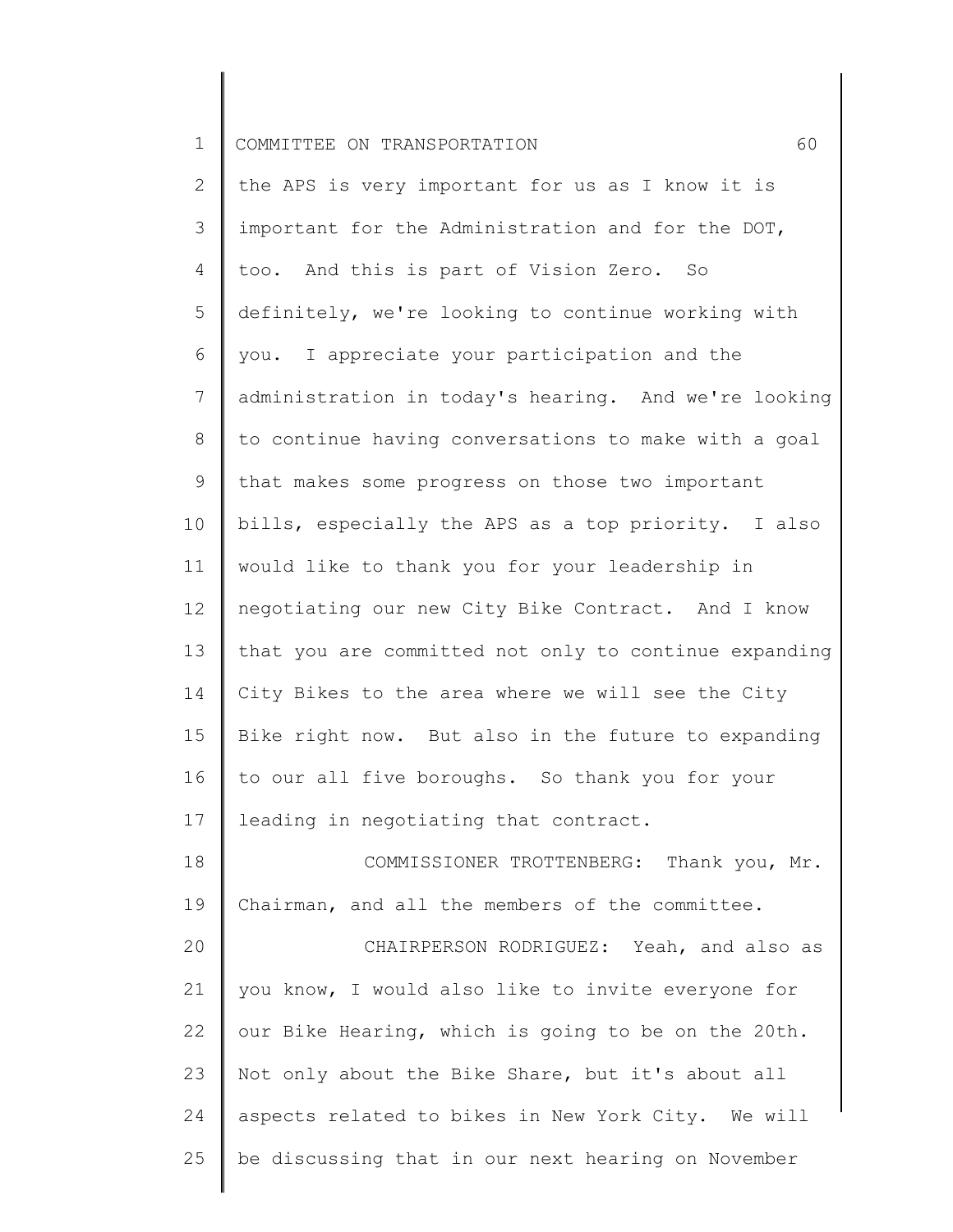4

2 3 20. So thank you. Now, I would ask our Manhattan Borough President Gale Brewer.

[Pause]

5 6 7 8 9 10 11 12 13 14 15 16 17 18 GALE BREWER: Thank you very much, Mr. Chair, and Chair Rodriguez and I am here to testify in support of Intro 216 of 2014. It's a bill I introduced along with Council Member Steve Levin. I think he just took a call, but he's here. And as you know, the concept is to expand the City's APS, Accessible Pedestrian Signal Program. And you know as well as I do because you just heard a fabulous presentation from the Department of Transportation and the Commissioner that it provides an extremely important safety feature for pedestrians who are blind or who have limited vision. Installed at street intersections and designed to work in consort with pedestrian walk signals.

19 20 21 22 23 24 25 An APS device operates at the push of a button, and emits vibrations and audible signals designed to inform a blind or vision impaired person that the walk signal has turned green. Research has shown that APS technology improves the ability of the blind to assess whether they can cross safely a street. And we've had hearings in the past on this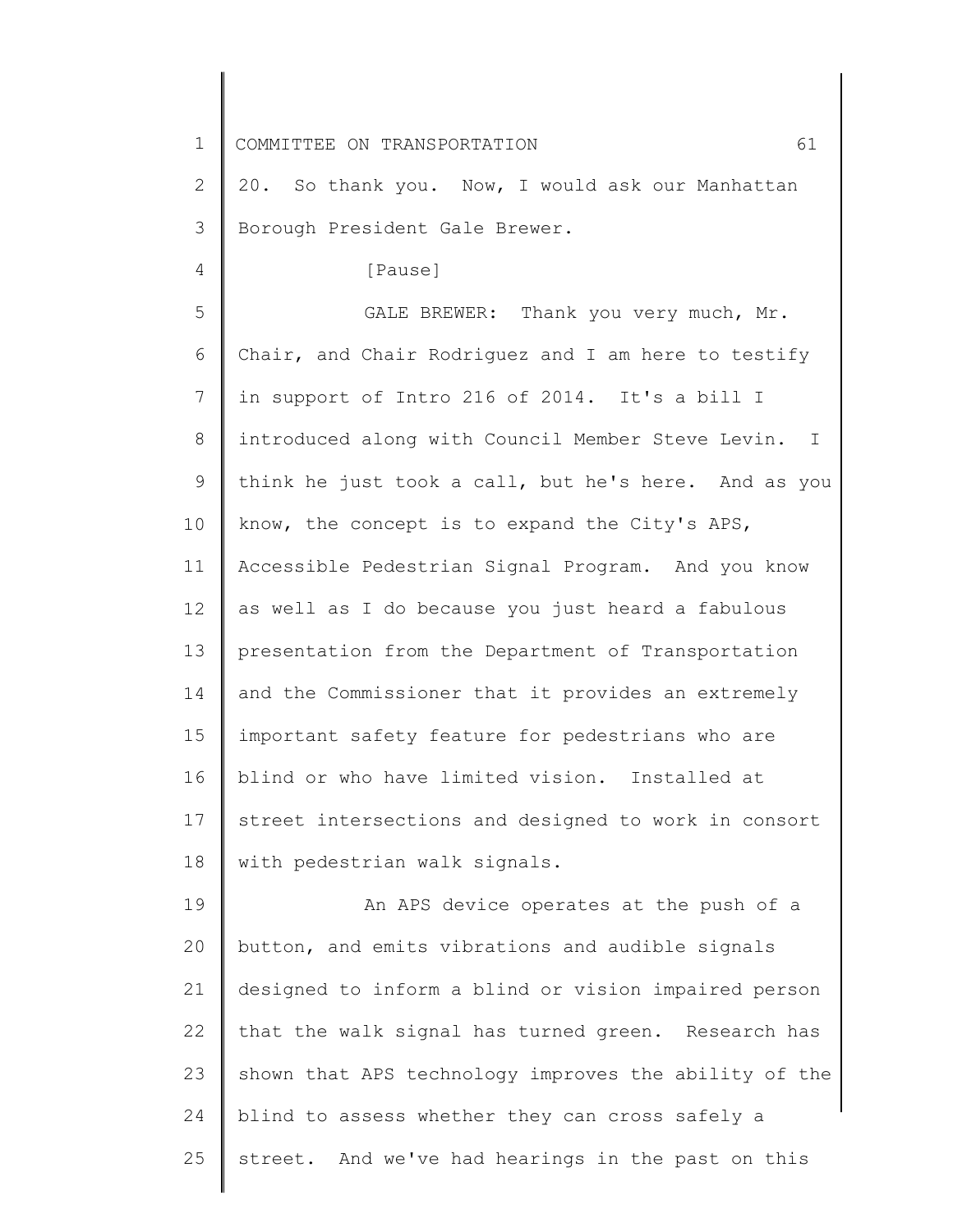| $\mathbf{I}$<br>ᅩ |  |  | COMMITTEE ON TRANSPORTATION |  |
|-------------------|--|--|-----------------------------|--|
|-------------------|--|--|-----------------------------|--|

2 3 4 5 6 7 8 topic. I see Dr. Karen Gurgen [sp?] here, people who have been thinking about these issues for a long time. It's thanks to them, and others that I originally conceived of this working with Council Member Vacca. Local Law 21 of 2012 required DOT to install 25 APS signals each year, as you heard earlier.

9 10 11 12 13 14 15 16 17 18 19 20 21 And to the credit of DOT they have been meeting this goal. I believe 28 APS devices in 2012, 26 in 2013, and 26 are in Manhattan. However, given the proven effectiveness I think of this APS Program, I do think --I know you've had a lot of discussions already--that we should take the next step and expand. We should just know that 2016 calls for an increase in annual APS installations to 25 to I believe 50 and not to 100. I think that to the credit of the Council they realized that maybe 100 would be a stretch. But the current bill is to 50. So that will be a total of 75 every single year as a baseline.

22 23 24 25 In addition, increasing the minimum yearly installation requirement this bill would also require installation of APS at particular intersections that pose greater than average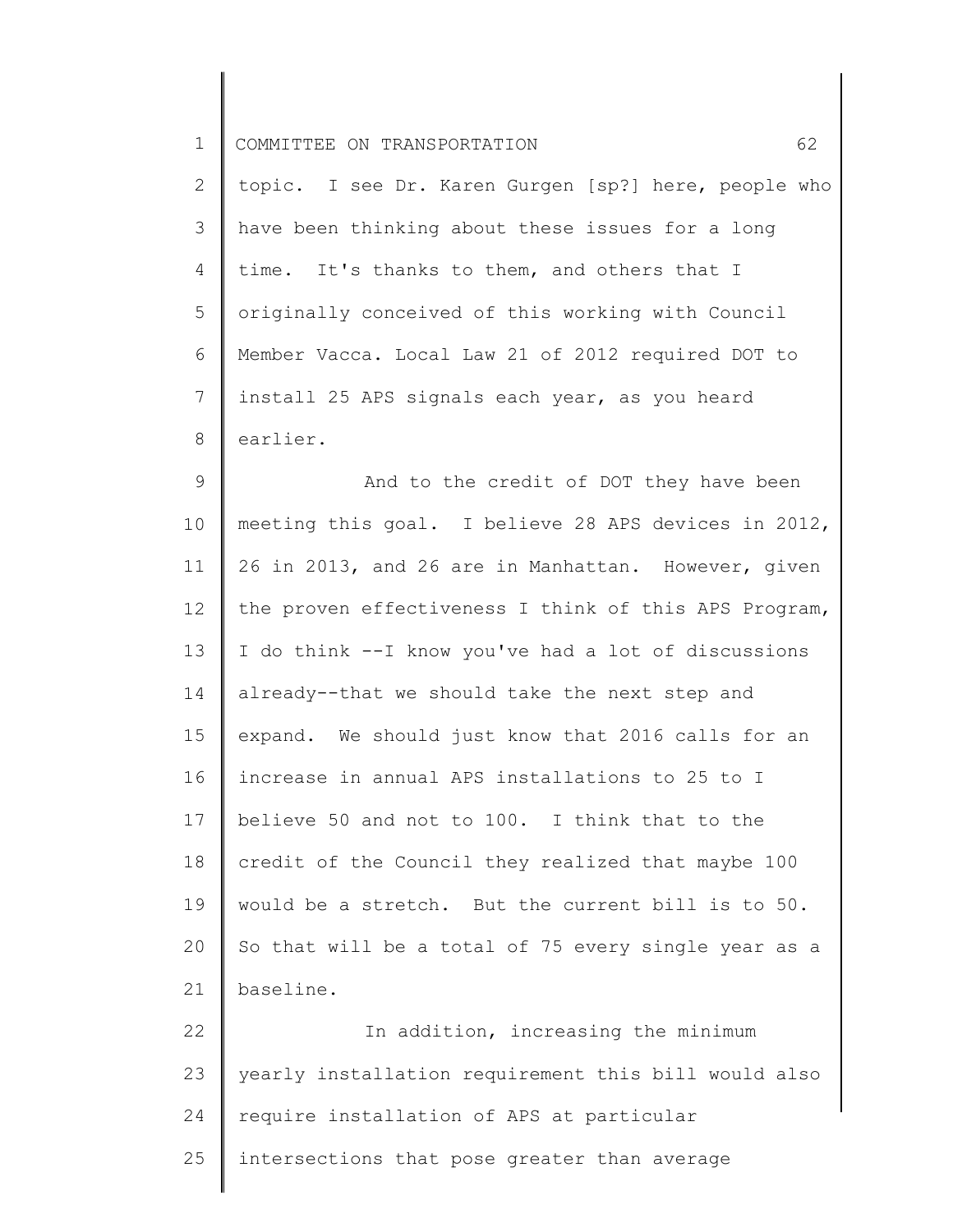2 3 4 5 6 7 8 9 10 11 12 13 14 15 16 difficulty for people with vision impairment. And these intersections include those that features--and this is what you talked about earlier--exclusive pedestrian signals, which briefly stops all traffic an intersection to allow pedestrians to cross the street in any direction. We have this right here at Center and Chambers where we have the one center street. I know because I'm always in that intersection. Everybody can cross and then the cars continue. Number two, Leading Pedestrian Intervals, LPI, which gives a walk signal to pedestrians before drivers get a green light to provide more crossing times. And three, Protected Bike Lanes, which are separated from motor traffic by a parking lane or concrete barriers.

17 18 19 20 21 22 23 24 25 APS and LPI both provide pedestrians with lead time to cross the street safely, more safely. However, they can also be confusing to people with impaired vision. Similarly, Protected Bike Lanes improve bike safety, but alter the layout of the many intersections and make them unfamiliar to those whose vision is impaired. They can imperil people with vision impairments if they are installed without APS technology. The whole issue of bicycles and even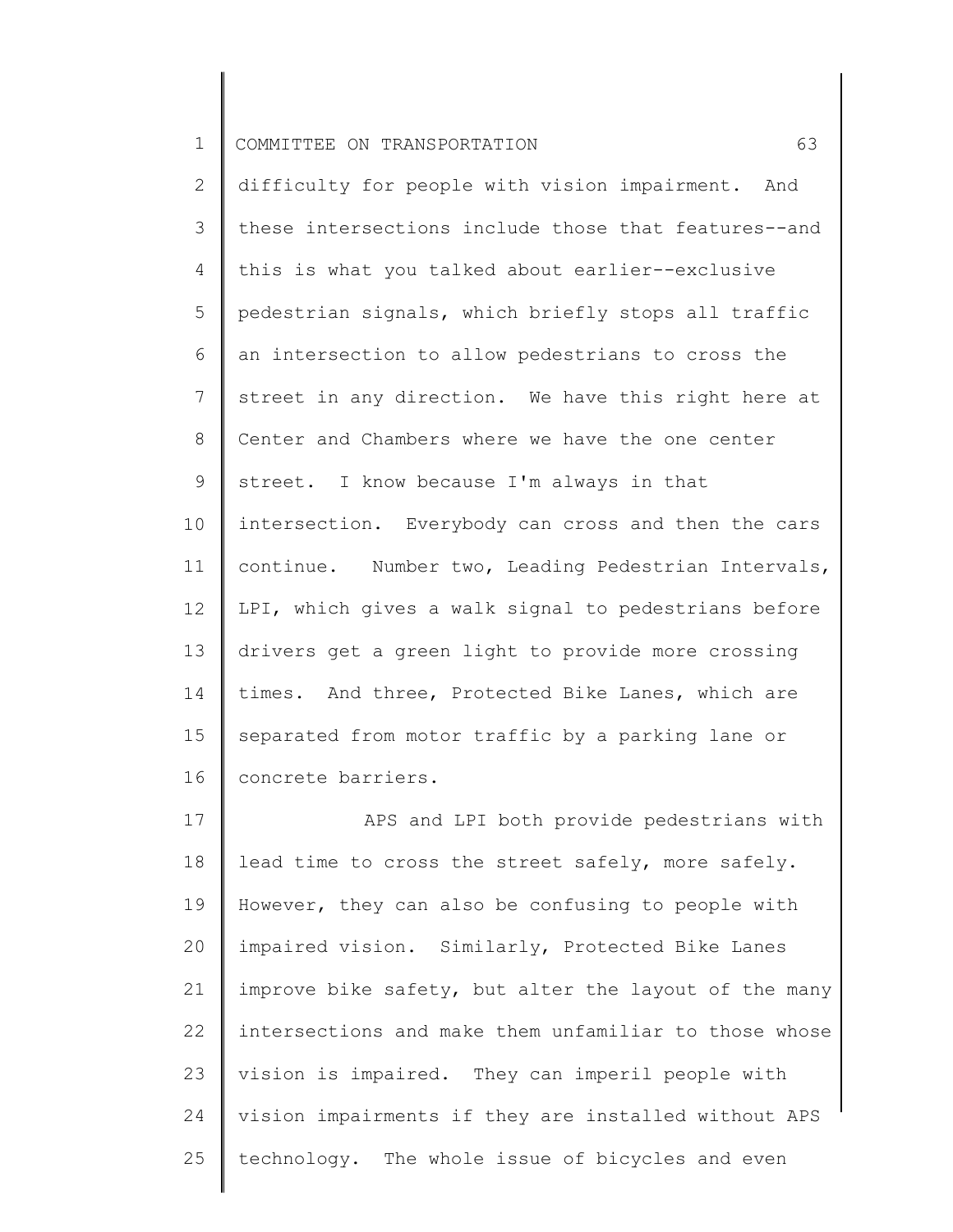| $\mathbf 1$    | 64<br>COMMITTEE ON TRANSPORTATION                     |
|----------------|-------------------------------------------------------|
| $\mathbf{2}$   | hybrid cars is one that I don't think was             |
| 3              | anticipated. They're quiet. They're very quiet, and   |
| 4              | it's a good thing, but they are a challenge for       |
| 5              | people who are visually challenged. And I think       |
| 6              | that's something that it's an interesting paradoxical |
| $\overline{7}$ | problem where you have a healthy environment in terms |
| 8              | of a moving vehicle, but it's not healthy for those   |
| $\mathsf 9$    | who are blind.                                        |
| 10             | Currently, very few intersections with                |
| 11             | EPS, LPI, and Protected Bike Lanes include an APS     |
| 12             | device. According to the DOT website there are 163    |
| 13             | EPS signals operating in Manhattan, but none          |
| 14             | currently include an APS. Similarly, 145 LPI signals  |
| 15             | are operating in Manhattan, but only two sites have   |
| 16             | an APS. Both are on 23rd Street, which is an          |
| 17             | important street because of Visions being there. One  |
| 18             | at 6th Avenue and the other at 1st Avenue. Only two   |
| 19             | APS sites have been installed at intersections with   |
| 20             | Protected Bike Lanes including 1st, 2nd, 8th, and 9th |
| 21             | Avenues.                                              |
| 22             | Intro 216 would require that APS devices              |
| 23             | be installed at every intersection with EPS, LPI      |
| 24             | and/or a Protected Bike Lane. I know you had          |
| 25             | discussion earlier about being more flexible, but all |

 $\begin{array}{c} \hline \end{array}$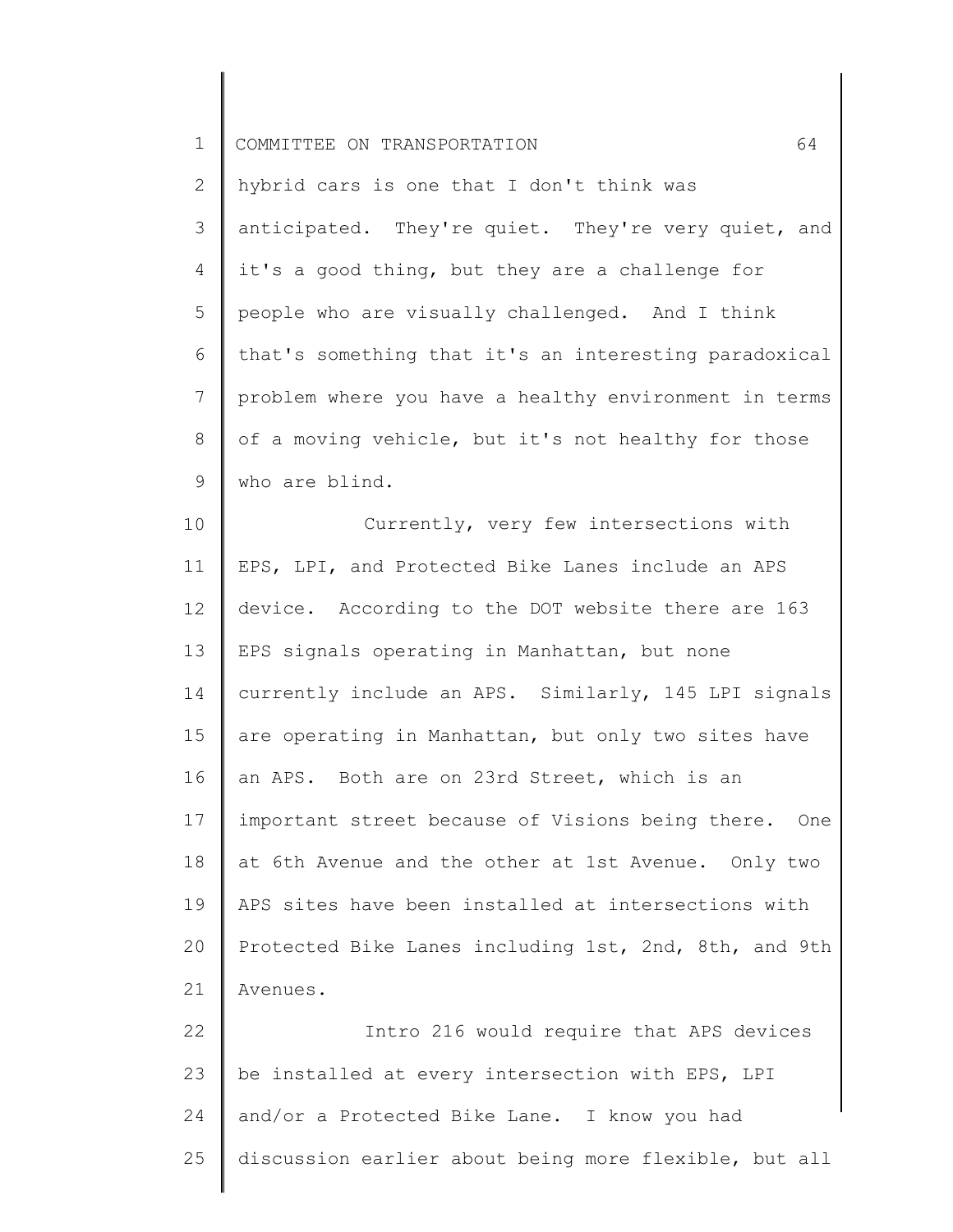| ᅩ |  |  | COMMITTEE ON TRANSPORTATION |  |
|---|--|--|-----------------------------|--|
|---|--|--|-----------------------------|--|

2 3 4 5 6 7 8 9 10 of this should be considered I think as part of the discussion. Installing APS wherever EPS, LPI, and Protected Bike Lane exists would also help ensure a more uniform distribution of APS devices. To date, most of them are being installed at Manhattan's busiest intersections. And even in Manhattan one has been installed above West 65th Street. The blind and visually challenged travel all of our streets. As you know, not just in our most crowded intersections.

11 12 13 14 15 16 17 18 19 20 This bill has the support of many transportation advocates including Transportation Alternatives as well as advocates for those with vision impairments such as Lighthouse Guild. In fact, this bill originated from a Vision Zero taskforce legislative breakfasted by our office. It is a common sense piece of legislation obviously needing tweaking and caveats. But I think it would ensure our city's Vision Zero initiative, which is designed to benefit everyone who uses our streets.

21 22 23 24 25 I just want to thank you and also just state I am obviously very interested in any technology changes. But I do want to pick up on Council Member Levin's comment. I think about visitors. I love to have New York. And I think this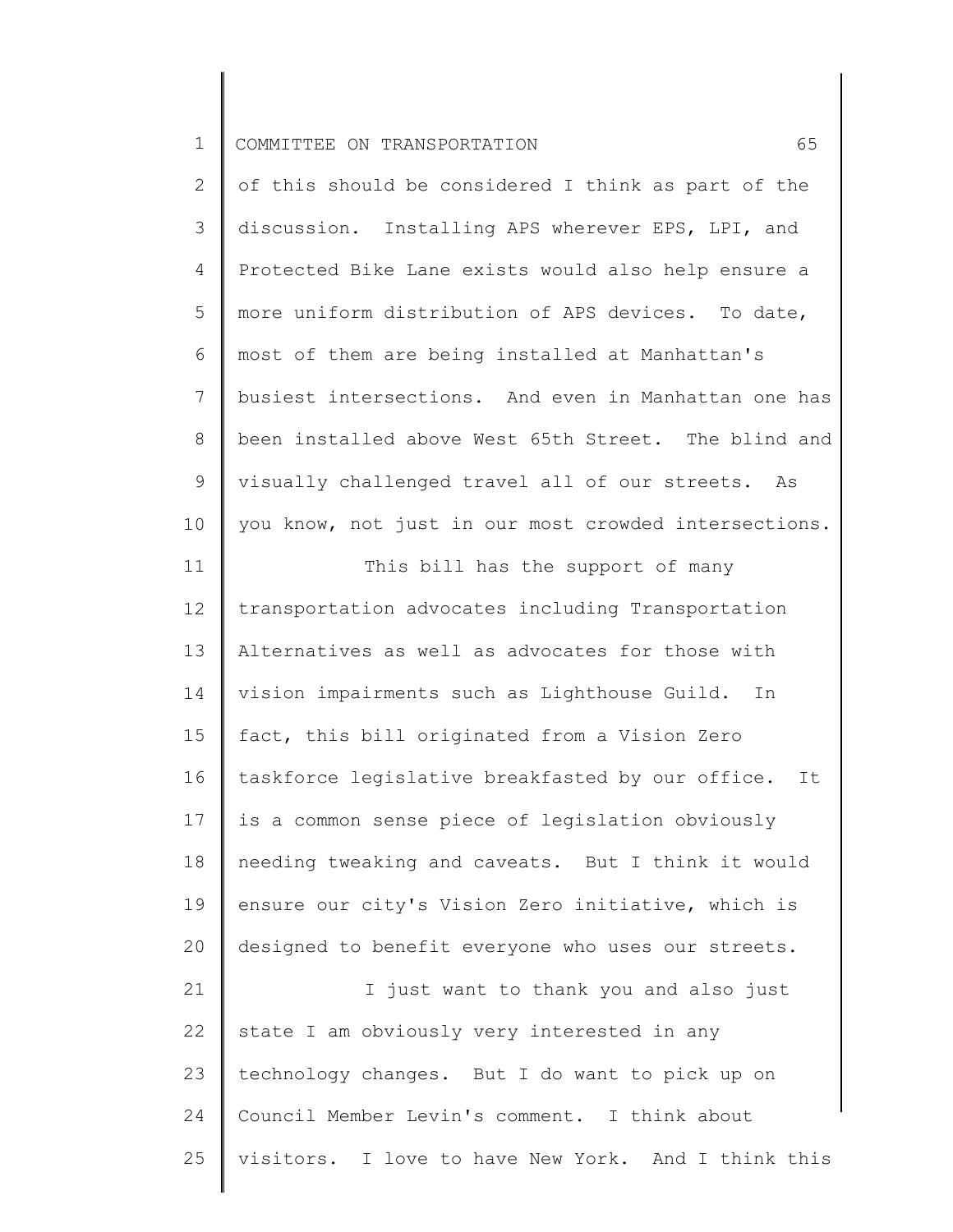2 3 4 5 6 7 8 9 10 11 12 13 14 is key to a large extent now. People who are disabled feel like as a visitor and a tourist this is a destination. And they may not get even local people. They may not have the right device to be able to use the correct app. And then we spend our whole lives, those of us in politics, do we find people by text? Do we find people with a map? Do we find people by email? What is the best discussion? And I do worry that that's going to take some time before everybody has the right device to be able to open the refrigerator and close the door and figure out how to get around our streets. I think that's a ways away.

15 16 17 18 19 20 21 22 23 24 25 So I would like to see as much as possible something that was more universal than technology that would indicate that you have to have a particular device. So, you know, I'm always a believer that when something works for the disabled, it works for others. That's certainly true of curb cuts. It's true of any kind of device in an apartment that makes it more accessible. It's true of doors that open more easily. And I think in the end, I hate to tell you what that means. We're all getting older in this city. And so if that is of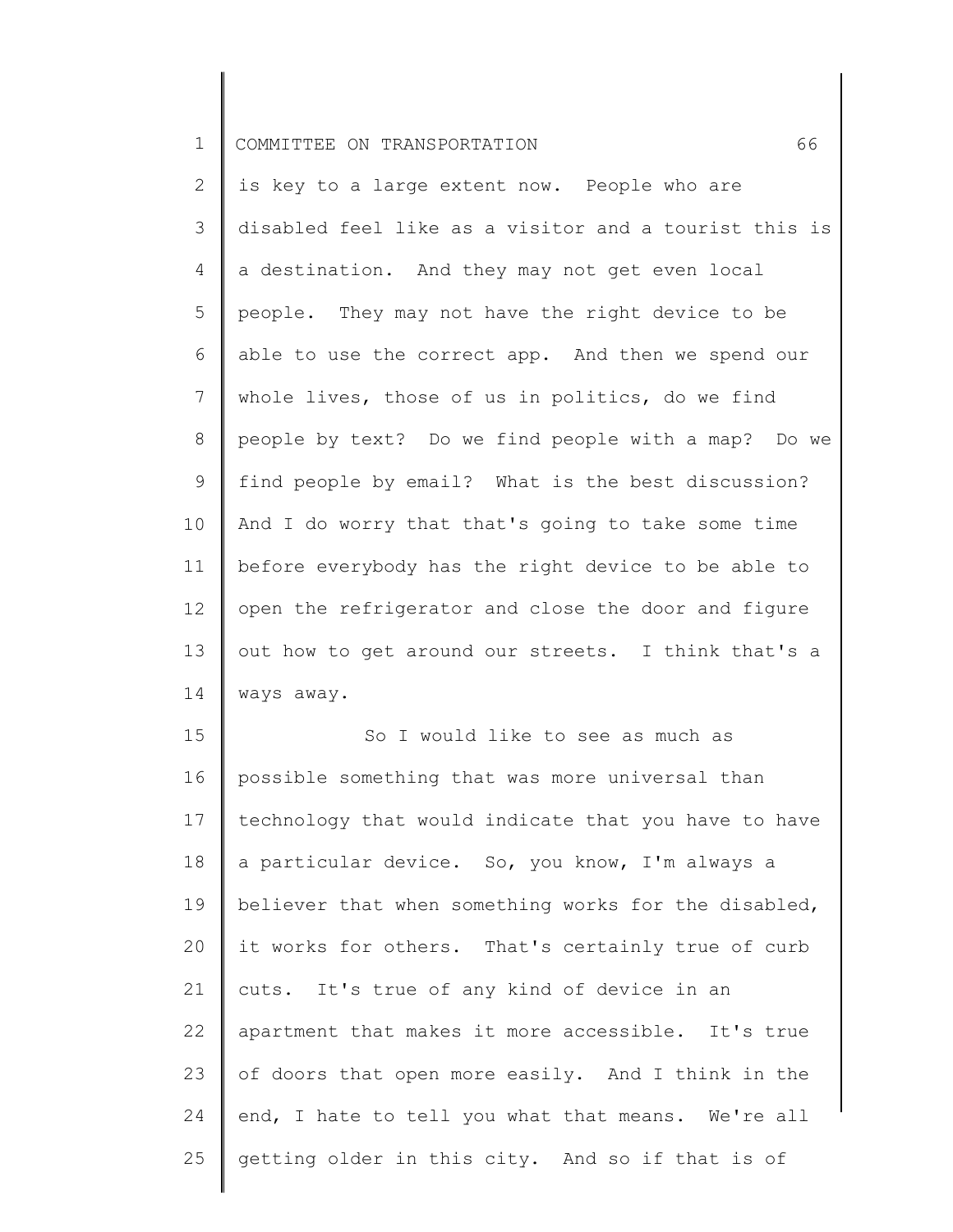2 3 4 help. I think it would be of help to others who might not just-- Who might actually need to see or hear rather than just see.

5 6 7 8 9 10 11 12 13 14 So I think that we need to have a good discussion there. There are many people in this community who would be delighted to work with DOT I'm sure in coming up with something that makes sense for them and for the whole city. So I appreciate your time. We've been working on this for a long time, and it's great staring to have this hearing today and to be thinking about it in such a constructive manner. I think you and I certainly thank DOT. Thank you very much.

15 16 17 18 19 20 21 22 23 CHAIRPERSON RODRIGUEZ: Well, thank you, Gale. As you know, your voice is very important in our city. Your leadership not only on this issue, but on many other issues are well taken. And like how important you are and how much you care for the vision impaired and also for the whole city. So thank you, and we will continue working and having conversations with you. GALE BREWER: Thank you.

25 and Council Member Levine has a question.

CHAIRPERSON RODRIGUEZ: And my colleague

24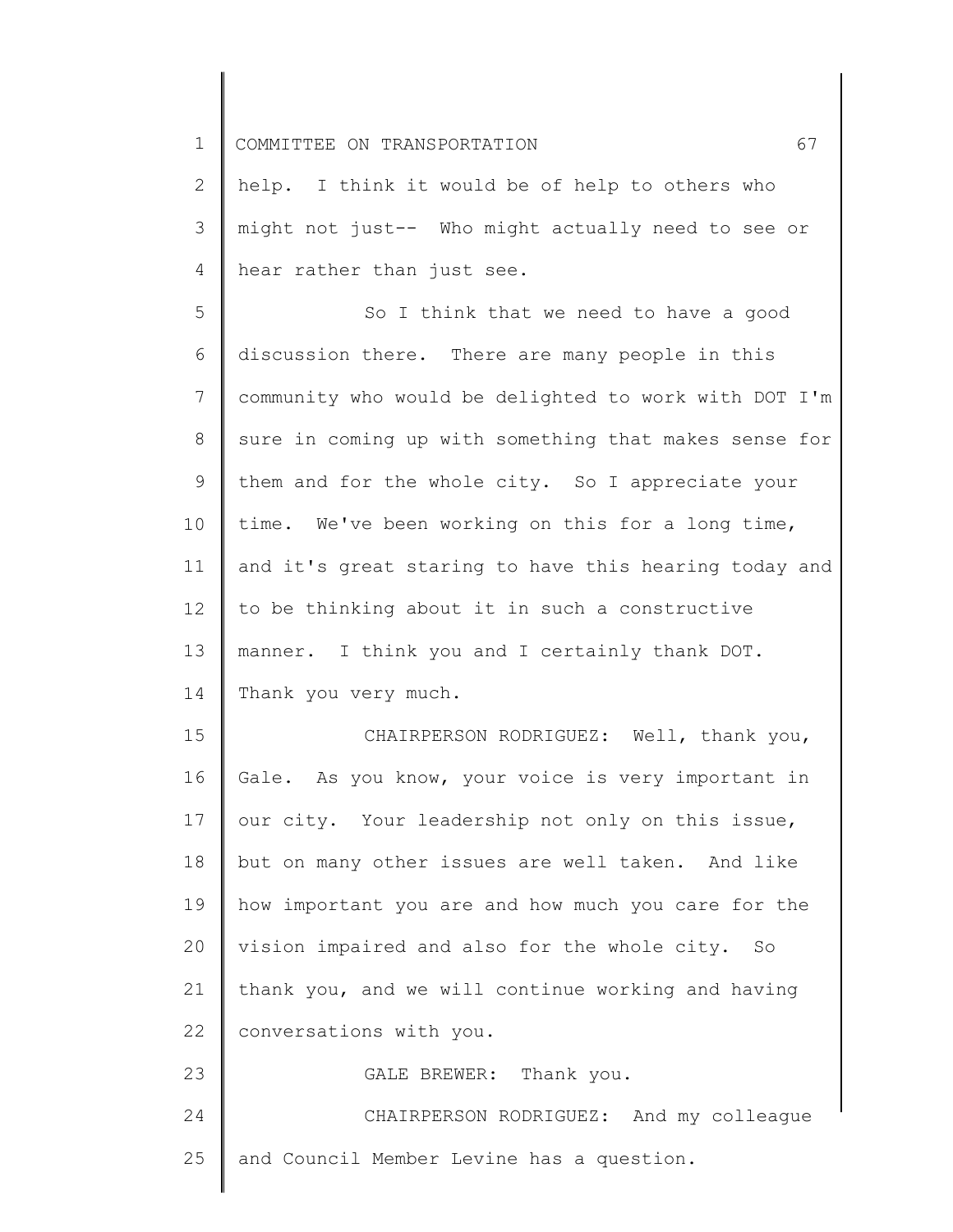7

2 3 4 5 6 GALE BREWER: Thank you. COUNCIL MEMBER LEVINE: Thank you, Madam Borough President. I'm often confused with Steven Levin, and I always take it as a compliment. So thank you.

GALE BREWER: Sorry.

8 9 10 11 12 13 14 15 COUNCIL MEMBER LEVINE: Sure, absolutely. You have just been extraordinary on this issue for so many years. You've really been an inspiration for me and I think to many people in the room. So I want to thank you for all you've done to get us to this point, and for your continued advocacy on this issue. It's really incredible. A wonderful thing for this community and for all the Council.

16 17 18 19 20 21 22 23 24 25 I think you heard Commissioner Trottenberg make the case that in addition to the resource question whatever the number there charged to install that, they would rather have a little more discretion to continuing using that current rubric. Which sounds like it was developed with a lot of thought and input from all sides. Do you have an opinion, a strong opinion about whether we should focus future installations on these cases where there's an LPI, an EPS, a bike lane? Or, whether you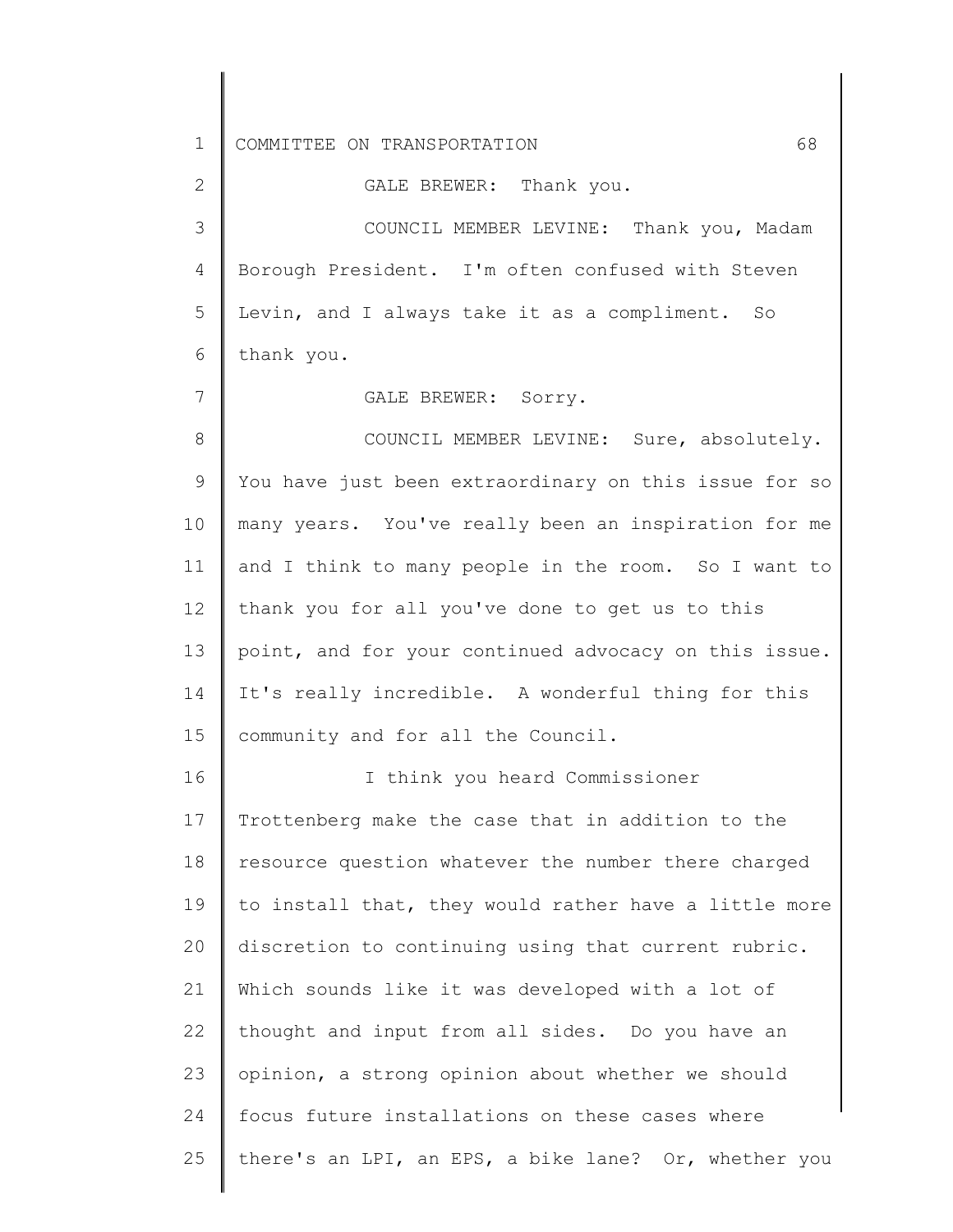2 3 4 would be comfortable with a rubric, which DOT uses which does take into account those elements, but also other factors.

5 6 7 8 9 10 11 12 13 14 15 16 17 18 19 20 21 22 23 24 25 GALE BREWER: It's my understanding that the current installation was done with consultations from the community. So I know for instance-- You know I think it should be the community that is visually challenged. I think I've all put people who are, or appointed people who are visually challenged to community boards. And I think that the community boards should be involved. So you need a discussion because I think the world is changing. It's not just changing in terms of our devices. It's also changing in terms of the vehicles as I indicated and some of those challenges. So I do want to make sure that the future is done perhaps quickly in terms of the passing legislation. But there needs to be a discussion with community. I don't think it's up to me to decide, to be honest with you. I think it's up to people who are quite versed, and obviously here today. But they spend a great deal of time thinking about these issues. One of the challenges, of course, is so few people in this community can work, and can move around easily. And I think that we just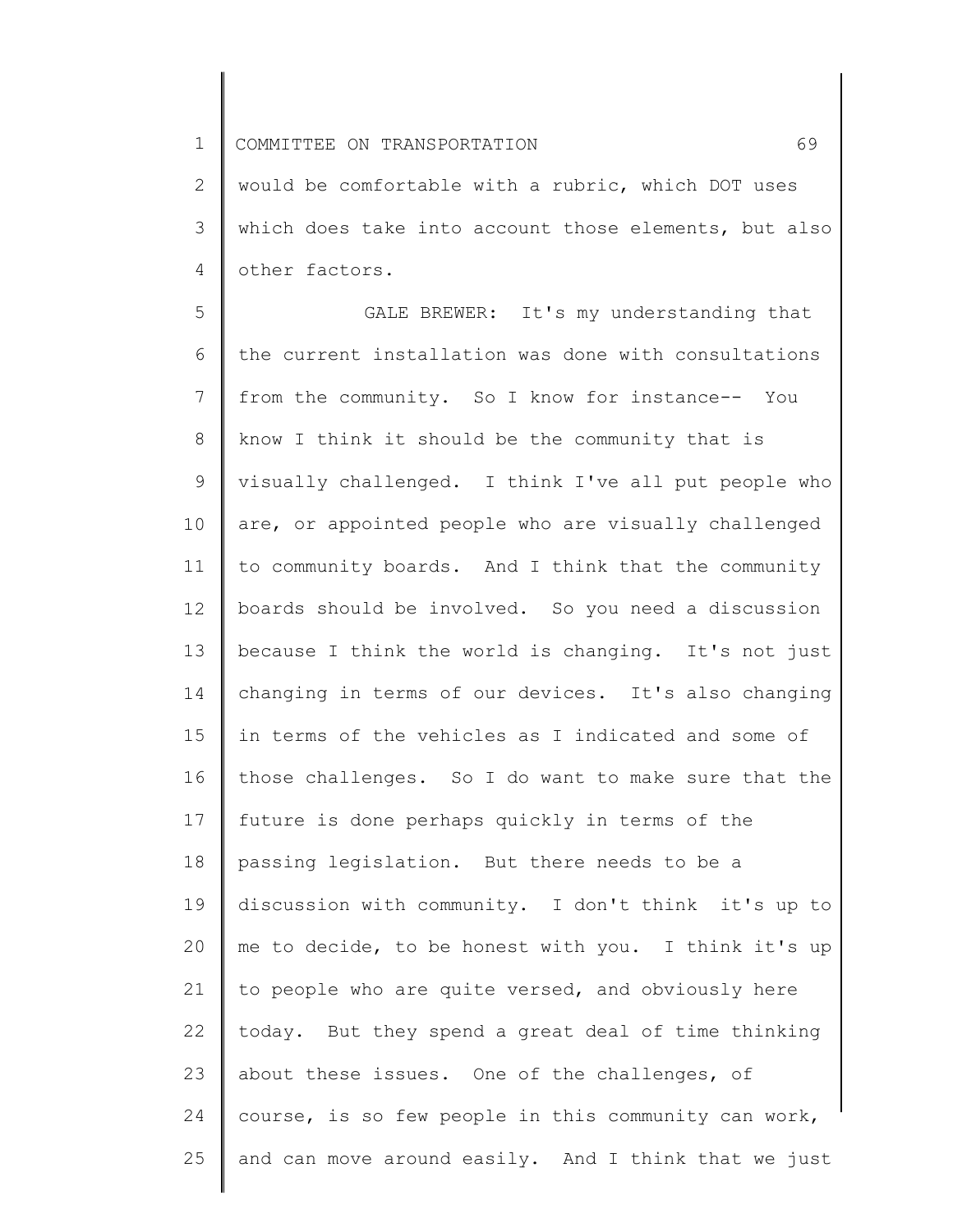| $\mathbf 1$ | 70<br>COMMITTEE ON TRANSPORTATION                        |
|-------------|----------------------------------------------------------|
| 2           | need to do everything we can, as DOT indicated, to       |
| 3           | make that a lot easier. To answer your questions,        |
| 4           | yes I'm open, but I want to hear from the community.     |
| 5           | COUNCIL MEMBER LEVINE: Very much. I                      |
| 6           | just want to clarify. Your raised the question on        |
| 7           | the number, and you said there are $50$ , there are $50$ |
| 8           | retrofits. I think that's where the number 50 came       |
| 9           | from, but there is a floor of 100 additionally for       |
| 10          | these new scenarios with the LPIs--                      |
| 11          | GALE BREWER: [interposing] Yeah, okay.                   |
| 12          | COUNCIL MEMBER LEVINE: Thank you so                      |
| 13          | much.                                                    |
| 14          | GALE BREWER: Thank you very much.                        |
| 15          | COUNCIL MEMBER LEVINE: Thank you very                    |
| 16          | much.                                                    |
| 17          | CHAIRPERSON RODRIGUEZ: I have no                         |
| 18          | questions, and now let's go to our next panel. Karen     |
| 19          | Gourgey, Lester Marks, and Ellen Robbin.                 |
| 20          | [Pause]                                                  |
| 21          | CHAIRPERSON RODRIGUEZ: So we're going to                 |
| 22          | be timing the clock on three minutes each.               |
| 23          | [Pause]                                                  |
| 24          | KAREN GOURGEY: Thank you very much, Mr.                  |
| 25          | Chair. Good afternoon everyone and thank you all for     |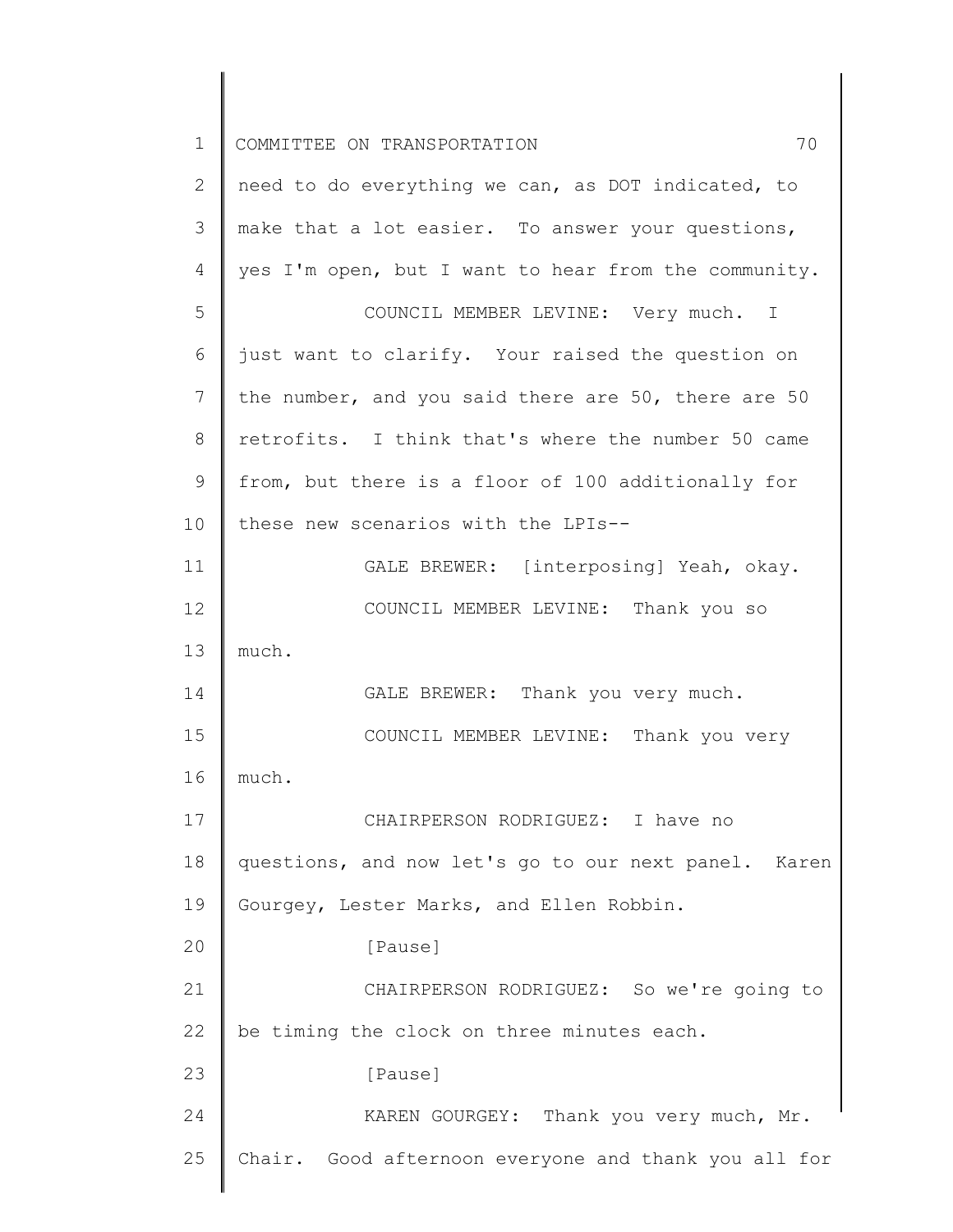2 3 4 5 6 7 8 9 10 11 12 13 14 15 16 17 18 19 20 21 22 being here. My name is Karen Gourgey, and I do Chair the PASS Coalition, which is Pedestrians for Accessible and Safe Streets. And as you know, our goal really has to do with making sure that all of the streets in New York City are fully accessible to people who are visually impaired-- visual impairment and blindness. I just want to make a few comments. First, I do want to commend the committee for its concern with respect to these specific needs of our population and the DOT as well. And Council Member Vacca and Chair Rodriguez and, of course, Mark Levine and Borough President Brewer who is here. And so many people who are really doing a wonderful job in their commitment to our issues of accessibility. This bill represents a critical milestone in New York City's efforts to catch up on its installation of Accessible Pedestrian Signals. For the first time, it will become a matter of law that when certain conditions occur in the environment, an APS will result. This begins to move toward the kind of universal access to services and to facilities

24 Disabilities Act all the way back in 1990.

that was envisioned by the Americans with

25

23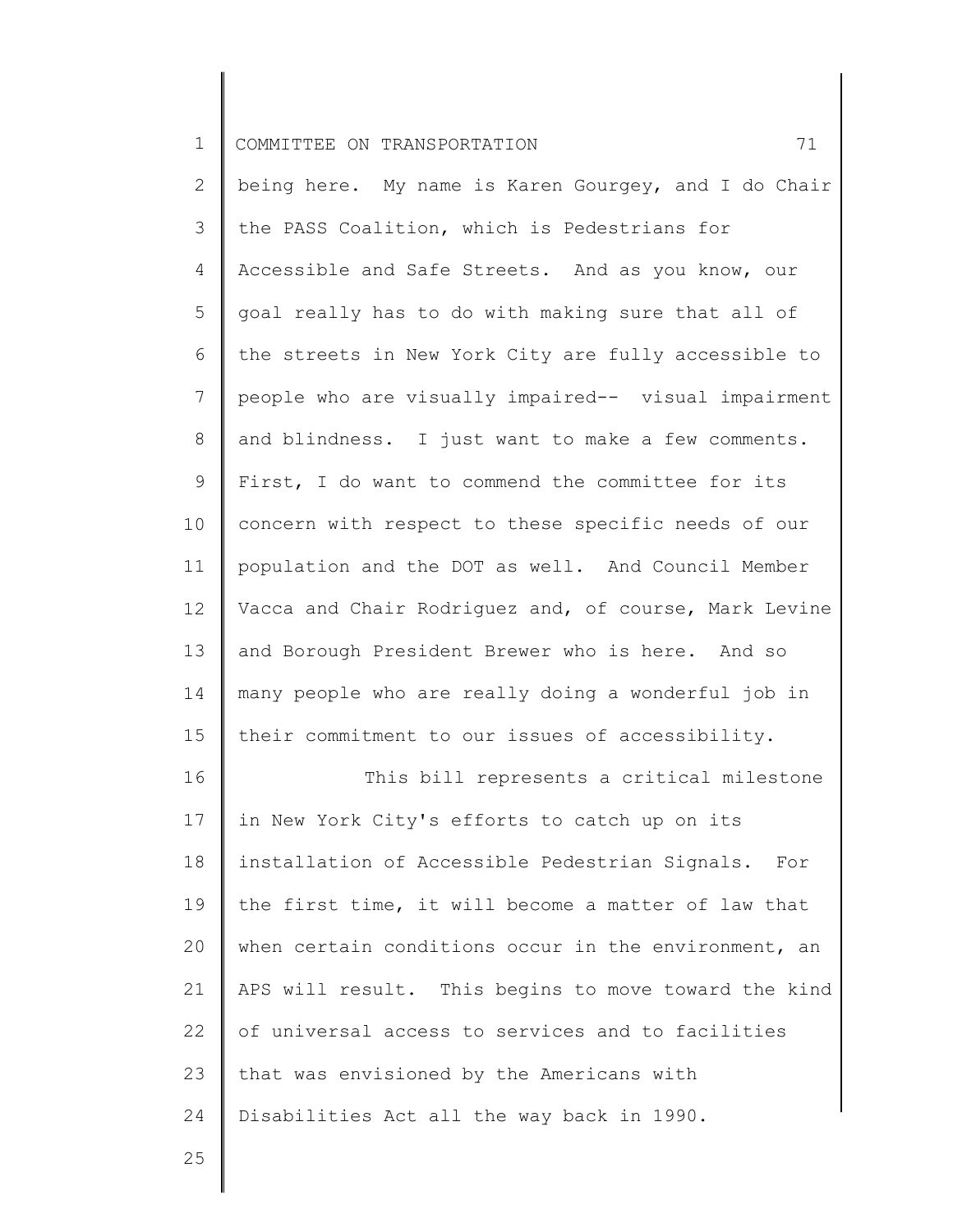| $\overline{2}$ | PASS is pleased to express our full                   |
|----------------|-------------------------------------------------------|
| 3              | support for Intro 216, and actually the level when we |
| $\overline{4}$ | added them all up, which I understand may or may not  |
| 5              | be changing, but if we added up the 50, 25, and the   |
| 6              | 100 new ones, we came up with 175 per year as a       |
| 7              | minimum. We certainly support that. We know, of       |
| $8\,$          | course, that challenges will come in the              |
| $\mathsf 9$    | implementation of this bill. Just for an example, we  |
| 10             | suspect that at least over the next two or three      |
| 11             | years nobody is going to be installing an APS at      |
| 12             | every single bike lane. We know that. But there       |
| 13             | will be critical intersections where a bike lane is   |
| 14             | accompanied by say a Leading Pedestrian Interval or a |
| 15             | protected turn lane when an APS will be absolutely    |
| 16             | crucial for safe travel. This is just one example of  |
| 17             | the kinds of decisions and choices that will need to  |
| 18             | be made as this bill takes effect in 2015.            |
| 19             | Where the bill already requires that                  |
| 20             | members of the visually impaired community be         |
| 21             | consulted as installation decisions are made.<br>And  |
| 22             | certainly the prioritization tool that's been         |
| 23             | mentioned is a part of all of that. But PASS would    |
| 24             | like to propose the formation of an advisory body     |
| 25             | that would be established to work regularly with      |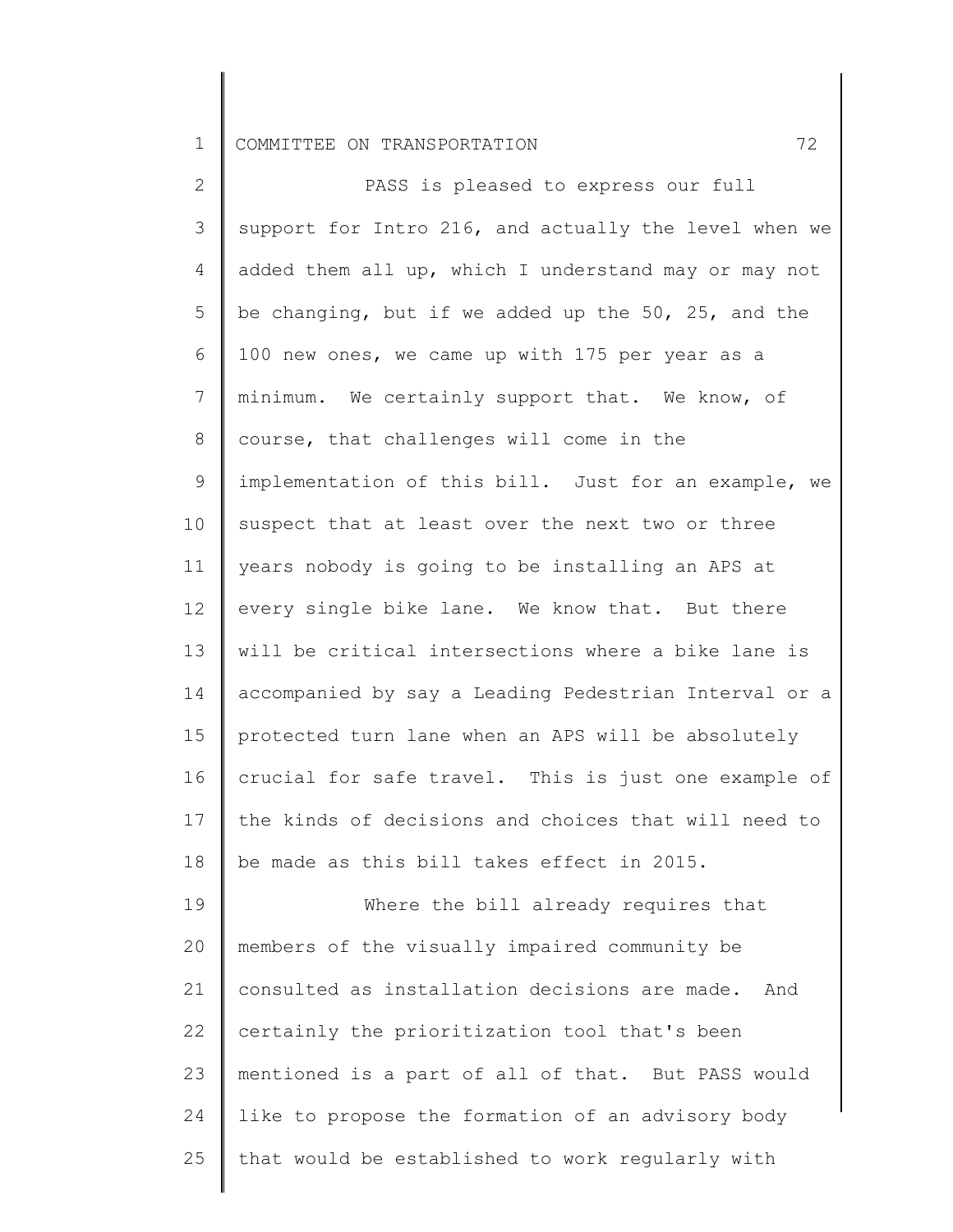2 3 4 relevant divisions of DOT. So that the community can have timely and meaningful input into decisions that affect accessibility.

5 6 7 8 9 10 11 12 13 14 15 16 17 18 19 20 Thanks to the good offices of Commissioner Trottenberg, and Commissioner Calise, we already have, and I think you've heard this, we already are developing an excellent working relationship with DOT. Hello. We simply would like to see that relationship regularized and strengthened. So that, for example, when DOT is considering a corridor project, or it's making difficult choices regarding APS installations, it becomes automatic that our community including those with expertise in orientation and mobility have input for the decisions that are made. PASS urges quick passage of Intro 216, and we applaud DOT and the Transportation Committee for their expanding commitment to full accessibility for all New Yorkers. Thank you.

21 22 23 24 25 LESTER MARKS: Good afternoon. My name is Lester Marks. I'm from Lighthouse Guild, which is also a member of the PASS Coalition. I'm here today to express our support in full for 216-A. Obviously, this is an important bill for people who are blind or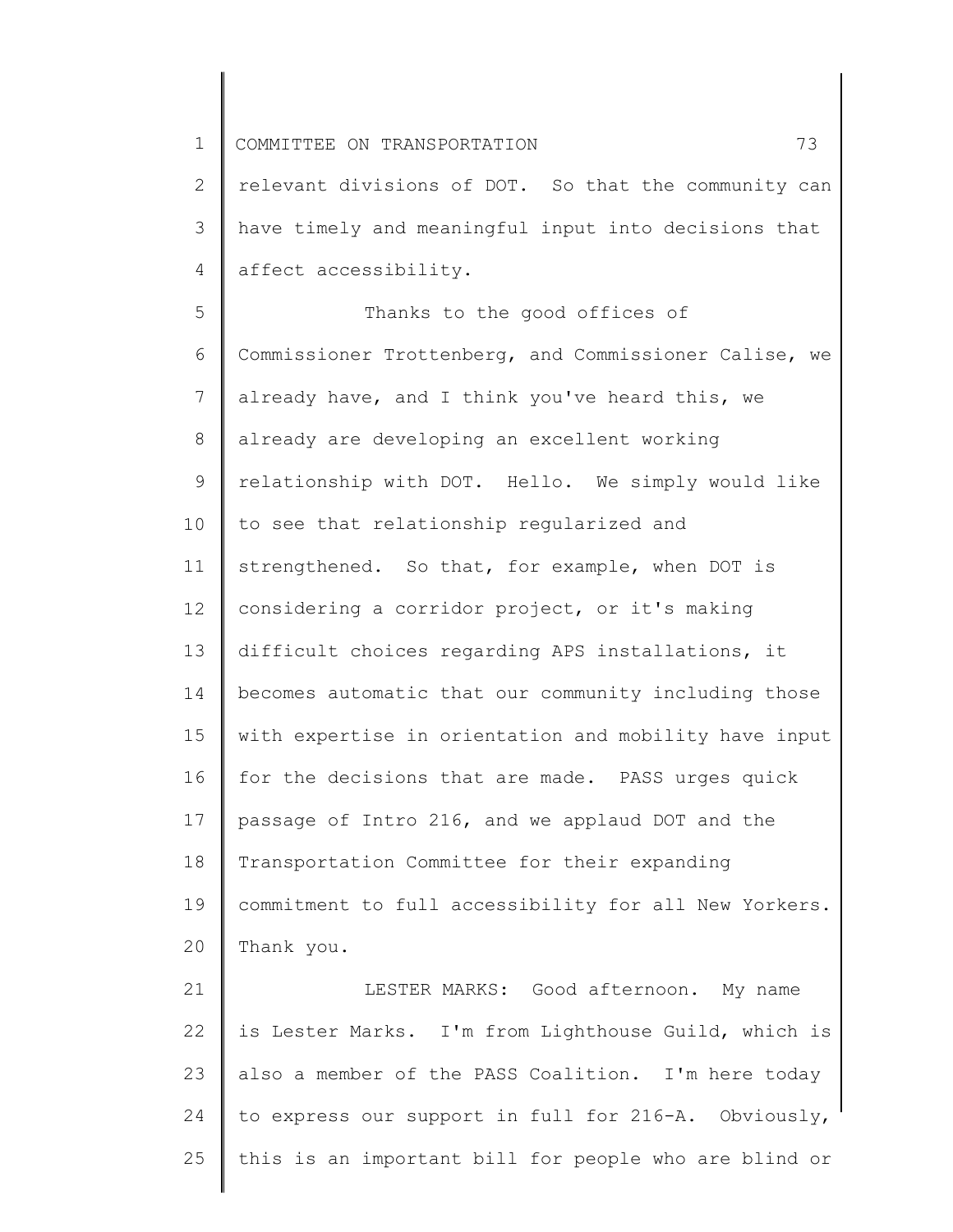| ᅩ | $\mathsf{I}$ ( |  | COMMITTEE ON TRANSPORTATION |  |
|---|----------------|--|-----------------------------|--|
|---|----------------|--|-----------------------------|--|

2 3 4 5 6 7 8 9 10 11 12 13 14 15 visually impaired. Part of the Lighthouse Guild mission is to train people to travel across the entire city or to any destination that they choose to go to, and do that accessibly and safely. Unfortunately, what we've found over the past three years, and increasing at an alarming rate is that LPIs and EPPs are specifically major concerns for people who are traveling. And the cities while we acknowledge that they do increase safety for the vast majority of people, they are not increasing safety for people who are blind or visually impaired. And I cannot underscore that enough. So every time an LPI or an EPP regardless of-- And, you know, we worked with DOT to come with the utilization tool.

16 17 18 19 20 21 22 23 24 Unfortunately, through experience and through the increased use and the occurrence of LPI and EPP we have found that they pose serious threats. Every time one is installed it creates a dangerous situation for somebody traveling along that corridor. So in the heart of this bill is to really tackle one of the pressing issues of our mobility instructors and our clients and students. Obviously, we are open to some discussion on flexibility, but this speaks to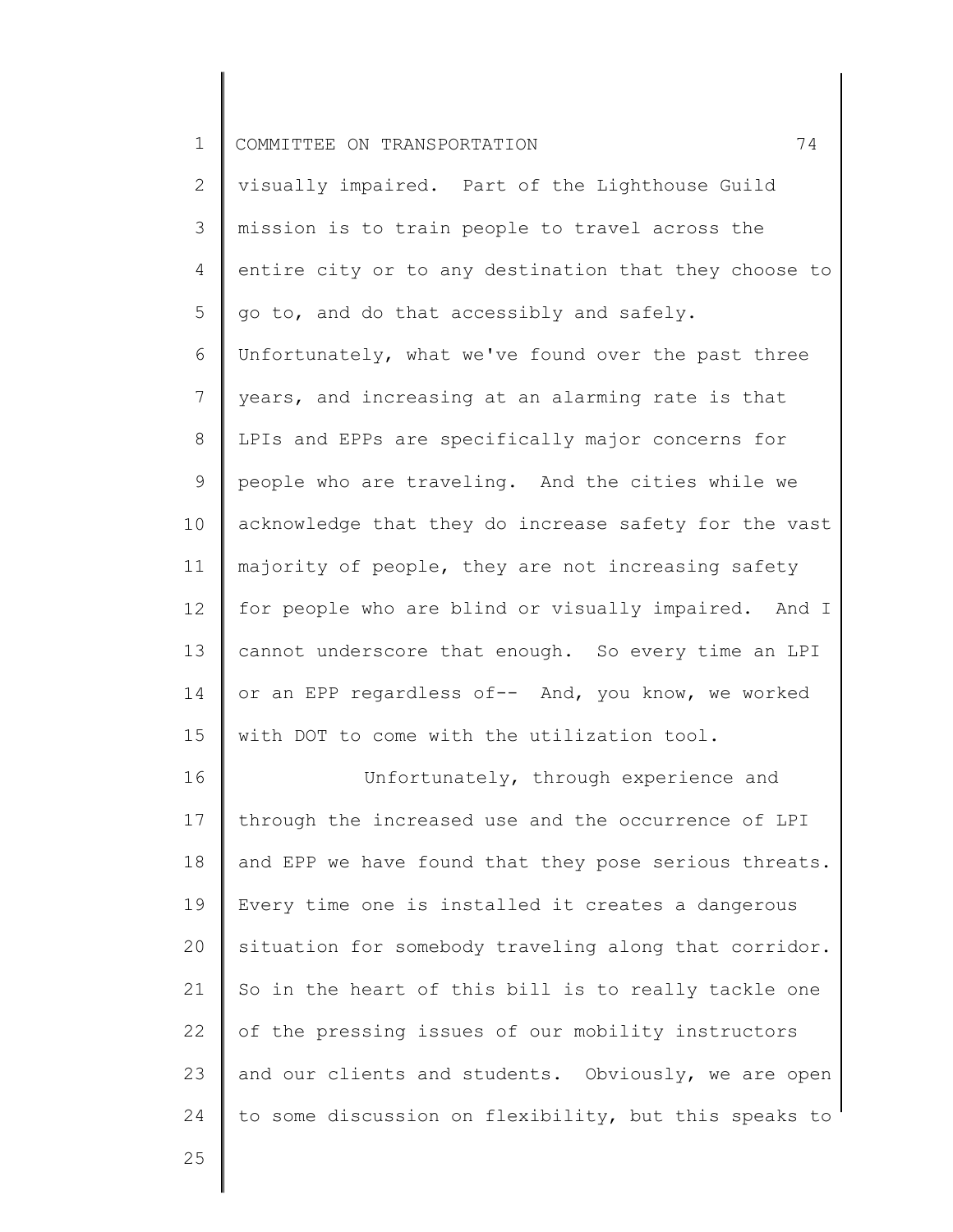2 3 the major challenge for people who are blind or visually impaired.

4 5 6 7 8 9 10 11 12 13 14 15 16 17 18 19 20 21 22 23 24 25 Obviously resources are a concern. Just to put it in context, the operating budget of DOT is \$900 million and the capital budget is \$6.3 billion over the next five years. So my math that accounts to, this bill as it is passed, would cost about \$5.2 million. That's .005% of the overall DOT budget. That's not even including the-- When we factor in the over all city budget, which is \$75 billion, if my math is correct. My calculator broke. So, you know, it is a resource issue, but we're talking about small amounts of money in the grand scheme of things. And the amount of money that will be spent to fund 216-A in its entirety will go a long way. And it will obviously be much appreciated from the PASS Coalition and from our clients, student, and patients. So we implore the City Council to pass 216-A and stand ready to work with you all, and the Commissioner and the Department of Transportation to make sure that that happens. So thank you, and thank you Council Member Levin and Council Member Rodriguez for working with us last week over at 250 Broadway especially considering the elements in the ring. Thank you.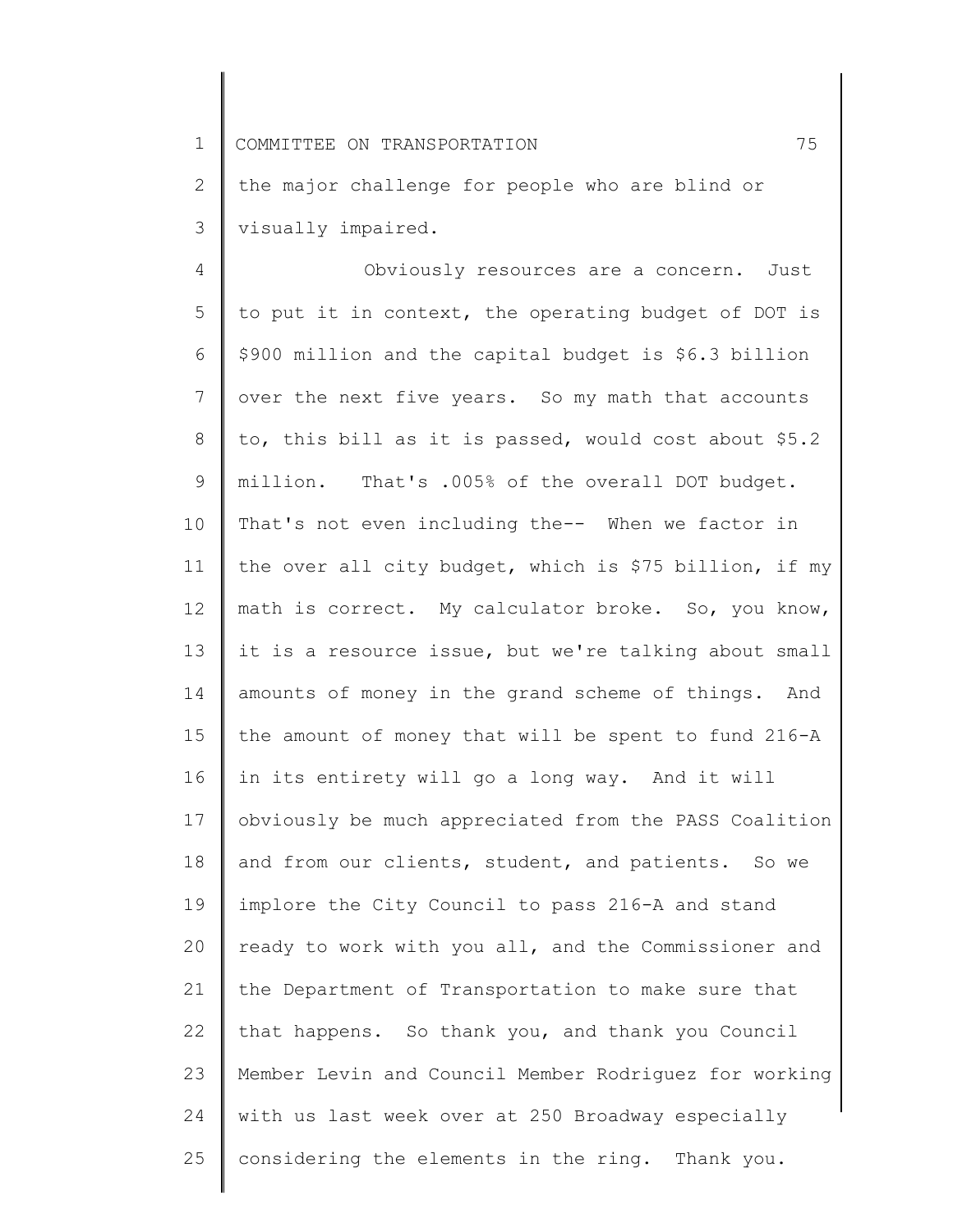1 2 3 4 5 6 7 8 9 10 11 12 13 14 15 16 17 18 19 20 21 22 23 24 25 COMMITTEE ON TRANSPORTATION 76 CHAIRPERSON RODRIGUEZ: Thank you and a special thanks to Karen for also your leadership on this particular matter that is important for everyone. The last panel is going to be Edith Prentiss of DIA, and Alex Slackey, and Charles Judge. [Pause] CHAIRPERSON RODRIGUEZ: Anyone here? [background discussion] EDITH PRENTISS: It's all the same three minutes. I want to say first, as some of you know that DIA-- Okay, I'm Edith Prentiss, and I think most of you know me, but I'm representing DIA specifically. CHAIRPERSON RODRIGUEZ: And where is DIA? [sic] EDITH PRENTISS: Yes, Northern Manhattan, a former member of Mark Levine's committee when he was on it and a constituent of Ydanis'. Okay, that's the underground stuff. I'm representing DIA, Disabled in Action, and to say that we think this is a great bill. We think the concept of 25 APSs installed annually is a joke. I would like to speak very briefly about the populations of even visual impairment, blind and visual impairment that also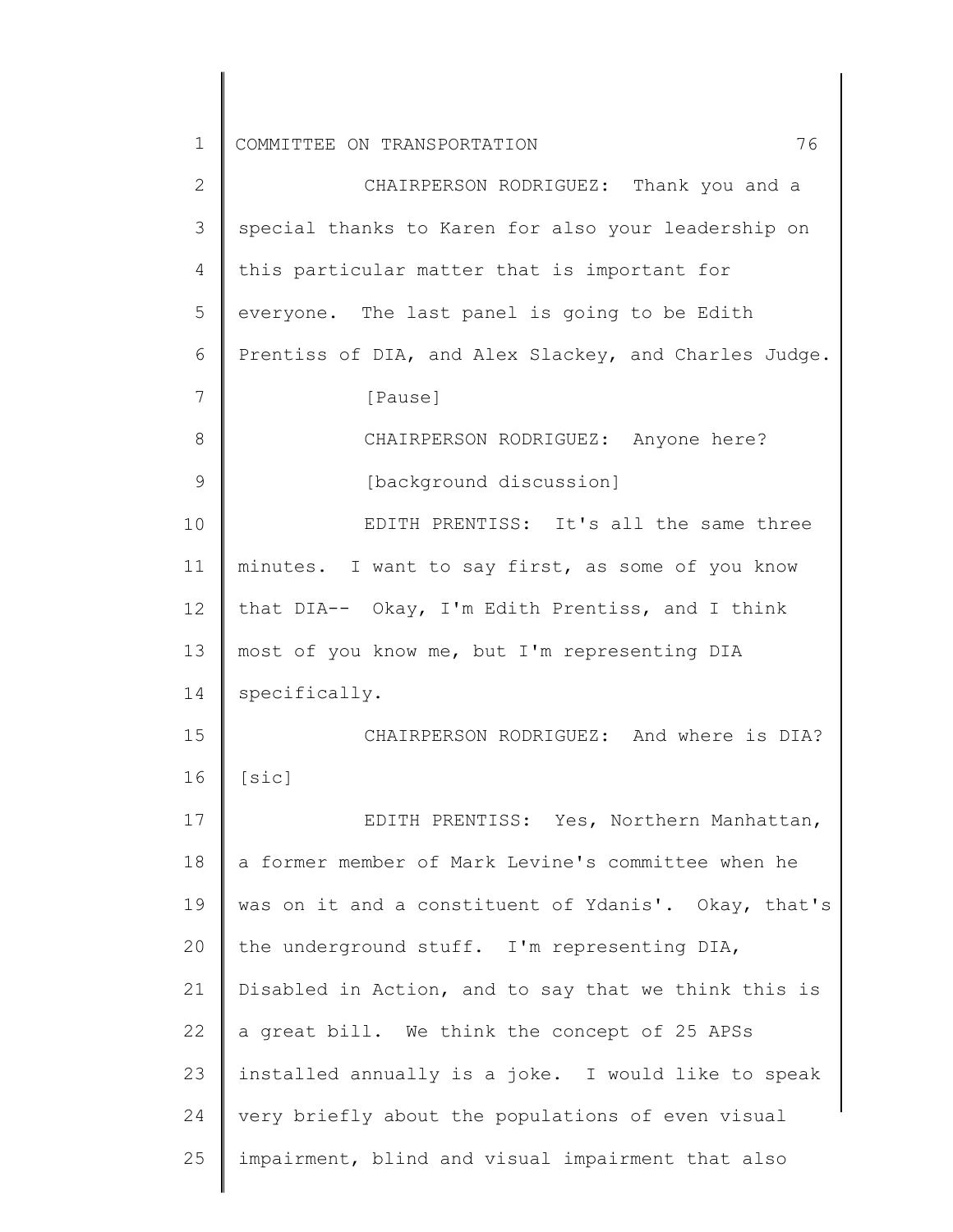| ᅩ | $\mathbf{I}$ | COMMITTEE ON TRANSPORTATION | - - |
|---|--------------|-----------------------------|-----|
|   |              |                             |     |

║

| $\mathbf{2}$    | utilize the APS. I have not the greatest night                   |
|-----------------|------------------------------------------------------------------|
| 3               | vision. Have never had it. And with a lot of the                 |
| 4               | ped ramps we have out even on Broadway the lovely pet            |
| 5               | ramp for example at Lincoln Center in which there is             |
| 6               | absolutely no color contrast. So, I can't find the               |
| $7\phantom{.0}$ | ped ramp, but I can hear the APS. I can't find--<br>$\mathbb{I}$ |
| 8               | mean I sit there in the middle of Columbus Avenue                |
| 9               | trying to figure out where the ped ramp is.                      |
| 10              | It's a little embarrassing. The                                  |
| 11              | Guild[sic] had us do some looking at ramps, and my               |
| 12              | section was 60th to 67th Street. I see one of the                |
| 13              | biggest problems is the lack of visual contrast                  |
| 14              | there. People with TVIs, developmental disabilities,             |
| 15              | et cetera, seniors often rely upon the APS with a                |
| 16              | number of other issues, including the fact that                  |
| 17              | there's a truck blocking your vision of the walk                 |
| 18              | sign. A great big box truck. The post office trucks              |
| 19              | they all block it. Quite often the scaffolding will              |
| 20              | block the ramp, the walk or don't walk sign. I think             |
| 21              | APS is very important, and unlike other people, when             |
| 22              | I first encountered them on 23rd Street in front of              |
| 23              | Selis, at the corner of Selis, I was like, Why is                |
| 24              | there a bird. I had no concept.                                  |
|                 |                                                                  |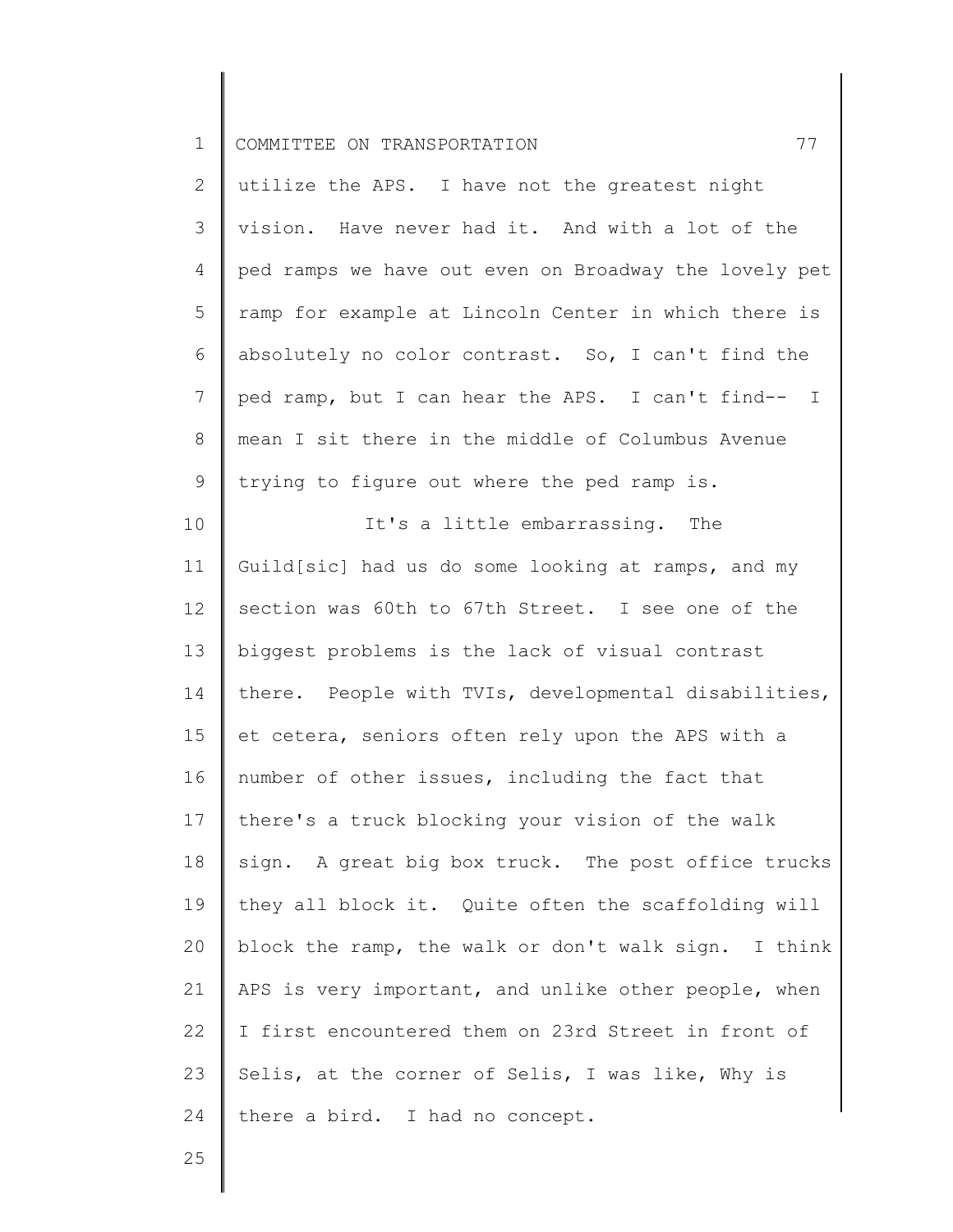25

2 3 4 5 6 7 8 9 10 11 12 13 14 15 16 17 18 19 20 21 22 23 24 I think one of the problems, though, with APS and the cost of APS also is the fact that it's not-- It does not seem to be being planned with other construction projects. For example, there's a major construction project going on at 155th Street, Edge Combe and Saint Nicholas Place. And what intersection is the number one on DOT's list? That intersection. It's a question we see when the 8th Avenue Biplane was put in, they did not repair, they did not install missing ped ramps. So that you have a situation in which the rest of the community goes, Those damn handicap people. They're keeping-- We don't just build these things, and now they're going to build something else. I always feel a little passive aggression there. I think it's very important to try to do a job and do a job once. Thank you. ALEX SLACKEY: Good afternoon, everyone. My name is Alex Slackey. I'm here testifying on behalf of AAA New York, which serves a membership of 1.6 million drivers in New York State and there are 570,000 drivers in the five boroughs of New York City. And I'm here to testify about Intro 2-- I'm

sorry 383, the rounding up parking time bill. We're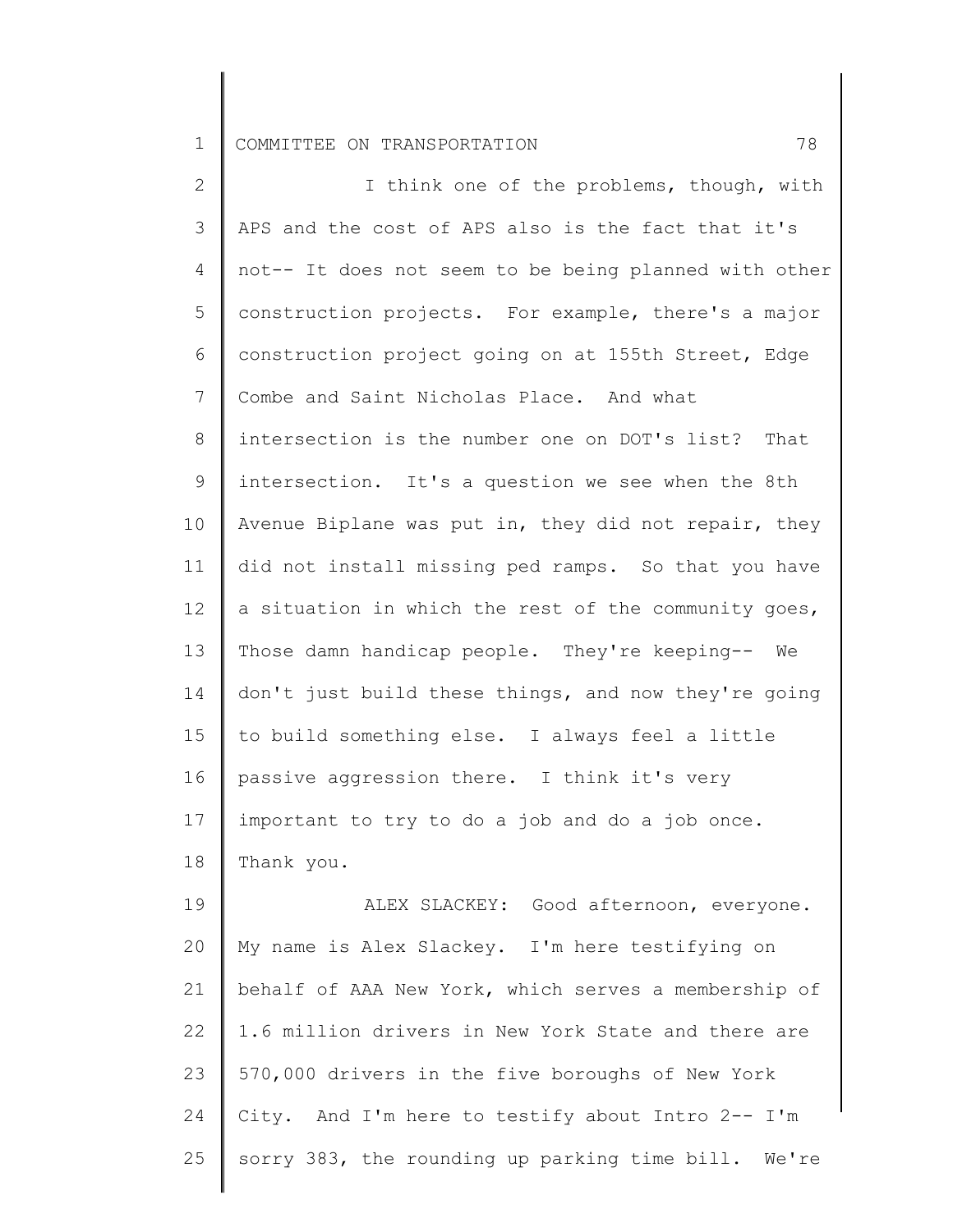2 3 4 5 6 7 delighted that the Council, the Transportation Committee, the Department of Transportation are evaluating the parking regulations for city streets. And anyone who has driven in New York understands the difficulty of finding a parking space. And understanding the applicable regulations.

8 9 10 11 12 13 14 15 16 17 18 19 20 21 22 23 24 25 This bill attempts to solve a limited problem. People are overpaying for parking meters because they can only pay in 15-minute increments. The solution is to round up the time if the expiration time is within 14 minutes of the end of the parking regulations. And this would result in drivers underpaying the city rather than overpaying the city. You know, we're not going to object to that, but when we talk about nickling and diming New Yorkers, this is literally nickling and diming them. And so the change would be fairly small. The savings are very limited. Outside of Manhattan, it's 25 cents for 15 minutes. The most you're really going to save is 23 cents. Even in Midtown Manhattan, \$3.50 for an hour you're going to save 88 cents, which is something that's-- You know, it's certainly not right to overpay, but it's not something worth expending a huge number of resources on. The law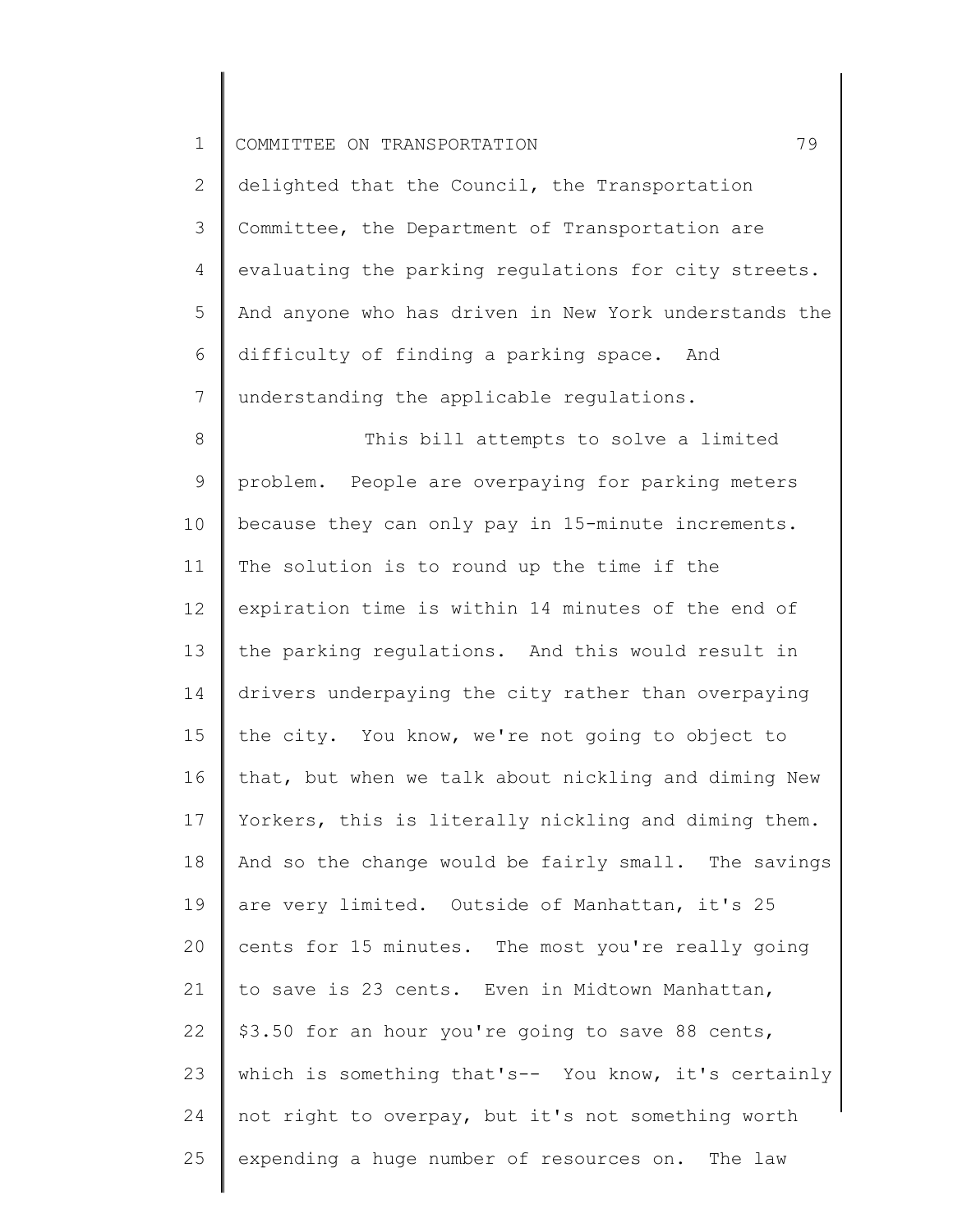2 3 4 5 6 7 8 9 10 11 12 13 14 won't really result in a huge reduction in parking tickets anyway. That's like the open data portal. From August 2013 to June 2014, there are a little over 600,000 tickets issued for Violation Code 37, which is parking in excess of the allow time on a Muni-Meter when the parking regulations end at 7:00 p.m. Now that's an immense amount of tickets, but only about 2,000 were issued from 6:46 to 6:59. It's about six per day. And so this is something that is worthy, but the resources expended on this I think would be better expended on what the Commissioner talked about before, which is pursuing some sort of cell phone based plan.

15 16 17 18 19 20 21 22 23 24 25 And another option in the interim, and I don't know if this is something that could be done. If you could reprogram the Muni-Meters to instead of having 15-minute increments maybe smaller increments for people with credit cards, or some creative solution like that. Certainly we support the goals of this bill, and we hope that there is a way to see it happen that is worth the resources and worth the time, and we support that. And we very, very strongly support the pursuance of alternative measure like paying by cell and the Parking Technology Pilot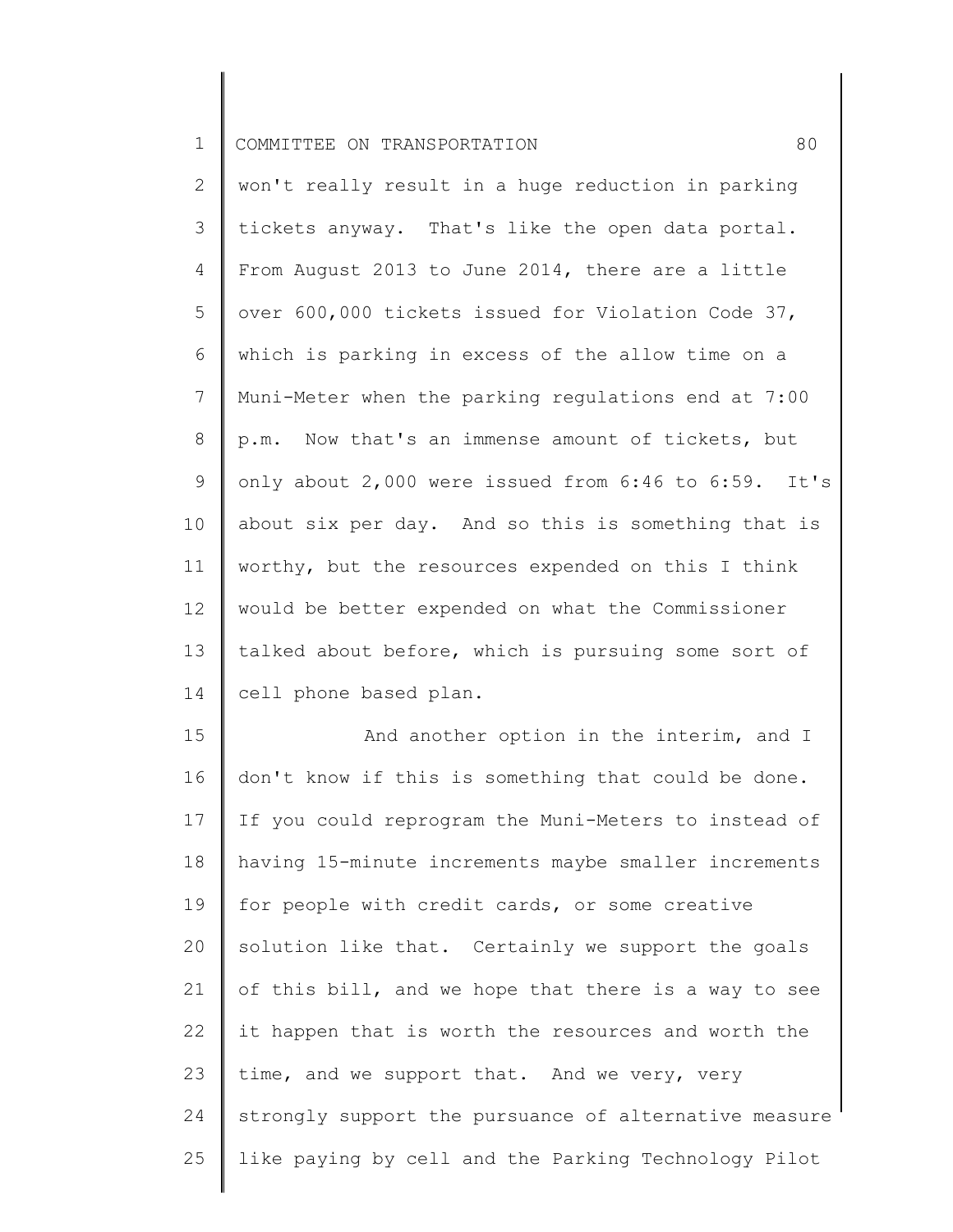1 2 3 4 5 6 7 8 9 10 11 12 13 14 15 16 17 18 19 20 21 22 23 24 25 COMMITTEE ON TRANSPORTATION 61 Program. We don't want to underplay. We don't want to overpay. We want to pay what we deserve. So thank you for your attention, and thank you Commissioner for your attention as well. CHAIRPERSON RODRIGUEZ: And I would like to thank the Commissioner for staying here and listening to the testimonials of the rest of the panels. CARLOS GOURGEY: My name is Carlos Gourgey. I'm here as a member of the PASS Coalition. It is taken for granted that people who are blind maneuver adequately the streets of New York using the parallel traffic detection that they learned that their training that they have developed over the years. Well, just like life, traffic patterns are getting more complicated. We've already heard that this is no longer a totally reliable indicator when Extended Pedestrian Phase or Leading Pedestrian Intervals are involved. However, I think the problem goes even deeper than that. I'd like to mention the community that is often neglect that is not mentioned very much but should be. Which are those that are newly blind, and there are more of those as our population is getting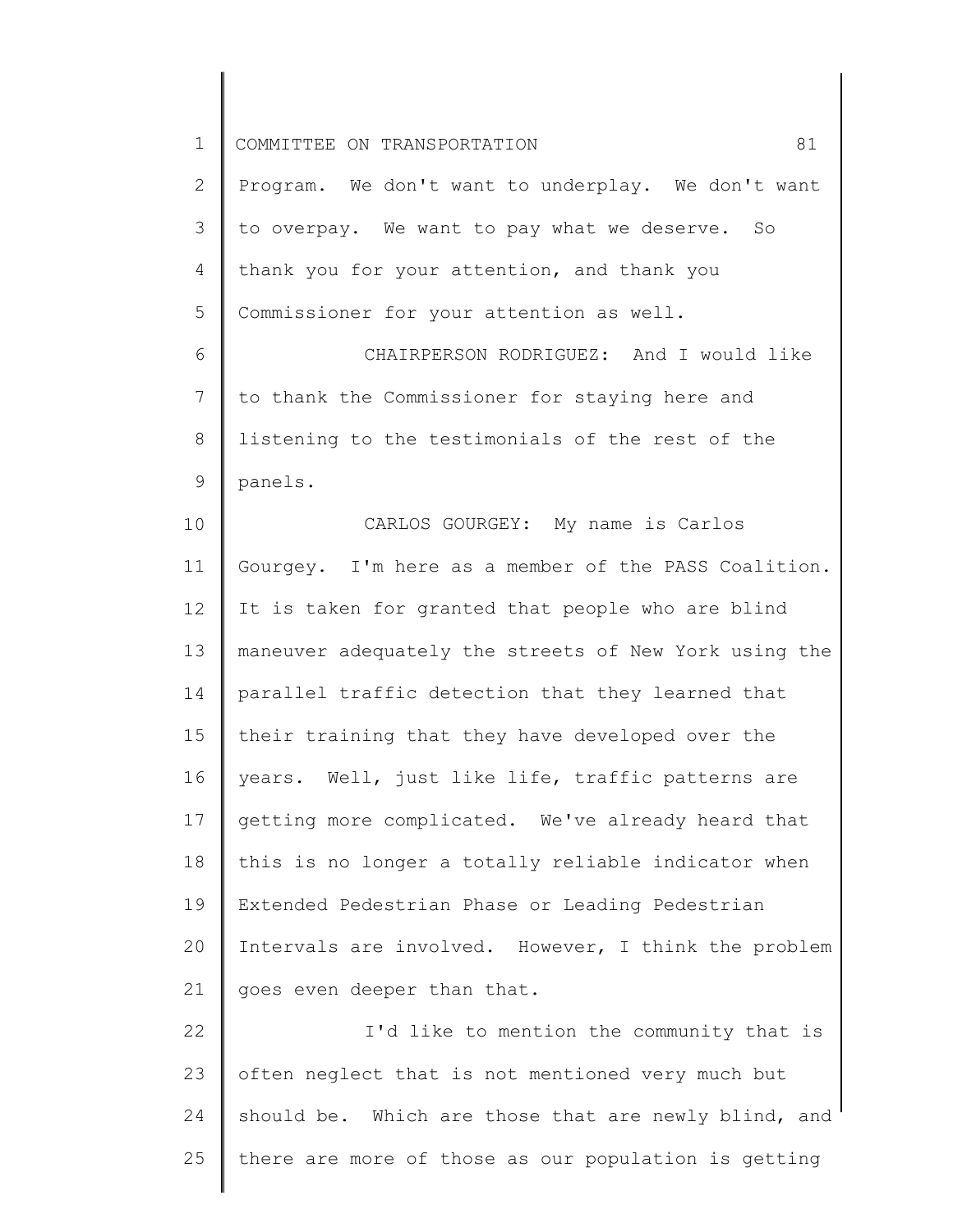2 3 4 5 6 7 8 9 10 11 12 13 14 order, and who have not had the years to be able to develop these skills that others may take for granted such as the Parallel Traffic Detection. For them auditory or Accessible Pedestrian Signals are particularly crucial. No device at present does what an APS can do, and there may not be one for quite a while. Smart Phones are not an answer. Those who use Smart Phones may take for granted it's just a natural inseparable part of their lives. But not everyone has a Smart Phone especially people who are visually impaired may be using something like a Jitterbug phone with the tactile buttons and a large screen that's easy to use and easy to see.

15 16 17 18 19 20 21 22 23 24 25 I've used that kind of a phone for many years. It has no Smart capability whatsoever. And this, the APS technology rather is one that is universal that is accessible to everyone. That does not disenfranchise everyone as we move to higher levels of technology for those to whom it comes as a more natural part of their existence. And so, I'm strongly in support of Intro 216, and what to just give my heartfelt thanks to those who are supporting it Council Member Rodriguez, Council Member Levine, Council Member Vacca, Borough President Gale Brewer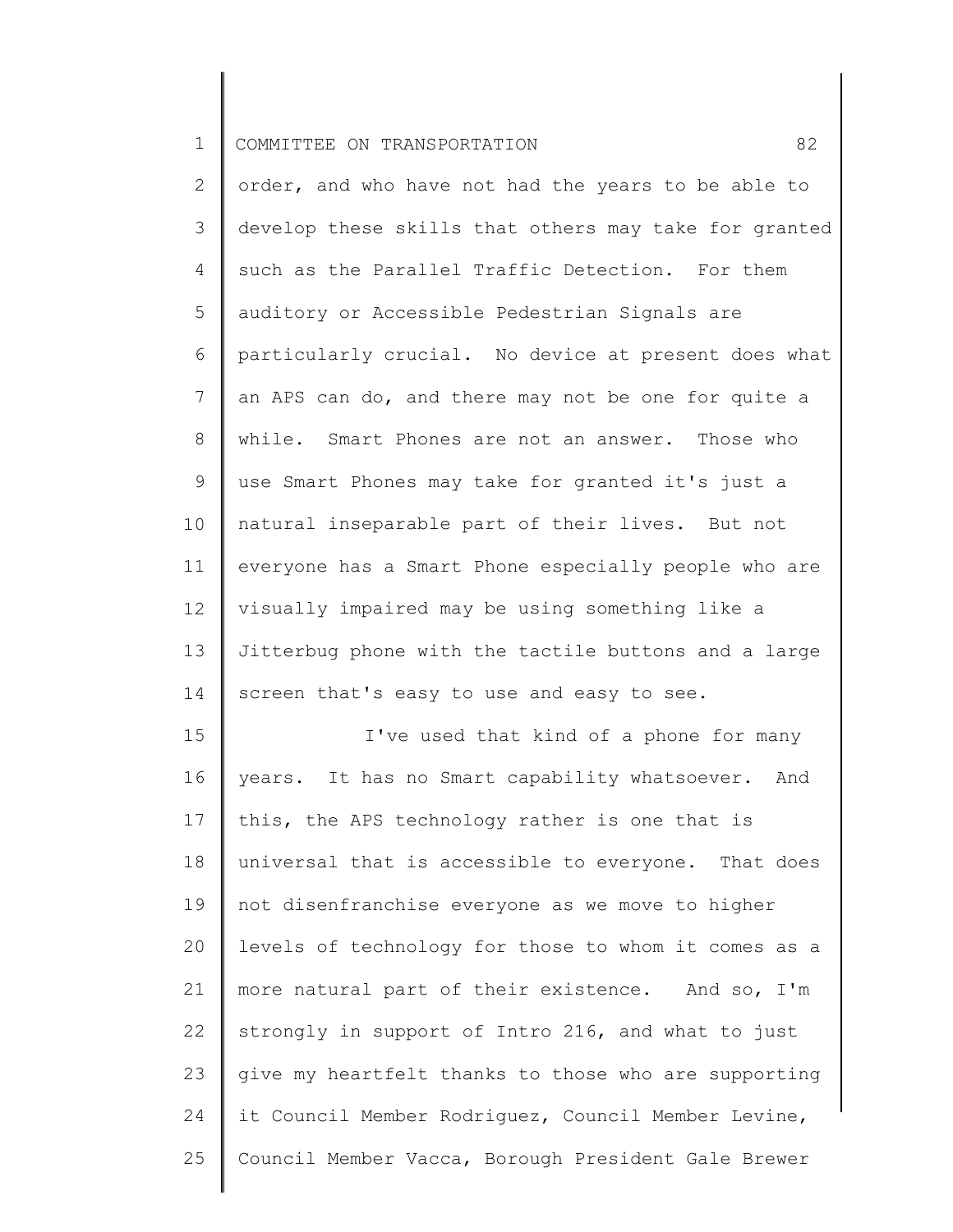| $\mathbf 1$    | COMMITTEE ON TRANSPORTATION<br>83                     |
|----------------|-------------------------------------------------------|
| 2              | and all of those other supporters of this bill have   |
| 3              | my heartfelt thanks. And again for just paying        |
| $\overline{4}$ | attention to a community that is often overlooked.    |
| 5              | Thank you very much.                                  |
| 6              | CHAIRPERSON RODRIGUEZ: Thank you and the              |
| 7              | last panel is Anna Lynn Courtney Barbarier, Joe Fine  |
| 8              | [sic], and Maria Hanson.                              |
| $\mathsf 9$    | [Pause]                                               |
| 10             | [background discussion]                               |
| 11             | MARIA HANSON: Hi. My name is Maria                    |
| 12             | Hanson. I'm President of Guide Dog Users of New York  |
| 13             | and a member of the PASS Steering Committee. First    |
| 14             | of all, I've liked a great deal of what I've heard by |
| 15             | all parties today. There are a few concerns that I    |
| 16             | do have, though, one, and my dog is concerned, too.   |
| 17             | Protected turn lanes are not mentioned in the bill,   |
| 18             | particularly protected say lead turn intervals, et    |
| 19             | cetera, which for visually impaired pedestrians pose  |
| 20             | more of a hazard say than protected bike lanes. I do  |
| 21             | understand that the bill mentions that intersections  |
| 22             | will be evaluated to determine those that pose the    |
| 23             | greatest hazards to visually impaired pedestrians.    |
| 24             | Also I understand that there are finite               |
| 25             | resources. One of the questions I was going to ask,   |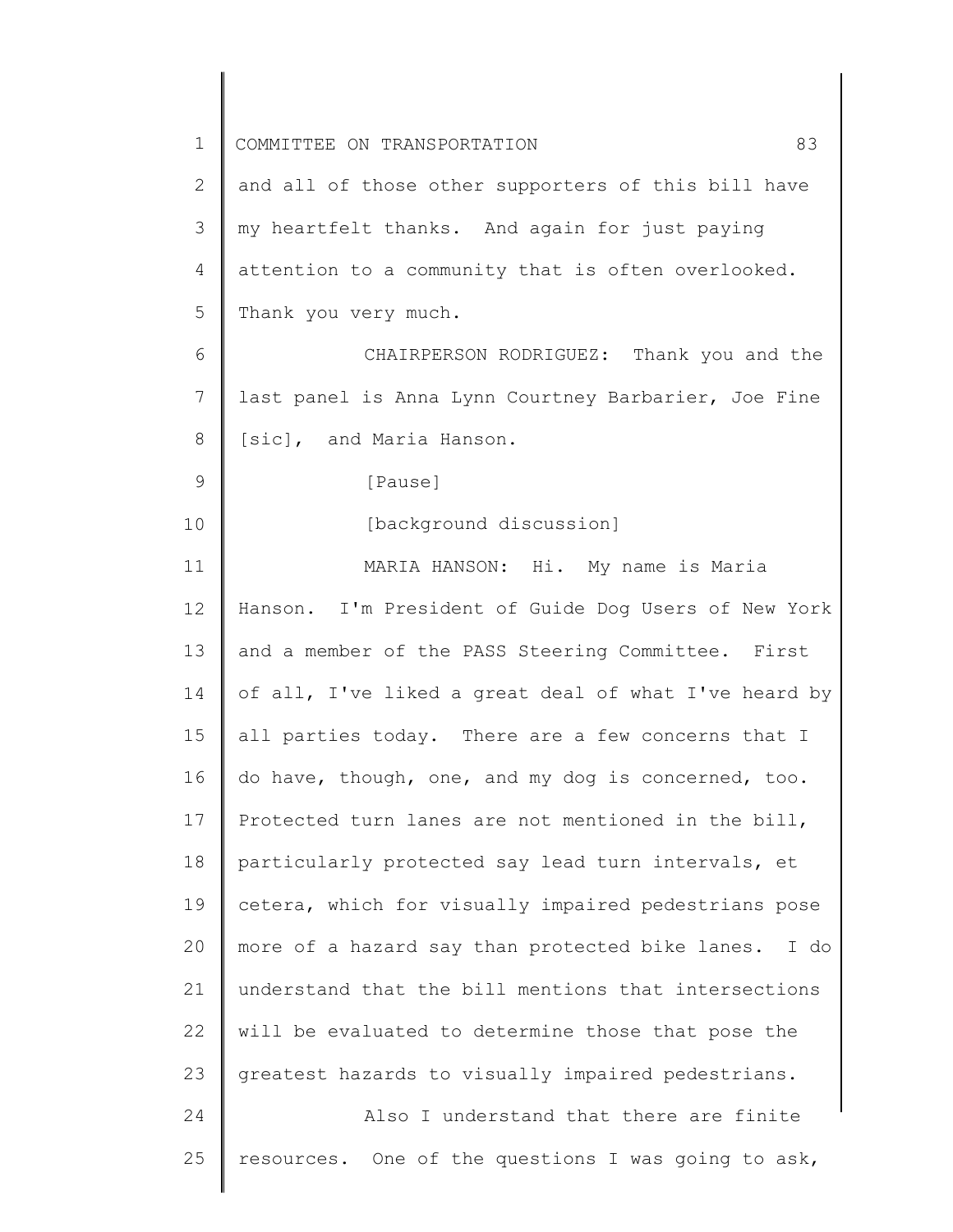| $\mathbf 1$    | 84<br>COMMITTEE ON TRANSPORTATION                     |
|----------------|-------------------------------------------------------|
| $\overline{2}$ | and Borough President Brewer started to answer it,    |
| 3              | but not fully, is how many Leading Pedestrian         |
| 4              | Intervals, Explicit Pedestrian Phases, Protected Bike |
| 5              | Lanes, and Protected Turn Lanes are currently in New  |
| 6              | York City to see what those numbers are that we have  |
| $\overline{7}$ | to catch up on. And I expect in the future that the   |
| 8              | pace of installation will slow down a bit             |
| 9              | particularly for LPIs and EPTs. So maybe we could do  |
| 10             | catching up with the LPIs, EPPs, protected turns, and |
| 11             | still have money left for the bike lanes. And the     |
| 12             | bike lanes are grown at such an exponential rate that |
| 13             | every one of them does not need an app.               |
| 14             | Particularly, key intersections could be specified.   |
| 15             | When we talk about finite resource also,              |
| 16             | somebody or Mr. Vacca mentioned, of course, that      |
| 17             | blind and vision impaired New Yorkers are among the   |
| 18             | most vulnerable of our population. In addition to     |
| 19             | that, they are among the poorest group of our         |
| 20             | population. Just shy of 80% of vision impaired        |
| 21             | people are employed. Smart Phone technology is very   |
| 22             | costly. So at the cost of dealing with finite         |
| 23             | resources of the Department of Transportation are we  |
| 24             | laying that cost off on the very poor population.     |
| 25             | And are we also then trading in hard wired            |
|                |                                                       |

 $\begin{array}{c} \hline \end{array}$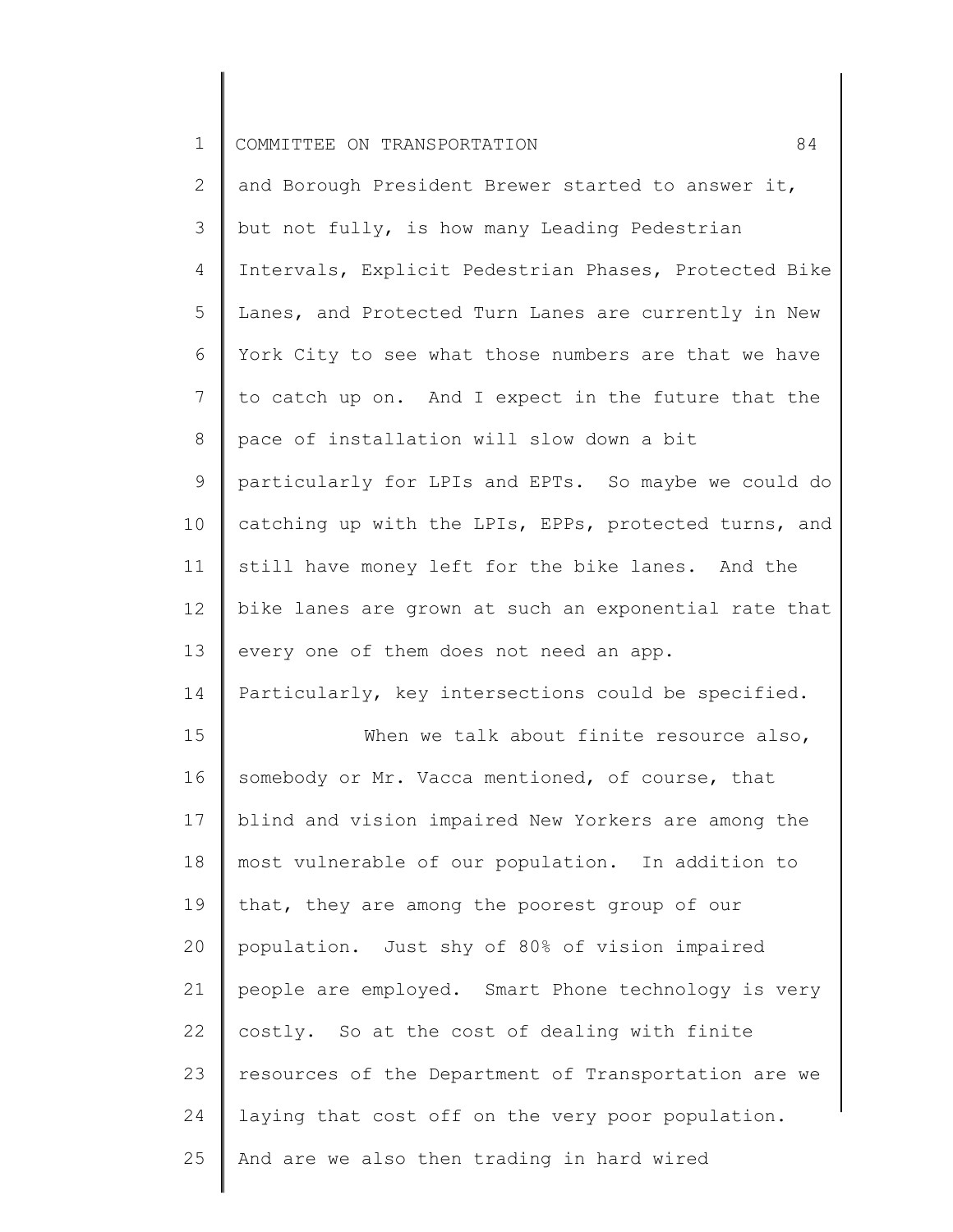| $\mathbf 1$    | 85<br>COMMITTEE ON TRANSPORTATION                    |
|----------------|------------------------------------------------------|
| $\mathbf{2}$   | signalization such as apps for cell phone technology |
| 3              | where maybe the batteries fail. It's not our         |
| $\overline{4}$ | responsibility to exclusively look out for our own   |
| 5              | safety. We should have equal access to traffic       |
| 6              | information. Thank you. [bell]                       |
| 7              | [Pause]                                              |
| $8\,$          | ANNA LYNN COURTNEY BARBIER: Hi. My name              |
| $\mathsf 9$    | is Anna Lynn Courtney Barbarier. I'm an Orientation  |
| 10             | and Mobility Specialist at Visions: Services for the |
| 11             | Blind and I'm a member of the PASS Coalition. I also |
| 12             | before I look at my own testimony want to respond to |
| 13             | a couple of things that Commissioner Trottenberg     |
| 14             | spoke about. And one of them is exploring other      |
| 15             | technologies. I've been an Orientation Mobility      |
| 16             | Specialist for over 30 years, and I've always heard  |
| 17             | the broad statements of the promise that new         |
| 18             | technology would bring. But I'm not hearing a lot    |
| 19             | very specific details. So this is a concern to me    |
| 20             | when they say we want to look at it. I'm very        |
| 21             | interested. Everybody in my profession who is        |
| 22             | interested in this specific topic does want to see   |
| 23             | things advance because we are aware of how difficult |
| 24             | it is to deal with the infrastructure when trying to |
| 25             | install.                                             |
|                |                                                      |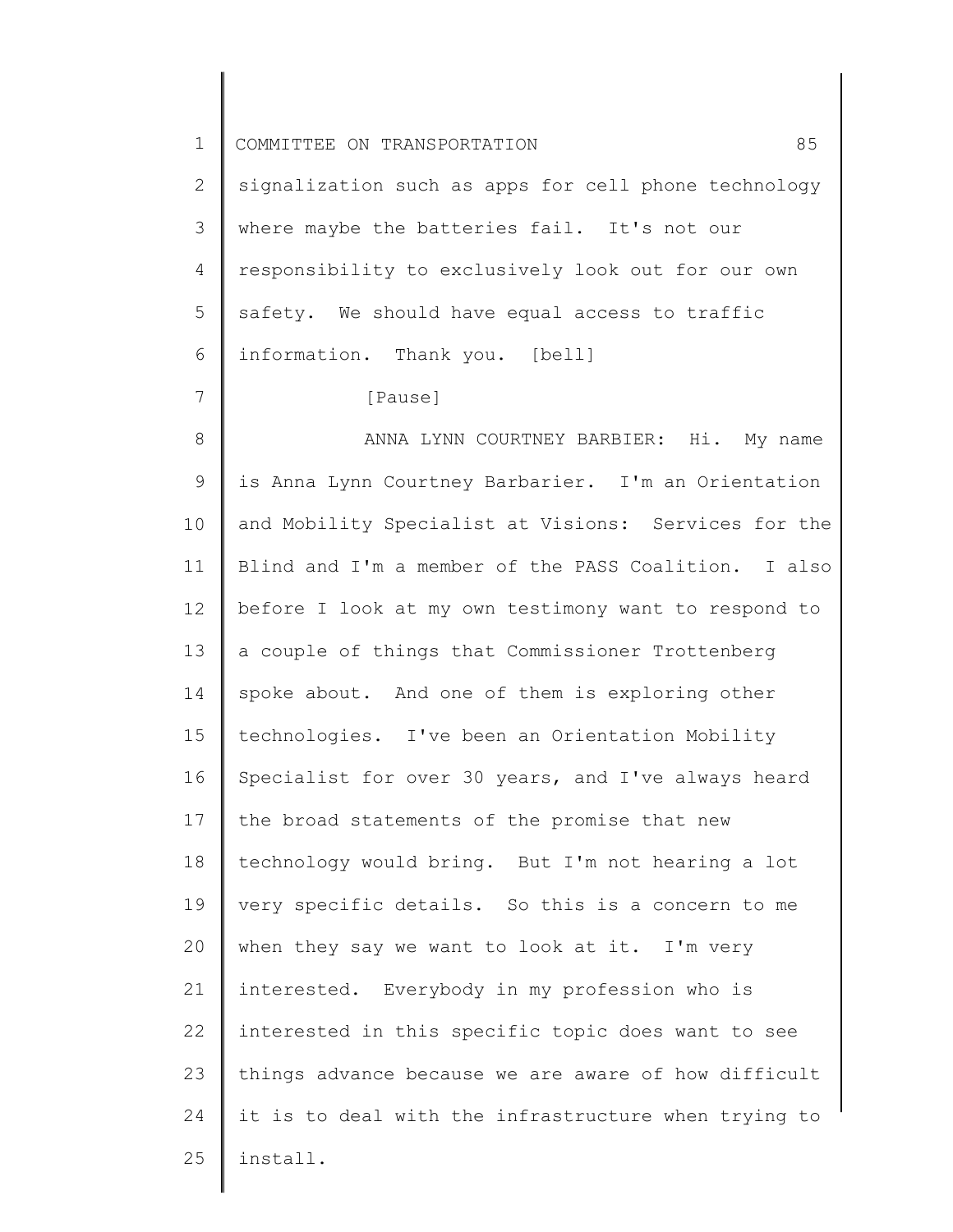2 3 4 5 6 7 8 9 10 11 12 13 14 15 16 17 18 19 20 21 22 23 24 25 I think that New York City DOT does a very good job of trying to follow all federal regulations and put the stud poles in the right places, which means they are burdened by running wires with all the infrastructure and the cost. We've talked with them, or we've stated to them about the idea of micro trenching, something that is being done in other places. And we would like to talk more about micro trenching so that the cost may go down or should go down. And just to also reiterate what Maria said about cell phone cost for a population that is overall unemployed, mostly unemployed. When people are talking to me about APS they ask how many blind people live in New York City. People are trying to figure out the cost ratio benefit. And the better questions to ask are how many people have difficulty seeing the walk signal? How many people are oriented to auditory rather than visual cues? And how many people walking the streets of New York City are distracted by an electronic device? We have many assumptions that only the blind and visually impaired will use APS, just as we have assumptions that only wheelchair users are going to use the wheelchair ramps and curb cuts. That only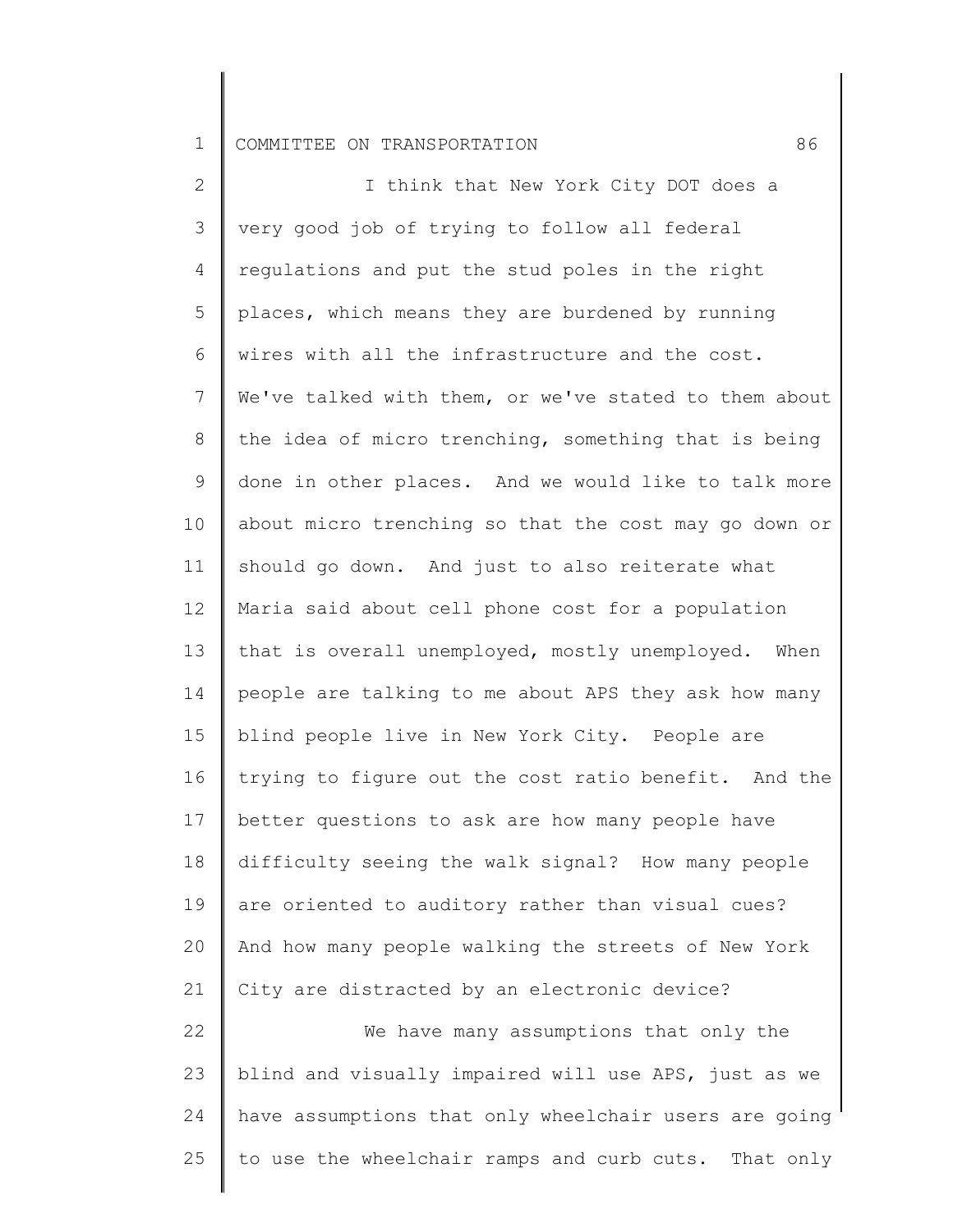|  | COMMITTEE ON TRANSPORTATION |  |
|--|-----------------------------|--|
|  |                             |  |

| $\mathbf{2}$    | the deaf are going to use the closed captioning. I   |
|-----------------|------------------------------------------------------|
| 3               | work with people who are cognitively impaired. I     |
| $\overline{4}$  | work with people who have brain injuries, veterans   |
| 5               | who have brain injuries. When these individuals have |
| 6               | an APS they leave the curb faster. They have more    |
| $7\overline{ }$ | time to cross the street. Right now, Vision Zero     |
| 8               | really is an exclusive program. [bell] Because       |
| $\mathsf 9$     | everything that Vision Zero does, most of what it    |
| 10              | does with the curb extensions, and the change in the |
| 11              | signalization, it leaves the blind out. This bill    |
| 12 <sup>°</sup> | will make it inclusive. Thank you.                   |
| 13              | CHAIRPERSON RODRIGUEZ: Council Member                |
| 14              | Greenfield.                                          |
| 15              | COUNCIL MEMBER GREENFIELD: Thank you,                |
| 16              | Mr. Chairman. I just want to respond to your         |
| 17              | testimony. I think you made some excellent points.   |
| 18              | I for one use closed captioning every single day. I  |
| 19              | keep New York One on in the background, and so we    |
| 20              | sort of get that information. I know that in my      |
| 21              | district, my constituents are particularly fond of   |
| 22              | curb cuts especially those with carriages and        |
| 23              | children. And so, certainly there are many benefits  |
| 24              | that are unforeseen and those are terrifically valid |
| 25              | points. And so I want to thank you for that. I want  |
|                 |                                                      |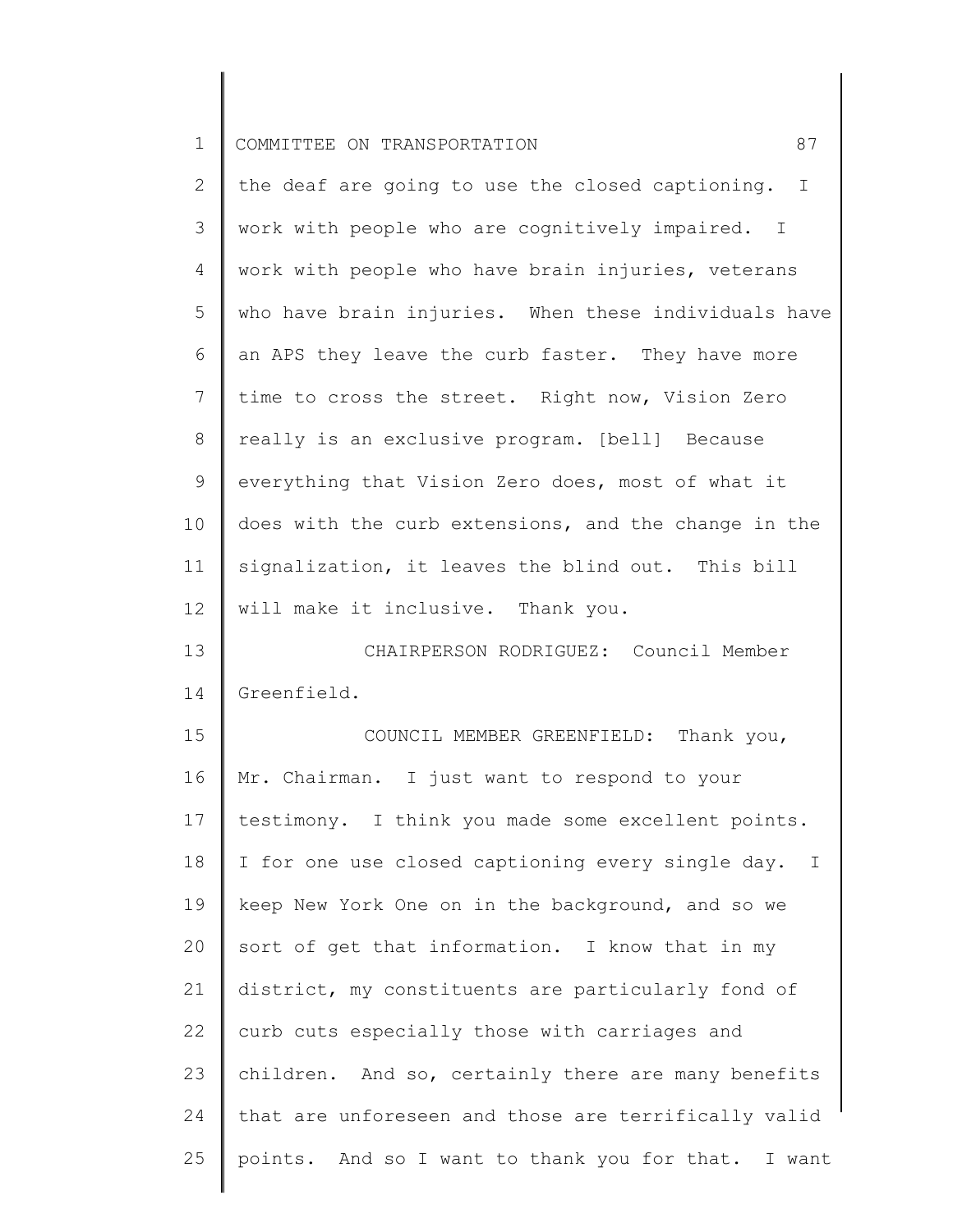| $\mathbf 1$    | 88<br>COMMITTEE ON TRANSPORTATION                     |
|----------------|-------------------------------------------------------|
| $\mathbf{2}$   | to thank everybody who stuck around for the whole     |
| 3              | hearing. I especially want to thank Council Member    |
| 4              | Levine and the Chair for his leadership. I will say   |
| 5              | just so that you know, because I've been doing this   |
| 6              | for years, there is something unique that has         |
| $7\phantom{.}$ | actually happened at this hearing today. Which we     |
| 8              | haven't seen in the past, which is that the           |
| $\mathsf 9$    | Commissioners actually stuck around for the entire    |
| 10             | hearing to get--                                      |
| 11             | ANNA LYNN COURTNEY BARBIER: [interposing]             |
| 12             | Yes. I wanted to say that as well. I really           |
| 13             | appreciate it. Yeah.                                  |
| 14             | COUNCIL MEMBER GREENFIELD: So she                     |
| 15             | certainly deserves credit for that as well.           |
| 16             | ANNA LYNN COURTNEY BARBIER:                           |
| 17             | [interposing] Thank you very much. [applause]         |
| 18             | COUNCIL MEMBER GREENFIELD: I wanted to                |
| 19             | acknowledge that. So thank you very much.             |
| 20             | [Pause]                                               |
| 21             | CHAIRPERSON RODRIGUEZ: I look forward to              |
| 22             | working with the Administration, Council Member       |
| 23             | Levine, Borough President Brewer, and the many hard-  |
| 24             | working advocates for visually impaired New Yorkers   |
| 25             | to figure out how we can best sure that blind and low |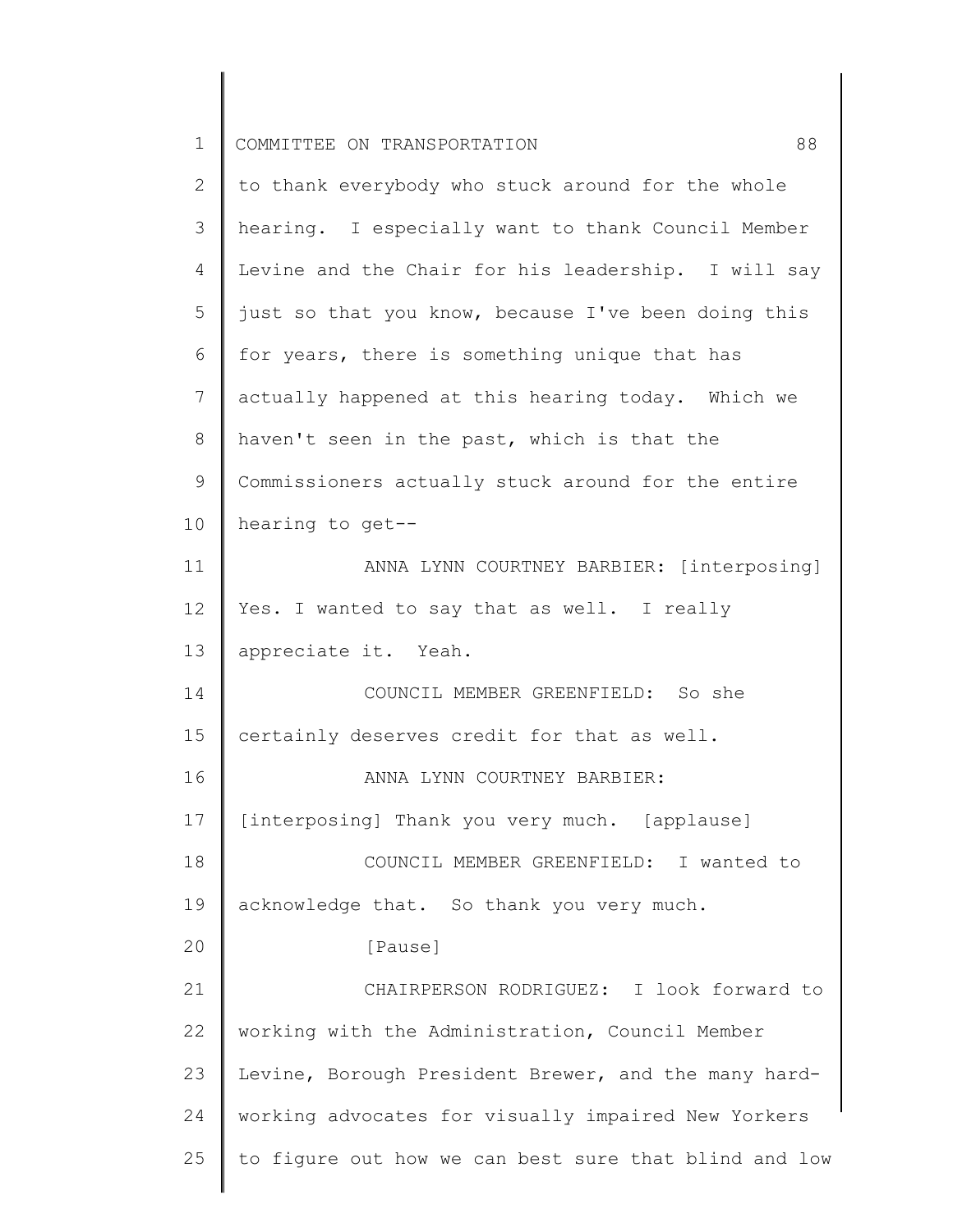| $\mathbf 1$  | 89<br>COMMITTEE ON TRANSPORTATION                    |
|--------------|------------------------------------------------------|
| $\mathbf{2}$ | vision people can more safely navigate our city      |
| 3            | streets. And as my colleagues here says, you know,   |
| 4            | as the Commissioner stated through the whole hearing |
| 5            | when we had a hearing the Family for Safe Streets.   |
| 6            | For her also to able to stay with us, and listen to  |
| 7            | all the testimony is very important. And I have no   |
| $\,8\,$      | doubt that we will end in a place where we will be   |
| $\mathsf 9$  | able to make important progress on this particular   |
| 10           | bill. Thank you and this hearing adjourned. [gavel]  |
| 11           |                                                      |
| 12           |                                                      |
| 13           |                                                      |
| 14           |                                                      |
| 15           |                                                      |
| 16           |                                                      |
| 17           |                                                      |
| 18           |                                                      |
| 19           |                                                      |
| 20           |                                                      |
| 21           |                                                      |
| 22           |                                                      |
| 23           |                                                      |
| 24           |                                                      |
| 25           |                                                      |

║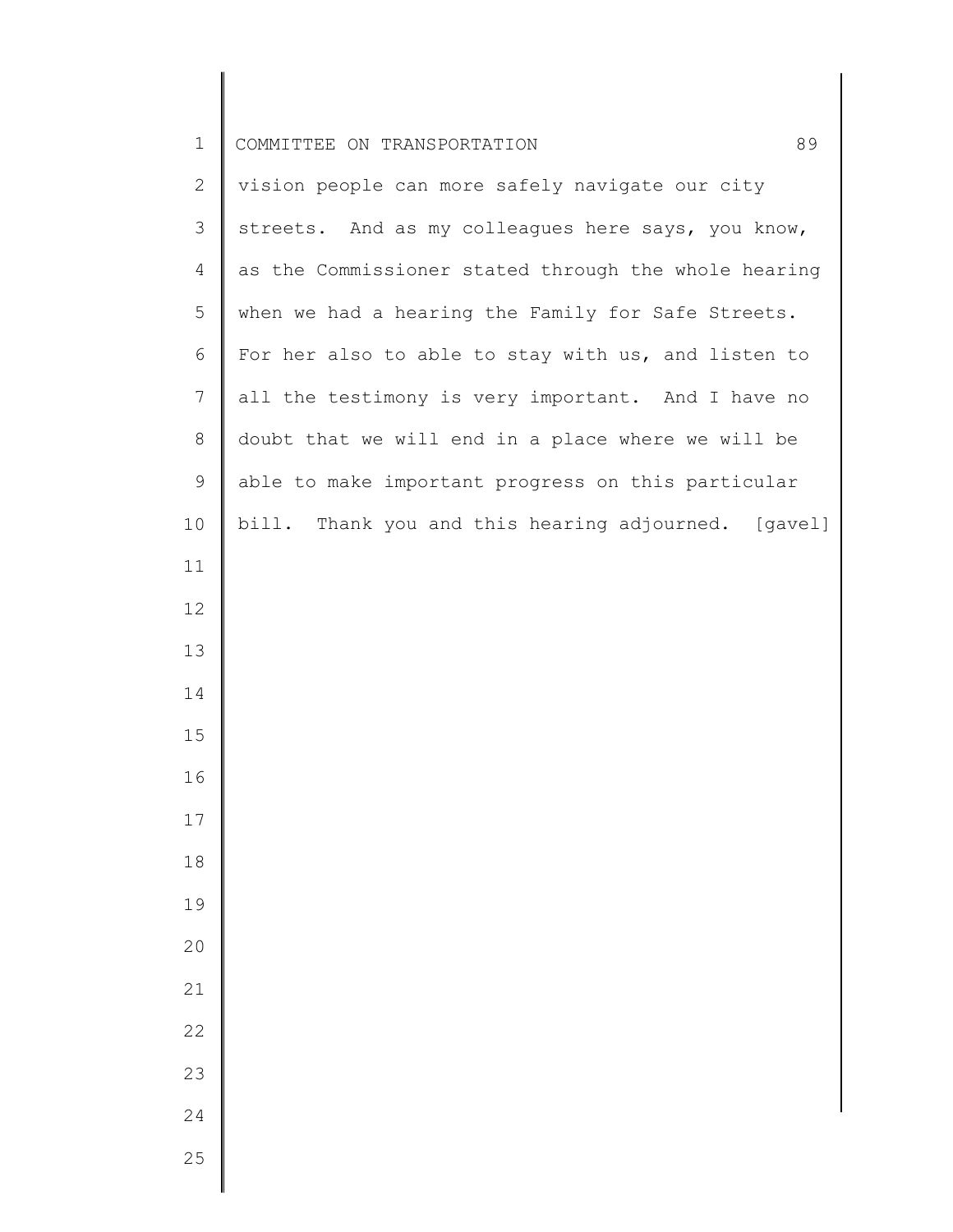| $\mathbf 1$                     |  | COMMITTEE ON TRANSPORTATION | $90\,$ |
|---------------------------------|--|-----------------------------|--------|
| $\sqrt{2}$                      |  |                             |        |
| $\mathfrak{Z}$                  |  |                             |        |
| $\sqrt{4}$                      |  |                             |        |
| $\mathbf 5$                     |  |                             |        |
| $\sqrt{6}$                      |  |                             |        |
| $\overline{7}$                  |  |                             |        |
| $\begin{matrix} 8 \end{matrix}$ |  |                             |        |
| $\mathcal{G}$                   |  |                             |        |
| $1\,0$                          |  |                             |        |
| $11\,$                          |  |                             |        |
| $12\,$                          |  |                             |        |
| $13\,$                          |  |                             |        |
| $1\,4$                          |  |                             |        |
| $15\,$                          |  |                             |        |
| 16                              |  |                             |        |
| $17$                            |  |                             |        |
| $18\,$                          |  |                             |        |
| 19                              |  |                             |        |
| 20                              |  |                             |        |
| $21$                            |  |                             |        |
| 22                              |  |                             |        |
| 23                              |  |                             |        |
| 24                              |  |                             |        |
| 25<br>II                        |  |                             |        |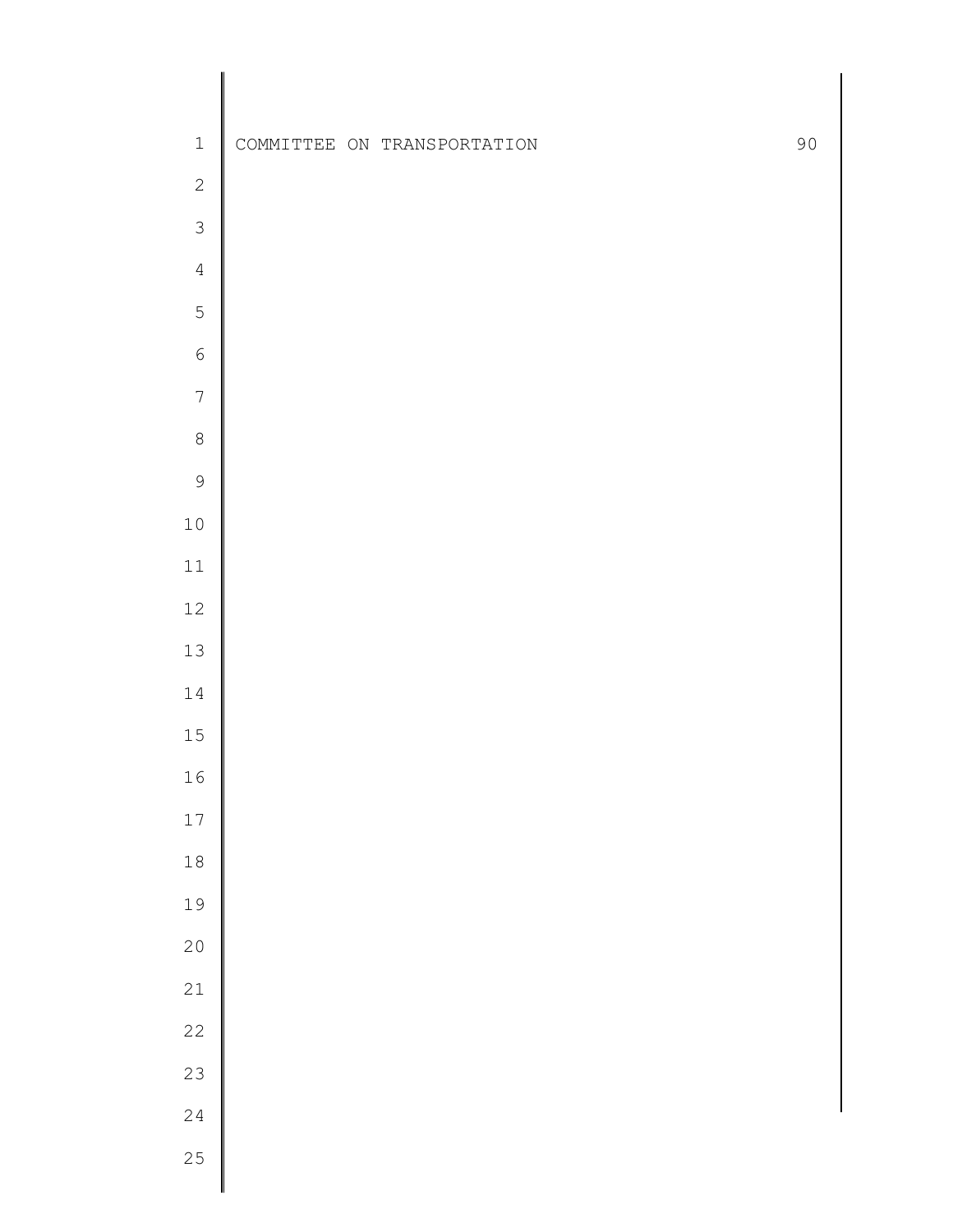| $\mathbf 1$                     |  | COMMITTEE ON TRANSPORTATION | $91\,$ |
|---------------------------------|--|-----------------------------|--------|
| $\sqrt{2}$                      |  |                             |        |
| $\mathfrak{Z}$                  |  |                             |        |
| $\sqrt{4}$                      |  |                             |        |
| $\mathbf 5$                     |  |                             |        |
| $\sqrt{6}$                      |  |                             |        |
| $\overline{7}$                  |  |                             |        |
| $\begin{matrix} 8 \end{matrix}$ |  |                             |        |
| $\mathcal{G}$                   |  |                             |        |
| $1\,0$                          |  |                             |        |
| $11\,$                          |  |                             |        |
| $12\,$                          |  |                             |        |
| $13\,$                          |  |                             |        |
| $1\,4$                          |  |                             |        |
| $15\,$                          |  |                             |        |
| 16                              |  |                             |        |
| $17$                            |  |                             |        |
| $18$                            |  |                             |        |
| 19                              |  |                             |        |
| 20                              |  |                             |        |
| 21                              |  |                             |        |
| 22                              |  |                             |        |
| 23                              |  |                             |        |
| 24                              |  |                             |        |
| 25                              |  |                             |        |